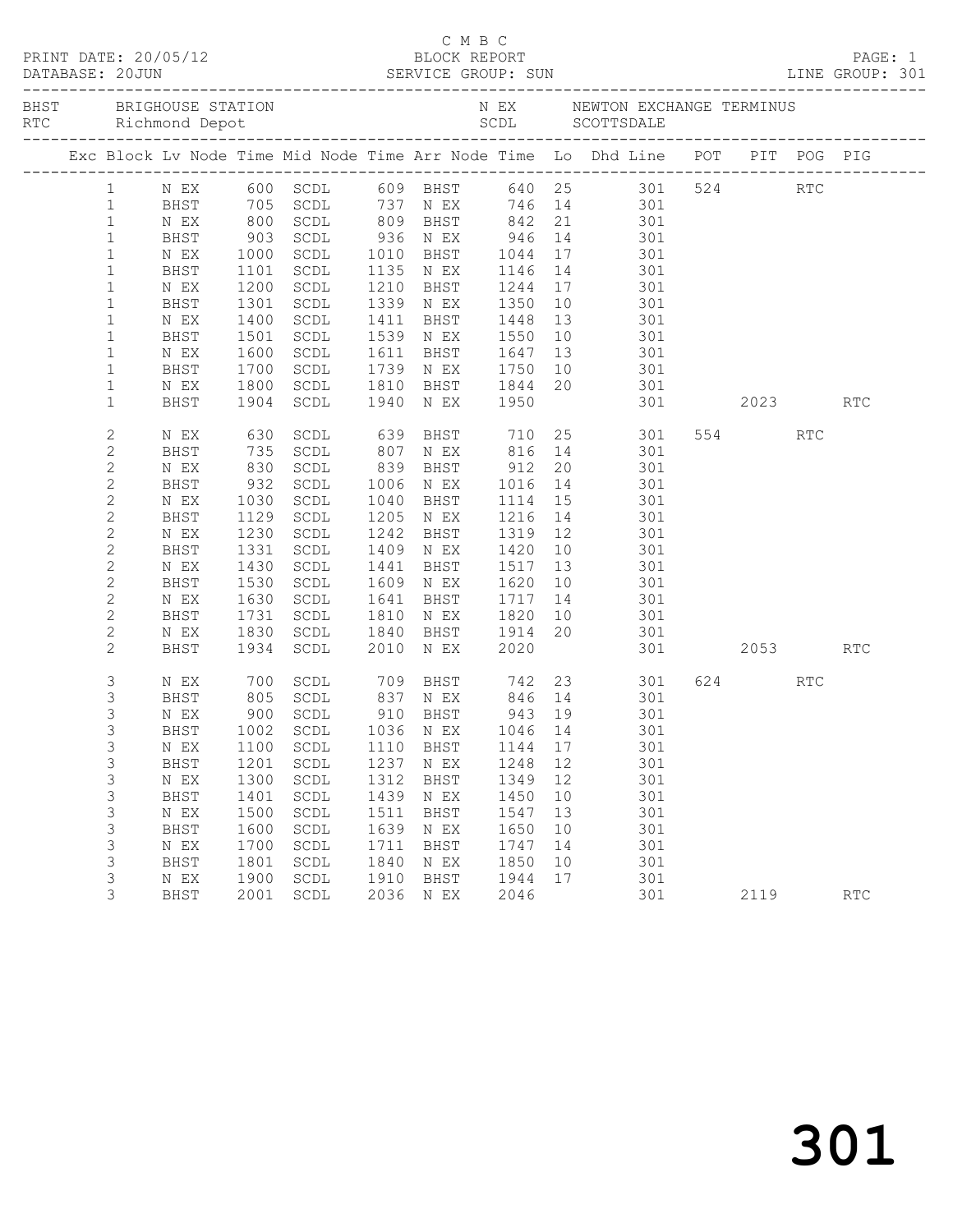PRINT DATE: 20/05/12 BLOCK REPORT<br>DATABASE: 20JUN SERVICE GROUP: SUN

## C M B C<br>BLOCK REPORT

PAGE: 2<br>LINE GROUP: 301

|   |      |      |      |      |      |      |     | Exc Block Ly Node Time Mid Node Time Arr Node Time Lo Dhd Line | POT | PIT  | POG PIG |            |
|---|------|------|------|------|------|------|-----|----------------------------------------------------------------|-----|------|---------|------------|
| 4 | N EX | 730  | SCDL | 739  | BHST | 812  | -21 | 301                                                            | 654 |      | RTC     |            |
| 4 | BHST | 833  | SCDL | 906  | N EX | 916  | 14  | 301                                                            |     |      |         |            |
| 4 | N EX | 930  | SCDL | 940  | BHST | 1013 | 19  | 301                                                            |     |      |         |            |
| 4 | BHST | 1032 | SCDL | 1106 | N EX | 1116 | 14  | 301                                                            |     |      |         |            |
| 4 | N EX | 1130 | SCDL | 1140 | BHST | 1214 | 19  | 301                                                            |     |      |         |            |
| 4 | BHST | 1233 | SCDL | 1309 | N EX | 1320 | 10  | 301                                                            |     |      |         |            |
| 4 | N EX | 1330 | SCDL | 1342 | BHST | 1419 | 12  | 301                                                            |     |      |         |            |
| 4 | BHST | 1431 | SCDL | 1509 | N EX | 1520 | 10  | 301                                                            |     |      |         |            |
| 4 | N EX | 1530 | SCDL | 1541 | BHST | 1617 | 13  | 301                                                            |     |      |         |            |
| 4 | BHST | 1630 | SCDL | 1709 | N EX | 1720 | 10  | 301                                                            |     |      |         |            |
| 4 | N EX | 1730 | SCDL | 1741 | BHST | 1817 | 16  | 301                                                            |     |      |         |            |
| 4 | BHST | 1833 | SCDL | 1910 | N EX | 1920 | 10  | 301                                                            |     |      |         |            |
| 4 | N EX | 1930 | SCDL | 1940 | BHST | 2014 | 19  | 301                                                            |     |      |         |            |
| 4 | BHST | 2033 | SCDL | 2106 | N EX | 2116 |     | 301                                                            |     | 2149 |         | <b>RTC</b> |
|   |      |      |      |      |      |      |     |                                                                |     |      |         |            |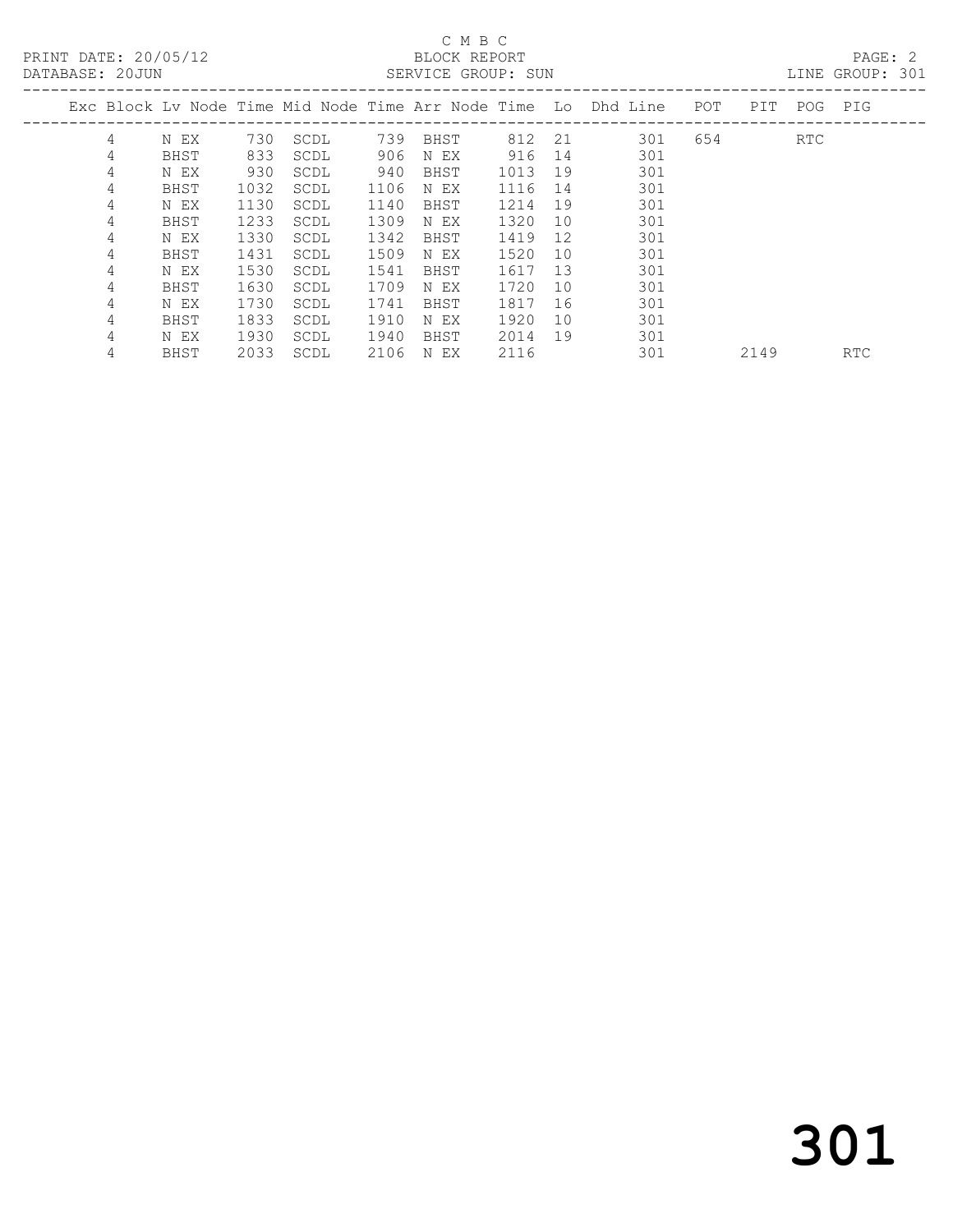| PRINT DATE: 20/05/12                                       |                                                                                                                                                                            |                                                                                                                                                                                                                           |                                                                                                                                    |                                                                                                  |  | C M B C | BLOCK REPORT                                     | DATABASE: 20JUN SERVICE GROUP: SUN LINE GROUP: 401                                                                                                                                                                                                                                                                                                                                                                                                                                                                                                                                                                                                      |  |          | PAGE: 3 |
|------------------------------------------------------------|----------------------------------------------------------------------------------------------------------------------------------------------------------------------------|---------------------------------------------------------------------------------------------------------------------------------------------------------------------------------------------------------------------------|------------------------------------------------------------------------------------------------------------------------------------|--------------------------------------------------------------------------------------------------|--|---------|--------------------------------------------------|---------------------------------------------------------------------------------------------------------------------------------------------------------------------------------------------------------------------------------------------------------------------------------------------------------------------------------------------------------------------------------------------------------------------------------------------------------------------------------------------------------------------------------------------------------------------------------------------------------------------------------------------------------|--|----------|---------|
| AC#3 ACKROYD RD FS NO. 3 RD<br>SERO SEYMOUR ST & ROBSON ST |                                                                                                                                                                            |                                                                                                                                                                                                                           |                                                                                                                                    |                                                                                                  |  |         |                                                  | AD3W WB ANDERSON & NO.3 RD<br>BHST BRIGHOUSE STATION<br>CHATHAM & 2 AV WB<br>HORSESHOE WAY & NO.5 RD MAKN MARINE & KNIGHT<br>RRCX RIVERPORT RECREATION COMPLEX RTC Richmond Depot                                                                                                                                                                                                                                                                                                                                                                                                                                                                       |  |          |         |
|                                                            |                                                                                                                                                                            |                                                                                                                                                                                                                           |                                                                                                                                    |                                                                                                  |  |         |                                                  | Exc Block Lv Node Time Mid Node Time Arr Node Time Lo Dhd Line POT PIT POG PIG                                                                                                                                                                                                                                                                                                                                                                                                                                                                                                                                                                          |  |          |         |
|                                                            | 70<br>70<br>70<br>70<br>70<br>70<br>70<br>70<br>70<br>70<br>70<br>70<br>70<br>70<br>70<br>70<br>70<br>70<br>70<br>70<br>70<br>70<br>70<br>70<br>70<br>70<br>70<br>70<br>70 | $CH2W$ 440<br>CH2E<br>BHST<br>CH2E<br><b>BHST</b><br>CH2E<br>BHST<br>CH2E<br>BHST<br>CH2E<br>BHST<br>CH2E<br>BHST<br>CH2E<br>BHST<br>CH2E<br>BHST<br>CH2E<br>BHST<br>CH2E<br>BHST<br>CH2E<br>BHST<br>CH2E<br>BHST<br>CH2E | 642<br>842<br>1012<br>1041<br>1112<br>1216<br>1304<br>1456<br>1544<br>1616<br>1706<br>1736<br>1808<br>1836<br>1908<br>1936<br>2009 | 712 CH2E 733<br>741 BHST 802<br>812 CH2E 833<br>$912$<br>939<br>$1112$<br>$1144$<br>1336<br>1424 |  |         | BHST 1830<br>CH2E 1902<br>BHST 1930<br>CH2E 2000 | AC#3 501 14 406 426 RTC<br>AC#3 515 CH2E 539 5 406<br>CH2E 544 BHST 602 10 401<br>BHST 612 CH2E 631 11 401<br>CH2E 539 5 406<br>BHST 602 10 401<br>BHST 702 10 401<br>CH2E 733 8 401<br>BHST 802 10 401<br>9 401<br>BHST 904 8 401<br>CH2E 934 5 401<br>BHST 1004 8 401<br>CH2E 1036 5 401<br>BHST 1106 6 401<br>CH2E 1136 8 401<br>BHST 1210 6 401<br>CH2E 1241 23 401<br>BHST 1330 6 401<br>CH2E 1403 21 401<br>BHST 1450 6 401<br>CH2E 1522 22 401<br>BHST 1610 6 401<br>CH2E 1642 24 401<br>BHST 1730 6 401<br>CH2E 1802 6 401<br>$6$ $401$<br>$6$ $401$<br>$\begin{matrix} 6 & 101 \end{matrix}$<br>9 401<br>$\begin{matrix} 6 & 401 \end{matrix}$ |  |          |         |
|                                                            | 70                                                                                                                                                                         | BHST                                                                                                                                                                                                                      | 2036                                                                                                                               |                                                                                                  |  |         | BHST 2030<br>CH2W 2057                           | 401                                                                                                                                                                                                                                                                                                                                                                                                                                                                                                                                                                                                                                                     |  | 2108 RTC |         |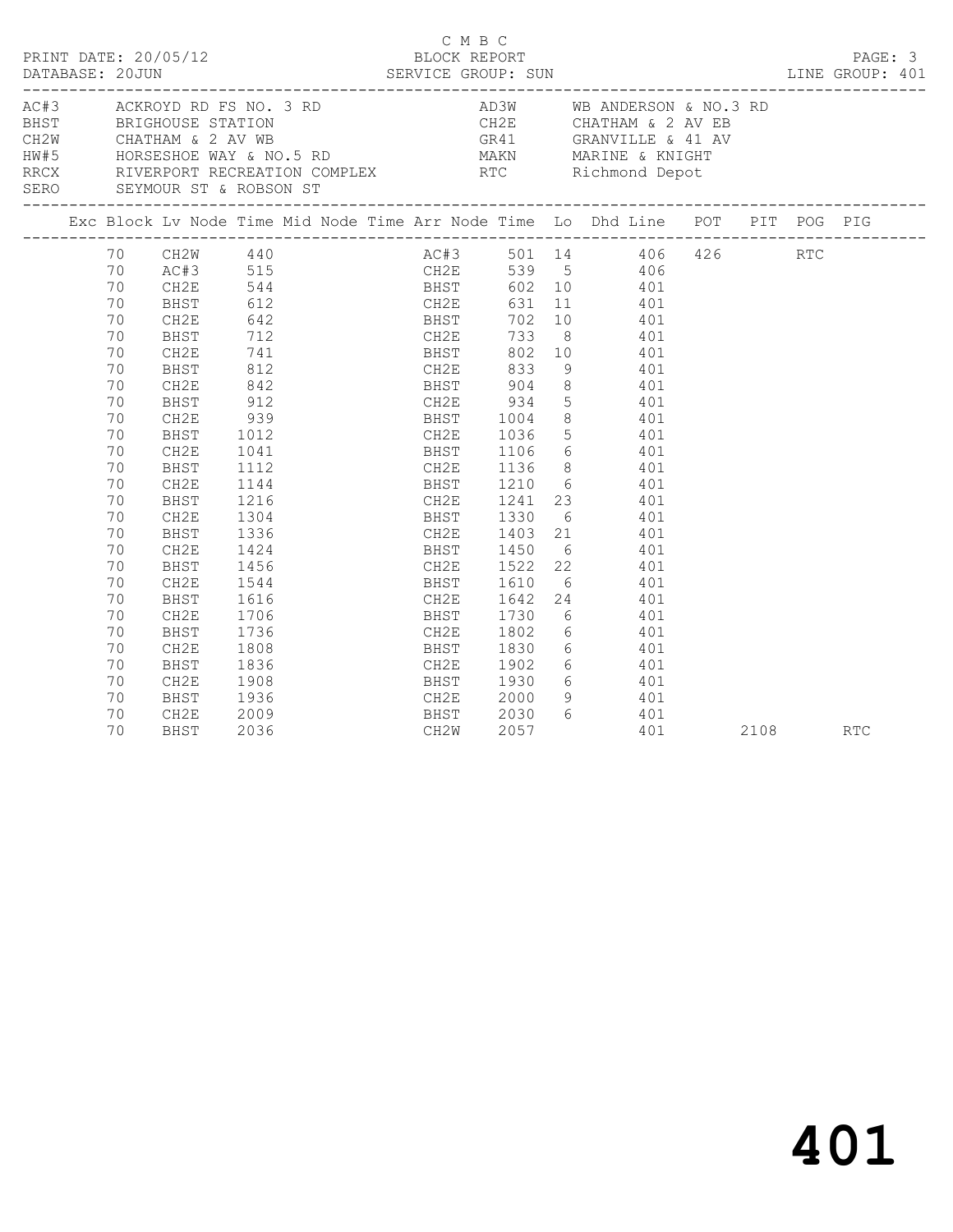### C M B C<br>BLOCK REPORT SERVICE GROUP: SUN

|  |    | Exc Block Lv Node Time Mid Node Time Arr Node Time Lo Dhd Line POT PIT POG PIG |      |  |      |      |          |                |                                |     |     |            |  |
|--|----|--------------------------------------------------------------------------------|------|--|------|------|----------|----------------|--------------------------------|-----|-----|------------|--|
|  | 71 | CH2W                                                                           | 500  |  |      | AC#3 |          |                | 521 8 406                      |     | 446 | <b>RTC</b> |  |
|  | 71 | AC#3                                                                           | 529  |  |      | RRCX | 551      |                | 6 408                          |     |     |            |  |
|  | 71 | <b>RRCX</b>                                                                    | 557  |  |      | AC#3 | 620      | 9              |                                | 408 |     |            |  |
|  | 71 | AC#3                                                                           | 629  |  |      | RRCX | 652      | 9              |                                | 408 |     |            |  |
|  | 71 | RRCX                                                                           | 701  |  |      | AC#3 | 724      | 5 <sup>5</sup> |                                | 408 |     |            |  |
|  | 71 | AC#3                                                                           | 729  |  | RRCX |      | 753      | 8              |                                | 408 |     |            |  |
|  | 71 | RRCX                                                                           | 801  |  | AC#3 |      | 826      |                | 25                             | 408 |     |            |  |
|  | 71 | AC#3                                                                           | 851  |  | RRCX |      | 919      | 12             |                                | 408 |     |            |  |
|  | 71 | RRCX                                                                           | 931  |  |      |      | AC#3 958 |                | $8 \overline{)}$               | 408 |     |            |  |
|  | 71 | AC#3                                                                           | 1006 |  | RRCX |      | 1036     | 20             |                                | 408 |     |            |  |
|  | 71 | RRCX                                                                           | 1056 |  | AC#3 |      | 1124     | 9              |                                | 408 |     |            |  |
|  | 71 | AC#3                                                                           | 1133 |  | RRCX |      | 1204     | 9              |                                | 408 |     |            |  |
|  | 71 | RRCX                                                                           | 1213 |  | AC#3 |      | 1244     |                | $9 \left( \frac{1}{2} \right)$ | 408 |     |            |  |
|  | 71 | AC#3                                                                           | 1253 |  | RRCX |      | 1324     | 9              |                                | 408 |     |            |  |
|  | 71 | <b>RRCX</b>                                                                    | 1333 |  | AC#3 |      | 1404     | 9              |                                | 408 |     |            |  |
|  | 71 | AC#3                                                                           | 1413 |  | RRCX |      | 1444     | 6              |                                | 408 |     |            |  |
|  | 71 | RRCX                                                                           | 1450 |  | AC#3 |      | 1524     | 9              |                                | 408 |     |            |  |
|  | 71 | AC#3                                                                           | 1533 |  | RRCX |      | 1605     |                | $6 \quad \text{or}$            | 408 |     |            |  |
|  | 71 | RRCX                                                                           | 1611 |  | AC#3 |      | 1644     |                | 17                             | 408 |     |            |  |
|  | 71 | AC#3                                                                           | 1701 |  | RRCX |      | 1733     | 21             |                                | 408 |     |            |  |
|  | 71 | RRCX                                                                           | 1754 |  | AC#3 |      | 1825     | 11             |                                | 408 |     |            |  |
|  | 71 | AC#3                                                                           | 1836 |  | RRCX |      | 1902     | 10             |                                | 408 |     |            |  |
|  | 71 | RRCX                                                                           | 1912 |  | AC#3 |      | 1935     | 11             |                                | 408 |     |            |  |
|  | 71 | AC#3                                                                           | 1946 |  | RRCX |      | 2012     | 11             |                                | 408 |     |            |  |
|  | 71 | RRCX                                                                           | 2023 |  | AC#3 |      | 2045     | 11             |                                | 408 |     |            |  |
|  | 71 | AC#3                                                                           | 2056 |  | RRCX |      | 2122     | 11             |                                | 408 |     |            |  |
|  | 71 | RRCX                                                                           | 2133 |  | AC#3 |      | 2155     | 11             |                                | 408 |     |            |  |
|  | 71 | AC#3                                                                           | 2206 |  | RRCX |      | 2232 11  |                |                                | 408 |     |            |  |

71 RRCX 2243 AC#3 2305 408 2321 RTC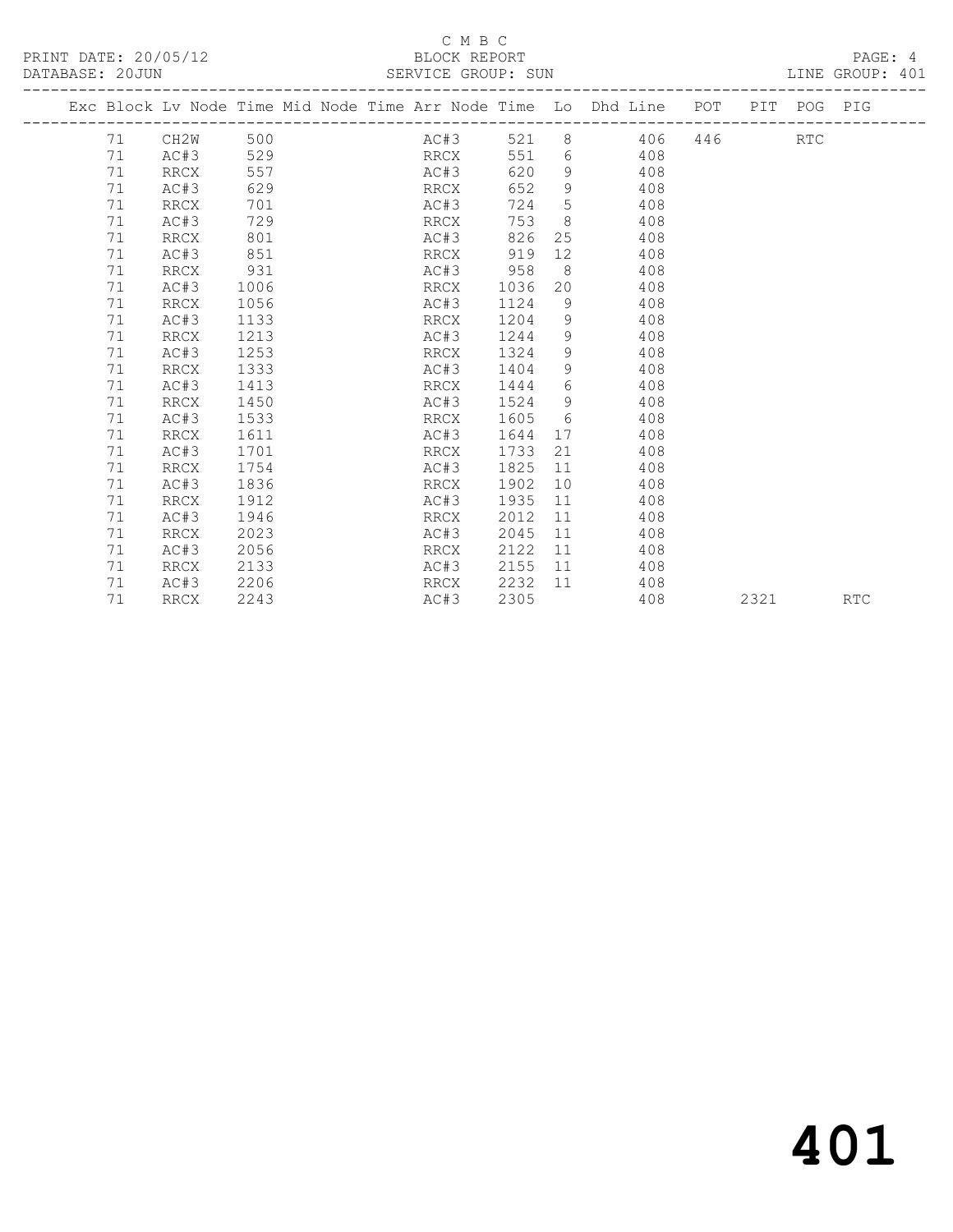| PRINT DATE: 20/05/12 | BLOCK REPORT       | PAGE: 5         |
|----------------------|--------------------|-----------------|
| DATABASE: 20JUN      | SERVICE GROUP: SUN | LINE GROUP: 401 |

|    |    | Exc Block Lv Node Time Mid Node Time Arr Node Time Lo Dhd Line POT PIT POG PIG |            |                      |  |             |             |                  |                 |            |            |     |         |            |                      |
|----|----|--------------------------------------------------------------------------------|------------|----------------------|--|-------------|-------------|------------------|-----------------|------------|------------|-----|---------|------------|----------------------|
|    | 72 | CH2E                                                                           | 514        |                      |  |             | <b>BHST</b> |                  |                 |            | 532 10 401 | 500 |         | <b>RTC</b> |                      |
|    | 72 | <b>BHST</b>                                                                    | 542        |                      |  |             | CH2E        |                  |                 | 601 13 401 |            |     |         |            |                      |
| 72 |    | CH2E                                                                           | 614        | $\frac{2}{\sqrt{2}}$ |  |             | BHST        | 632 10           |                 | 401        |            |     |         |            |                      |
| 72 |    | BHST                                                                           | 642        |                      |  | CH2E        |             | 701              | 10              |            | 401        |     |         |            |                      |
| 72 |    | CH2E                                                                           | 711        |                      |  | BHST        |             | 732 10           |                 |            | 401        |     |         |            |                      |
| 72 |    | BHST                                                                           | 742        |                      |  | CH2W        |             | 801              | $\overline{7}$  |            | 401        |     |         |            |                      |
| 72 |    | CH2W                                                                           | 808        |                      |  | AC#3        |             | 831              | $5\overline{)}$ |            | 406        |     |         |            |                      |
| 72 |    | AC#3                                                                           | 836        |                      |  | CH2W        |             | 902              | 18              |            | 406        |     |         |            |                      |
| 72 |    | CH2W                                                                           |            |                      |  | AC#3        |             |                  | 5 <sup>5</sup>  |            | 406        |     |         |            |                      |
| 72 |    | AC#3                                                                           | 920<br>951 |                      |  | CH2W        |             | 946 5<br>1018 17 |                 |            | 406        |     |         |            |                      |
| 72 |    | CH2W                                                                           | 1035       |                      |  | AC#3        |             | 1102             | 6               |            | 406        |     |         |            |                      |
| 72 |    | AC#3                                                                           | 1108       |                      |  | CH2W        |             | 1139             | 8 <sup>8</sup>  |            | 406        |     |         |            |                      |
| 72 |    | CH2W                                                                           | 1147       |                      |  | AC#3        |             | 1214             | 6               |            | 406        |     |         |            |                      |
| 72 |    | AC#3                                                                           | 1220       |                      |  | CH2W        |             | 1251             | 8 <sup>8</sup>  |            | 406        |     |         |            |                      |
| 72 |    | CH2W                                                                           | 1259       |                      |  | AC#3        |             | 1326             | 6               |            | 406        |     |         |            |                      |
| 72 |    | AC#3                                                                           | 1332       |                      |  | CH2W        |             | 1403             | 8 <sup>8</sup>  |            | 406        |     |         |            |                      |
| 72 |    | CH2W                                                                           | 1411       |                      |  | AC#3        |             |                  | $\overline{7}$  |            | 406        |     |         |            |                      |
| 72 |    | AC#3                                                                           | 1445       |                      |  | CH2W        |             | 1438<br>1518     | 6               |            | 406        |     |         |            |                      |
| 72 |    | CH2W                                                                           | 1524       |                      |  | AC#3        |             | 1550             | $7\phantom{0}$  |            | 406        |     |         |            |                      |
| 72 |    | AC#3                                                                           | 1557       |                      |  | CH2W        |             | 1630             | $\overline{7}$  |            | 406        |     |         |            |                      |
| 72 |    | CH2W                                                                           | 1637       |                      |  | AC#3        |             | 1702             | $\overline{7}$  |            | 406        |     |         |            |                      |
| 72 |    | AC#3                                                                           | 1709       |                      |  | CH2W        |             | 1742             | 12              |            | 406        |     |         |            |                      |
| 72 |    | CH2W                                                                           | 1754       |                      |  | AC#3        |             | 1818             | $6\overline{6}$ |            | 406        |     |         |            |                      |
| 72 |    | AC#3                                                                           | 1824       |                      |  | CH2W        |             | 1854 16          |                 |            | 406        |     |         |            |                      |
| 72 |    | CH2W                                                                           | 1910       |                      |  | AC#3        |             |                  |                 |            | 406        |     |         |            |                      |
| 72 |    | AC#3                                                                           | 1939       |                      |  | CH2W        |             | 1933 6<br>2006 5 |                 |            | 406        |     |         |            |                      |
| 72 |    | CH2W                                                                           | 2011       |                      |  | AC#3        |             | 2033             | 6               |            | 406        |     |         |            |                      |
| 72 |    | AC#3                                                                           | 2039       |                      |  | CH2W        |             | 2106 12          |                 |            | 406        |     |         |            |                      |
| 72 |    | CH2W                                                                           | 2118       |                      |  | AC#3        |             | 2138             | 8               |            | 406        |     |         |            |                      |
| 72 |    | AC#3                                                                           | 2146       |                      |  | CH2W        |             | 2213             | $5\overline{)}$ |            | 406        |     |         |            |                      |
| 72 |    | CH2W                                                                           | 2218       |                      |  | AC#3        |             | 2238             | 8 <sup>8</sup>  |            | 406        |     |         |            |                      |
| 72 |    | AC#3                                                                           | 2246       |                      |  | CH2W        |             | 2313             | $5^{\circ}$     |            | 406        |     |         |            |                      |
| 72 |    | CH2W                                                                           | 2318       |                      |  | AC#3        |             | 2338             | 8 <sup>8</sup>  |            | 406        |     |         |            |                      |
| 72 |    | AC#3                                                                           | 2346       |                      |  | CH2W        |             | 2413<br>2438     | $5^{\circ}$     |            | 406        |     |         |            |                      |
| 72 |    | CH2W                                                                           | 2418       |                      |  | AC#3        |             |                  | 8 <sup>8</sup>  |            | 406        |     |         |            |                      |
| 72 |    | AC#3                                                                           | 2446       |                      |  | CH2W        |             | 2510             |                 |            |            | 406 | 2521    |            | $\operatorname{RTC}$ |
| 73 |    | CH2W                                                                           | 520        |                      |  |             | AC#3        |                  | 541 18          |            | 406        |     | 506 700 | RTC        |                      |
| 73 |    | AC#3                                                                           | 559        |                      |  | RRCX        |             | 622 9            |                 |            | 408        |     |         |            |                      |
|    |    | 73 RRCX 631                                                                    |            |                      |  |             |             | AC#3 654 5       |                 |            | 408        |     |         |            |                      |
| 73 |    | AC#3                                                                           | 659        |                      |  | <b>RRCX</b> |             | 722              | $7\phantom{.0}$ |            | 408        |     |         |            |                      |
| 73 |    | RRCX                                                                           | 729        |                      |  | AC#3        |             | 754              | $5\overline{)}$ |            | 408        |     |         |            |                      |
| 73 |    | AC#3                                                                           | 759        |                      |  | RRCX        |             | 825              | 8               |            | 408        |     |         |            |                      |
| 73 |    | RRCX                                                                           | 833        |                      |  | AC#3        |             | 858              | 17              |            | 408        |     |         |            |                      |
| 73 |    | AC#3                                                                           | 915        |                      |  | RRCX        |             | 943              | 17              |            | 408        |     |         |            |                      |
| 73 |    | <b>RRCX</b>                                                                    | 1000       |                      |  | AC#3        |             | 1028             | $5\phantom{0}$  |            | 408        |     |         |            |                      |
| 73 |    | AC#3                                                                           | 1033       |                      |  | RRCX        |             | 1103             | 13              |            | 408        |     |         |            |                      |
| 73 |    | RRCX                                                                           | 1116       |                      |  | AC#3        |             | 1144             | 9               |            | 408        |     |         |            |                      |
| 73 |    | AC#3                                                                           | 1153       |                      |  | RRCX        |             | 1224             | 9               |            | 408        |     |         |            |                      |
| 73 |    | <b>RRCX</b>                                                                    | 1233       |                      |  | AC#3        |             | 1304             | 9               |            | 408        |     |         |            |                      |
| 73 |    | AC#3                                                                           | 1313       |                      |  | RRCX        |             | 1344             | 9               |            | 408        |     |         |            |                      |
| 73 |    | RRCX                                                                           | 1353       |                      |  | AC#3        |             | 1424             | 9               |            | 408        |     |         |            |                      |
| 73 |    | AC#3                                                                           | 1433       |                      |  | RRCX        |             | 1504             | 6               |            | 408        |     |         |            |                      |
| 73 |    | <b>RRCX</b>                                                                    | 1510       |                      |  | AC#3        |             | 1544             | 9<br>6          |            | 408        |     |         |            |                      |
| 73 |    | AC#3                                                                           | 1553       |                      |  | RRCX        |             | 1625             |                 |            | 408        |     |         |            |                      |
| 73 |    | RRCX                                                                           | 1631       |                      |  | AC#3        |             | 1704             |                 |            | 408        |     | 1720    |            | $\operatorname{RTC}$ |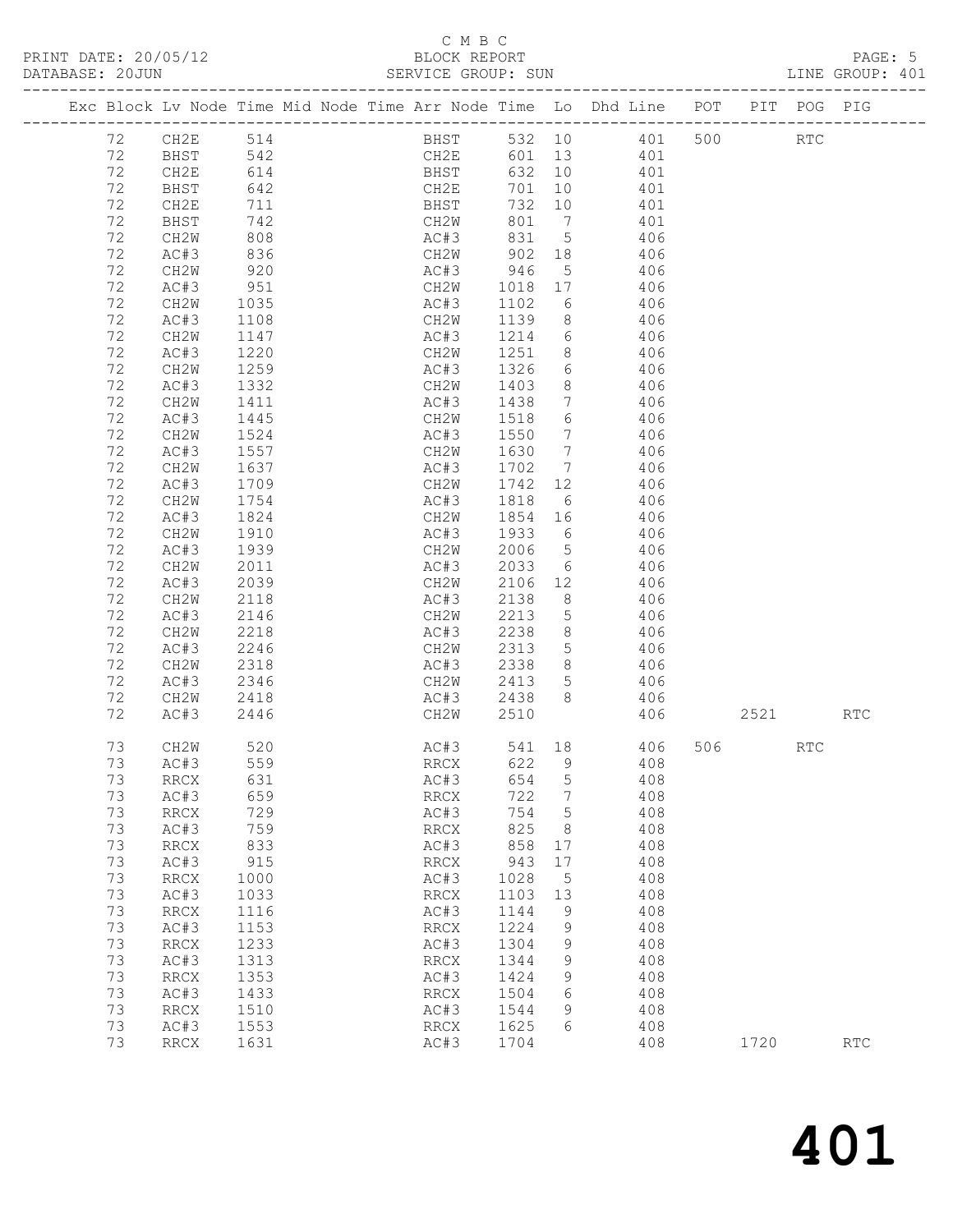|    |                   |      |  | AULTRATION CITY OF A DOM |      |                 |                                                                    |        |             |            |
|----|-------------------|------|--|--------------------------|------|-----------------|--------------------------------------------------------------------|--------|-------------|------------|
|    |                   |      |  |                          |      |                 | Exc Block Lv Node Time Mid Node Time Arr Node Time Lo Dhd Line POT |        | PIT POG PIG |            |
| 74 | RRCX 522          |      |  | AC#3                     | 545  |                 | 408                                                                | 514 31 | RTC         |            |
| 74 | AC#3              | 550  |  | CH2W                     | 612  | 8               | 406                                                                |        |             |            |
| 74 | CH2W              | 620  |  | AC#3                     | 641  | 9               | 406                                                                |        |             |            |
| 74 | AC#3              | 650  |  | CH2W                     | 715  | 5               | 406                                                                |        |             |            |
| 74 | CH <sub>2</sub> W | 720  |  | AC#3                     | 743  | $7^{\circ}$     | 406                                                                |        |             |            |
| 74 | AC#3              | 750  |  | CH2W                     | 816  | $7\phantom{.0}$ | 406                                                                |        |             |            |
| 74 | CH2W              | 823  |  | AC#3                     | 846  |                 | $5^{\circ}$<br>406                                                 |        |             |            |
| 74 | AC#3              | 851  |  | CH2W                     | 917  | 18              | 406                                                                |        |             |            |
| 74 | CH2W              | 935  |  | AC#3                     | 1001 | 5 <sup>5</sup>  | 406                                                                |        |             |            |
| 74 | AC#3              | 1006 |  | CH2W                     | 1034 | 13 <sup>°</sup> | 406                                                                |        |             |            |
| 74 | CH2W              | 1047 |  | AC#3                     | 1114 | 6               | 406                                                                |        |             |            |
| 74 | AC#3              | 1120 |  | CH2W                     | 1151 | 8               | 406                                                                |        |             |            |
| 74 | CH2W              | 1159 |  | AC#3                     | 1226 | 6               | 406                                                                |        |             |            |
| 74 | AC#3              | 1232 |  | CH2W                     | 1303 | 8               | 406                                                                |        |             |            |
| 74 | CH2W              | 1311 |  | AC#3                     | 1338 | 6               | 406                                                                |        |             |            |
| 74 | AC#3              | 1344 |  | CH2W                     | 1415 | 8               | 406                                                                |        |             |            |
| 74 | CH <sub>2</sub> W | 1423 |  | AC#3                     | 1450 | 7               | 406                                                                |        |             |            |
| 74 | AC#3              | 1457 |  | CH2W                     | 1530 | 6               | 406                                                                |        |             |            |
| 74 | CH <sub>2</sub> W | 1536 |  | AC#3                     | 1602 | $7\phantom{.0}$ | 406                                                                |        |             |            |
| 74 | AC#3              | 1609 |  | CH2W                     | 1642 |                 | 7<br>406                                                           |        |             |            |
| 74 | CH2W              | 1649 |  | AC#3                     | 1714 | 7               | 406                                                                |        |             |            |
| 74 | AC#3              | 1721 |  | CH2W                     | 1754 |                 | 406                                                                | 1805   |             | <b>RTC</b> |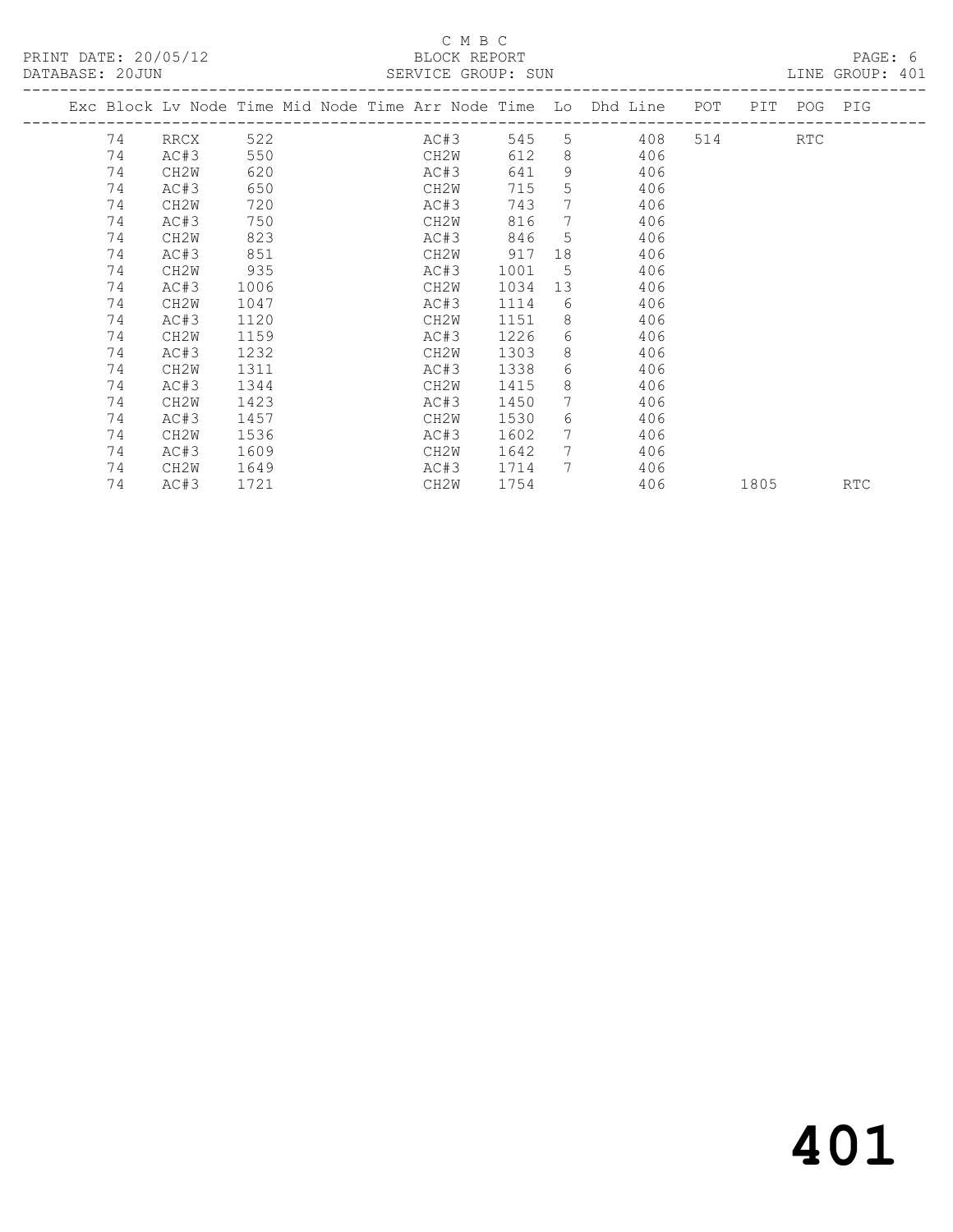|    |      |      |  |      |              |          |                              | Exc Block Lv Node Time Mid Node Time Arr Node Time Lo Dhd Line POT |     | PIT  | POG PIG              |     |
|----|------|------|--|------|--------------|----------|------------------------------|--------------------------------------------------------------------|-----|------|----------------------|-----|
| 75 | CH2W | 540  |  |      | AC#3         |          |                              | 601 9 406                                                          | 526 |      | $\operatorname{RTC}$ |     |
| 75 | AC#3 | 610  |  |      | CH2W         |          |                              | 632 8 406                                                          |     |      |                      |     |
| 75 | CH2W | 640  |  | AC#3 |              | 703      | $7\overline{7}$              | 406                                                                |     |      |                      |     |
| 75 | AC#3 | 710  |  |      | CH2W<br>AC#3 | 735 18   |                              | 406                                                                |     |      |                      |     |
| 75 | CH2W | 753  |  |      |              | 816      | $5^{\circ}$                  | 406                                                                |     |      |                      |     |
| 75 | AC#3 | 821  |  |      | CH2W         | 847 18   |                              | 406                                                                |     |      |                      |     |
| 75 | CH2W | 905  |  |      |              | AC#3 931 | $5^{\circ}$                  | 406                                                                |     |      |                      |     |
| 75 | AC#3 | 936  |  | CH2W |              | 1003     | 8 <sup>8</sup>               | 406                                                                |     |      |                      |     |
| 75 | CH2W | 1011 |  | AC#3 |              | 1038     | 6                            | 406                                                                |     |      |                      |     |
| 75 | AC#3 | 1044 |  | CH2W |              | 1113     | 10                           | 406                                                                |     |      |                      |     |
| 75 | CH2W | 1123 |  | AC#3 |              | 1150     | 6                            | 406                                                                |     |      |                      |     |
| 75 | AC#3 | 1156 |  | CH2W |              | 1227     | 8                            | 406                                                                |     |      |                      |     |
| 75 | CH2W | 1235 |  | AC#3 |              | 1302     | $6\overline{6}$              | 406                                                                |     |      |                      |     |
| 75 | AC#3 | 1308 |  | CH2W |              | 1339     | 8 <sup>8</sup>               | 406                                                                |     |      |                      |     |
| 75 | CH2W | 1347 |  | AC#3 |              | 1414     | $\overline{7}$               | 406                                                                |     |      |                      |     |
| 75 | AC#3 | 1421 |  | CH2W |              | 1455     | 5                            | 406                                                                |     |      |                      |     |
| 75 | CH2W | 1500 |  | AC#3 |              | 1526     | $7\phantom{.0}$              | 406                                                                |     |      |                      |     |
| 75 | AC#3 | 1533 |  | CH2W |              | 1606     | $\overline{7}$               | 406                                                                |     |      |                      |     |
| 75 | CH2W | 1613 |  | AC#3 |              | 1638     | $\overline{7}$               | 406                                                                |     |      |                      |     |
| 75 | AC#3 | 1645 |  | CH2W |              | 1718     | 8                            | 406                                                                |     |      |                      |     |
| 75 | CH2W | 1726 |  | AC#3 |              | 1750     | $7\phantom{.0}\phantom{.0}7$ | 406                                                                |     |      |                      |     |
| 75 | AC#3 | 1757 |  | CH2W |              | 1827     | 13                           | 406                                                                |     |      |                      |     |
| 75 | CH2W | 1840 |  | AC#3 |              | 1903     | 6                            | 406                                                                |     |      |                      |     |
| 75 | AC#3 | 1909 |  | CH2W |              | 1938     | 18                           | 406                                                                |     |      |                      |     |
| 75 | CH2W | 1956 |  | AC#3 |              | 2018     | 6                            | 406                                                                |     |      |                      |     |
| 75 | AC#3 | 2024 |  | CH2W |              | 2051     | $\overline{7}$               | 406                                                                |     |      |                      |     |
| 75 | CH2W | 2058 |  | AC#3 |              | 2118     | 8                            | 406                                                                |     |      |                      |     |
| 75 | AC#3 | 2126 |  | CH2W |              | 2153     | $5\overline{)}$              | 406                                                                |     |      |                      |     |
| 75 | CH2W | 2158 |  | AC#3 |              | 2218     | 8                            | 406                                                                |     |      |                      |     |
| 75 | AC#3 | 2226 |  | CH2W |              | 2253     | $5\phantom{.0}$              | 406                                                                |     |      |                      |     |
| 75 | CH2W | 2258 |  | AC#3 |              | 2318     | 8                            | 406                                                                |     |      |                      |     |
| 75 | AC#3 | 2326 |  | CH2W |              | 2353     | $5\overline{)}$              | 406                                                                |     |      |                      |     |
| 75 | CH2W | 2358 |  | AC#3 |              | 2418     | 8                            | 406                                                                |     |      |                      |     |
| 75 | AC#3 | 2426 |  | CH2W |              | 2450     | 9                            | 406                                                                |     |      |                      |     |
| 75 | CH2W | 2459 |  | AC#3 |              | 2518     | 9                            | 406                                                                |     |      |                      |     |
| 75 | AC#3 | 2527 |  | CH2W |              | 2550     | 6                            | 406                                                                |     |      |                      |     |
| 75 | CH2W | 2556 |  | AC#3 |              | 2613     |                              | 406                                                                |     | 2629 |                      | RTC |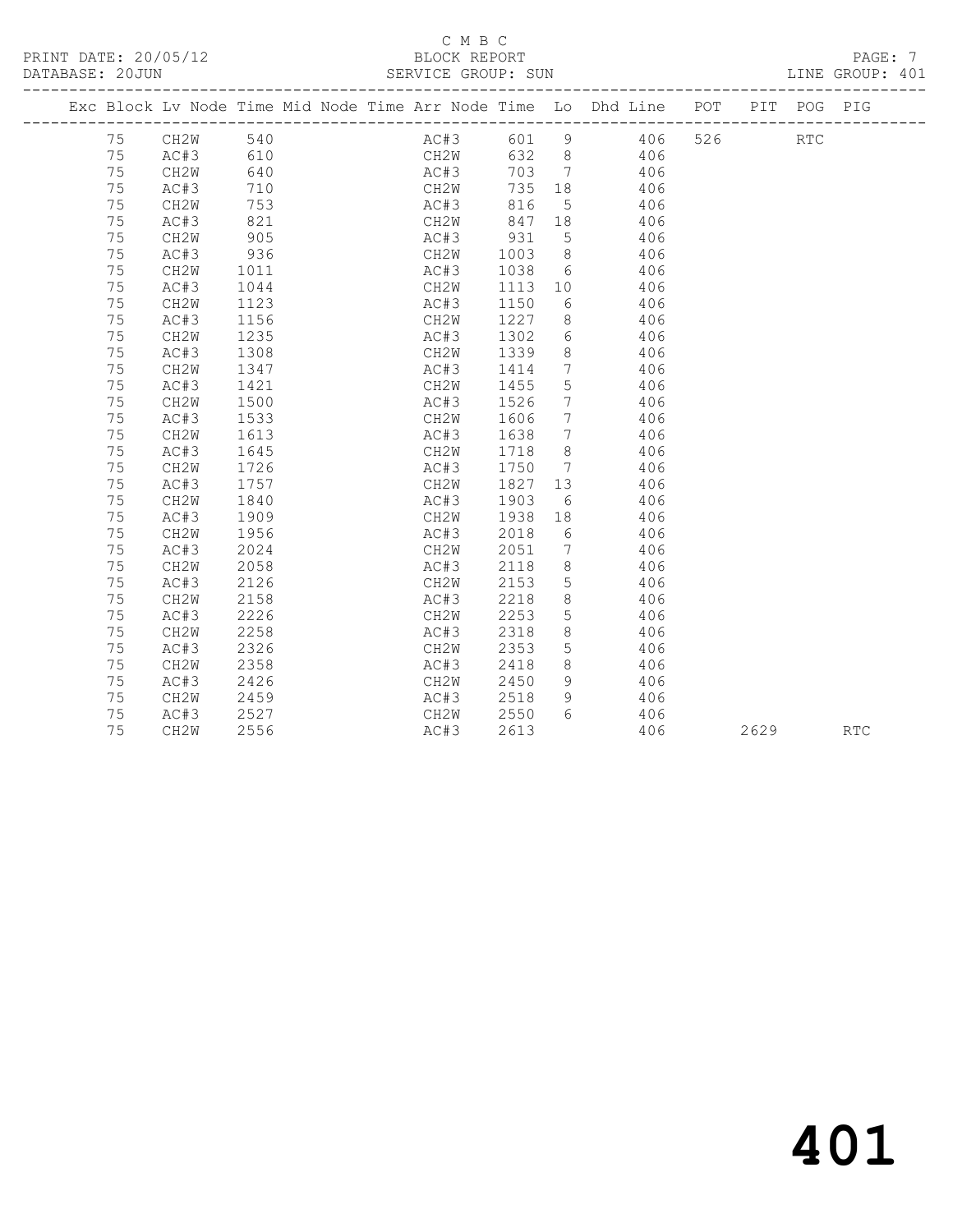#### C M B C<br>BLOCK REPORT SERVICE GROUP: SUN

|  |    |                  |      |  |      |      |                | Exc Block Lv Node Time Mid Node Time Arr Node Time Lo Dhd Line POT |     | PIT | POG PIG    |  |
|--|----|------------------|------|--|------|------|----------------|--------------------------------------------------------------------|-----|-----|------------|--|
|  | 76 | CH2W             | 600  |  | AC#3 | 621  |                | $9 \left( \frac{1}{2} \right)$<br>406                              | 546 |     | <b>RTC</b> |  |
|  | 76 | AC#3             | 630  |  | CH2W | 655  | 5              | 406                                                                |     |     |            |  |
|  | 76 | CH2W             | 700  |  | AC#3 | 723  | 7              | 406                                                                |     |     |            |  |
|  | 76 | AC#3             | 730  |  | CH2E | 756  | 7 <sup>7</sup> | 406                                                                |     |     |            |  |
|  | 76 | CH2E             | 803  |  | BHST | 824  | 8              | 401                                                                |     |     |            |  |
|  | 76 | BHST             | 832  |  | CH2E | 853  | 9              | 401                                                                |     |     |            |  |
|  | 76 | CH <sub>2E</sub> | 902  |  | BHST | 924  | 8              | 401                                                                |     |     |            |  |
|  | 76 | <b>BHST</b>      | 932  |  | CH2E | 954  | 5              | 401                                                                |     |     |            |  |
|  | 76 | CH2E             | 959  |  | BHST | 1024 | 8              | 401                                                                |     |     |            |  |
|  | 76 | BHST             | 1032 |  | CH2E | 1056 | 7              | 401                                                                |     |     |            |  |
|  | 76 | CH2E             | 1103 |  | BHST | 1128 | 6              | 401                                                                |     |     |            |  |
|  | 76 | BHST             | 1134 |  | CH2E | 1159 | 25             | 401                                                                |     |     |            |  |
|  | 76 | CH2E             | 1224 |  | BHST | 1250 | 6              | 401                                                                |     |     |            |  |
|  | 76 | <b>BHST</b>      | 1256 |  | CH2E | 1323 | 21             | 401                                                                |     |     |            |  |
|  | 76 | CH2E             | 1344 |  | BHST | 1410 | 6              | 401                                                                |     |     |            |  |
|  | 76 | <b>BHST</b>      | 1416 |  | CH2E | 1443 | 21             | 401                                                                |     |     |            |  |
|  | 76 | CH2E             | 1504 |  | BHST | 1530 | 6              | 401                                                                |     |     |            |  |
|  | 76 | BHST             | 1536 |  | CH2E | 1602 | 22             | 401                                                                |     |     |            |  |
|  | 76 | CH2E             | 1624 |  | BHST | 1650 | 6              | 401                                                                |     |     |            |  |
|  | 76 | BHST             | 1656 |  | CH2E | 1722 | 24             | 401                                                                |     |     |            |  |
|  | 76 | CH2E             | 1746 |  | BHST | 1810 | 6              | 401                                                                |     |     |            |  |
|  | 76 | BHST             | 1816 |  | CH2E | 1842 | 6              | 401                                                                |     |     |            |  |
|  | 76 | CH2E             | 1848 |  | BHST | 1910 | 6              | 401                                                                |     |     |            |  |
|  | 76 | BHST             | 1916 |  | CH2E | 1941 | 8 <sup>8</sup> | 401                                                                |     |     |            |  |
|  | 76 | CH2E             | 1949 |  | BHST | 2010 | 6              | 401                                                                |     |     |            |  |
|  | 76 | <b>BHST</b>      | 2016 |  | CH2E | 2039 | 18             | 401                                                                |     |     |            |  |
|  | 76 | CH2E             | 2057 |  | BHST | 2117 | 9              | 401                                                                |     |     |            |  |
|  | 76 | BHST             | 2126 |  | CH2E | 2149 | - 6            | 401                                                                |     |     |            |  |
|  | 76 | CH <sub>2E</sub> | 2155 |  | BHST | 2215 | 11             | 401                                                                |     |     |            |  |

76 BHST 2226 CH2E 2248 401 2259 RTC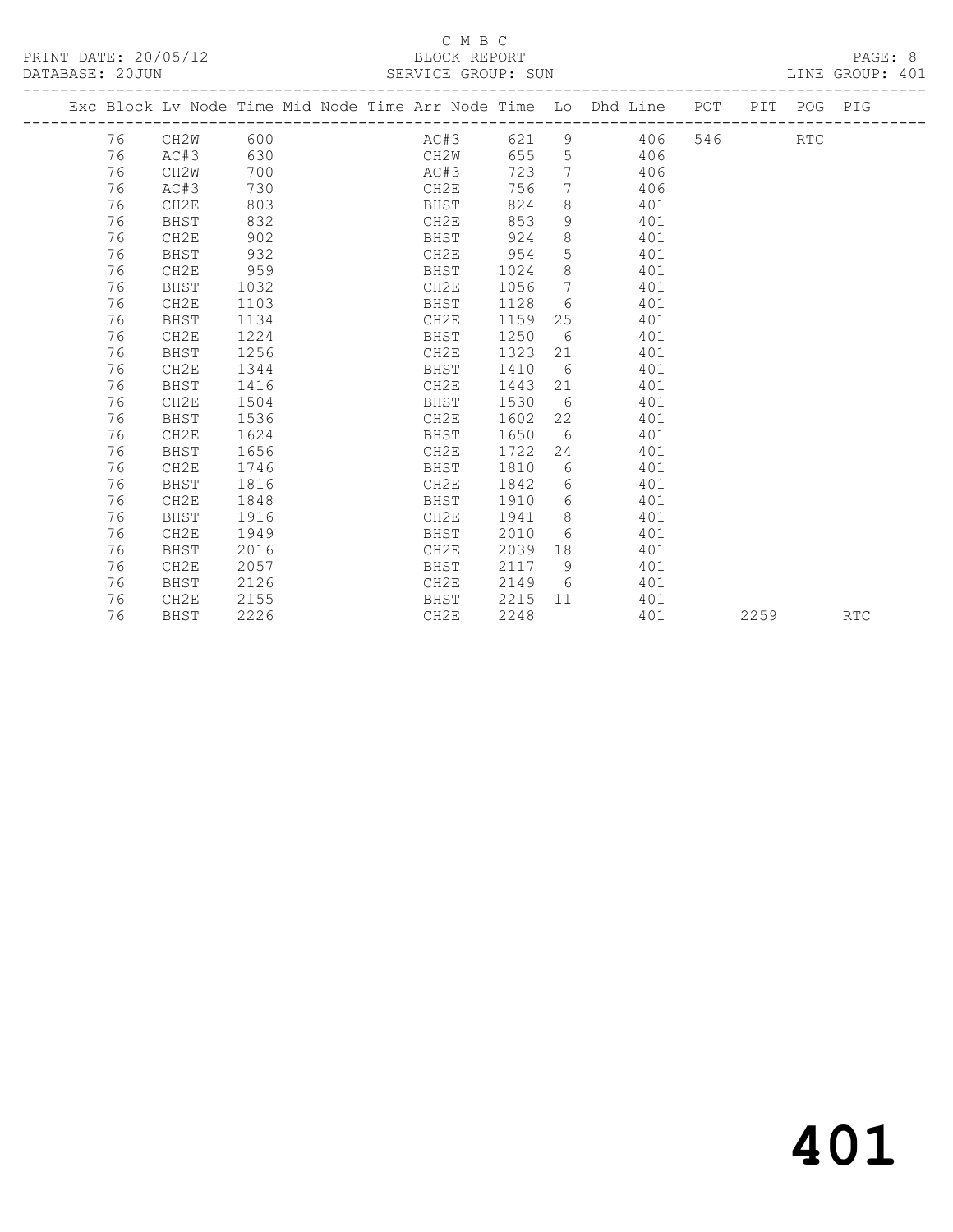### C M B C<br>BLOCK REPORT SERVICE GROUP: SUN

| Exc Block Lv Node Time Mid Node Time Arr Node Time Lo Dhd Line POT |           |      |           |                                  |                      |         |                 |     |        |           | PIT POG PIG |            |
|--------------------------------------------------------------------|-----------|------|-----------|----------------------------------|----------------------|---------|-----------------|-----|--------|-----------|-------------|------------|
| 77                                                                 | CH2W 738  |      |           |                                  | AC#3 801 5 406 724   |         |                 |     |        |           | <b>RTC</b>  |            |
| 77                                                                 | AC#3      | 806  |           |                                  | CH2W 832 18 406      |         |                 |     |        |           |             |            |
| 77                                                                 | CH2W      | 850  |           |                                  | AC#3 916             |         | 5 <sup>5</sup>  | 406 |        |           |             |            |
| 77                                                                 | AC#3      | 921  |           |                                  | CH2W                 | 948 11  |                 |     | 406    |           |             |            |
| 77                                                                 | CH2W      | 959  |           |                                  | AC#3                 | 1025    | $\overline{7}$  |     | 406    |           |             |            |
| 77                                                                 | AC#3      | 1032 |           |                                  | CH2W                 | 1101    | 10              |     | 406    |           |             |            |
| 77                                                                 | CH2W      | 1111 |           |                                  | AC#3                 | 1138    | 6               | 406 |        |           |             |            |
| 77                                                                 | AC#3      | 1144 |           |                                  | CH2W                 | 1215    | 8 <sup>8</sup>  |     | 406    |           |             |            |
| 77                                                                 | CH2W      | 1223 |           |                                  | AC#3                 | 1250 6  |                 |     | 406    |           |             |            |
| 77                                                                 | AC#3      | 1256 |           |                                  | CH2W                 | 1327 8  |                 |     | 406    |           |             |            |
| 77                                                                 | CH2W      | 1335 |           |                                  | AC#3                 | 1402    | $7\overline{ }$ | 406 |        |           |             |            |
| 77                                                                 | AC#3      | 1409 |           |                                  | CH2W                 | 1443    | 5               |     | 406    |           |             |            |
| 77                                                                 | CH2W      | 1448 |           |                                  | AC#3                 | 1514    | $\overline{7}$  |     | 406    |           |             |            |
| 77                                                                 | AC#3      | 1521 |           |                                  | CH2W                 | 1554    | $6\overline{6}$ |     | 406    |           |             |            |
| 77                                                                 | CH2W      | 1600 |           |                                  | AC#3                 | 1626    | $\overline{7}$  |     | 406    |           |             |            |
| 77                                                                 | AC#3      | 1633 |           |                                  | CH2W                 | 1706    | 8 <sup>8</sup>  |     | 406    |           |             |            |
| 77                                                                 | CH2W      | 1714 |           |                                  | AC#3                 | 1738 7  |                 |     | 406    |           |             |            |
| 77                                                                 | AC#3      | 1745 |           |                                  | CH2W                 | 1815 10 |                 |     | 406    |           |             |            |
| 77                                                                 | CH2W      | 1825 |           |                                  | AC#3                 | 1848    | 6               | 406 |        |           |             |            |
| 77                                                                 | AC#3      | 1854 |           |                                  | CH2W                 | 1923 18 |                 | 406 |        |           |             |            |
| 77                                                                 | CH2W      | 1941 |           |                                  | AC#3                 | 2003    | 6 <sup>6</sup>  |     | 406    |           |             |            |
| 77                                                                 | AC#3      | 2009 |           |                                  | CH2W                 | 2036 7  |                 |     | 406    |           |             |            |
| 77                                                                 | CH2W      | 2043 |           |                                  | AC#3                 | 2103 6  |                 |     | 406    |           |             |            |
| 77                                                                 | AC#3      | 2109 |           |                                  | CH2W                 | 2136 20 |                 |     | 406    |           |             |            |
| 77                                                                 | CH2W      | 2156 |           |                                  |                      | 2238 8  |                 |     | 407    |           |             |            |
| 77                                                                 | MAKN      | 2246 |           | BHST 2214 MAKN<br>BHST 2311 CH2W |                      | 2329 17 |                 |     | 407    |           |             |            |
| 77                                                                 | CH2W      | 2346 | BHST      | 2402                             | MAKN                 | 2425 17 |                 |     | 407    |           |             |            |
| 77                                                                 | MAKN      | 2442 | BHST      | 2504 CH2W                        |                      | 2520    | 11              |     | 15 407 |           |             |            |
| 77                                                                 | AD3W      | 2546 | GR41      | 2617                             | SERO                 | 2632    | $\overline{7}$  |     | N10    |           |             |            |
| 77                                                                 | SERO      | 2639 | GR41      | 2654 AD3W                        |                      | 2731    | 22              |     | N10    |           |             |            |
| 77                                                                 | AD3W      | 2753 |           | GR41 2812 SERO                   |                      | 2827    | 12              |     | N10    |           |             |            |
| 77                                                                 | SERO      |      | 2839 GR41 |                                  | 2854 AD3W            | 2920    |                 |     | N10    | 2931      |             | <b>RTC</b> |
| 78                                                                 | CH2E      | 823  |           |                                  |                      |         | 8 <sup>8</sup>  |     | 401    | 809 — 100 | <b>RTC</b>  |            |
| 78                                                                 | BHST      | 852  |           |                                  | BHST 844<br>CH2E 913 |         | 8 <sup>8</sup>  |     | 401    |           |             |            |
| 78                                                                 | CH2E      | 921  |           |                                  | BHST                 | 944     | 8 <sup>8</sup>  |     | 401    |           |             |            |
| 78                                                                 | BHST      | 952  |           |                                  | CH2E                 | 1014    | $5^{\circ}$     |     | 401    |           |             |            |
| 78                                                                 | CH2E      | 1019 |           |                                  | BHST                 | 1044    | 8 <sup>8</sup>  |     | 401    |           |             |            |
| 78                                                                 | BHST      | 1052 |           |                                  | CH2E                 | 1116    | 8 <sup>8</sup>  |     | 401    |           |             |            |
| 78                                                                 | CH2E 1124 |      |           |                                  | BHST 1150 6          |         |                 |     | 401    |           |             |            |
| 78                                                                 | BHST      | 1156 |           |                                  | CH2E                 | 1221 23 |                 |     | 401    |           |             |            |
| 78                                                                 | CH2E      | 1244 |           |                                  | BHST                 | 1310    | 6               |     | 401    |           |             |            |
| 78                                                                 | BHST      | 1316 |           |                                  | CH2E                 | 1343    | 21              |     | 401    |           |             |            |
| 78                                                                 | CH2E      | 1404 |           |                                  | BHST                 | 1430    | $6\overline{6}$ |     | 401    |           |             |            |
| 78                                                                 | BHST      | 1436 |           |                                  | CH2E                 | 1502    | 22              |     | 401    |           |             |            |
| 78                                                                 | CH2E      | 1524 |           |                                  | BHST                 | 1550    | - 6             |     | 401    |           |             |            |
| 78                                                                 | BHST      | 1556 |           |                                  | CH2E                 | 1622    | 22              |     | 401    |           |             |            |

78 CH2E 1644 BHST 1710 6 401

78 BHST 1716 CH2E 1742 401 1753 RTC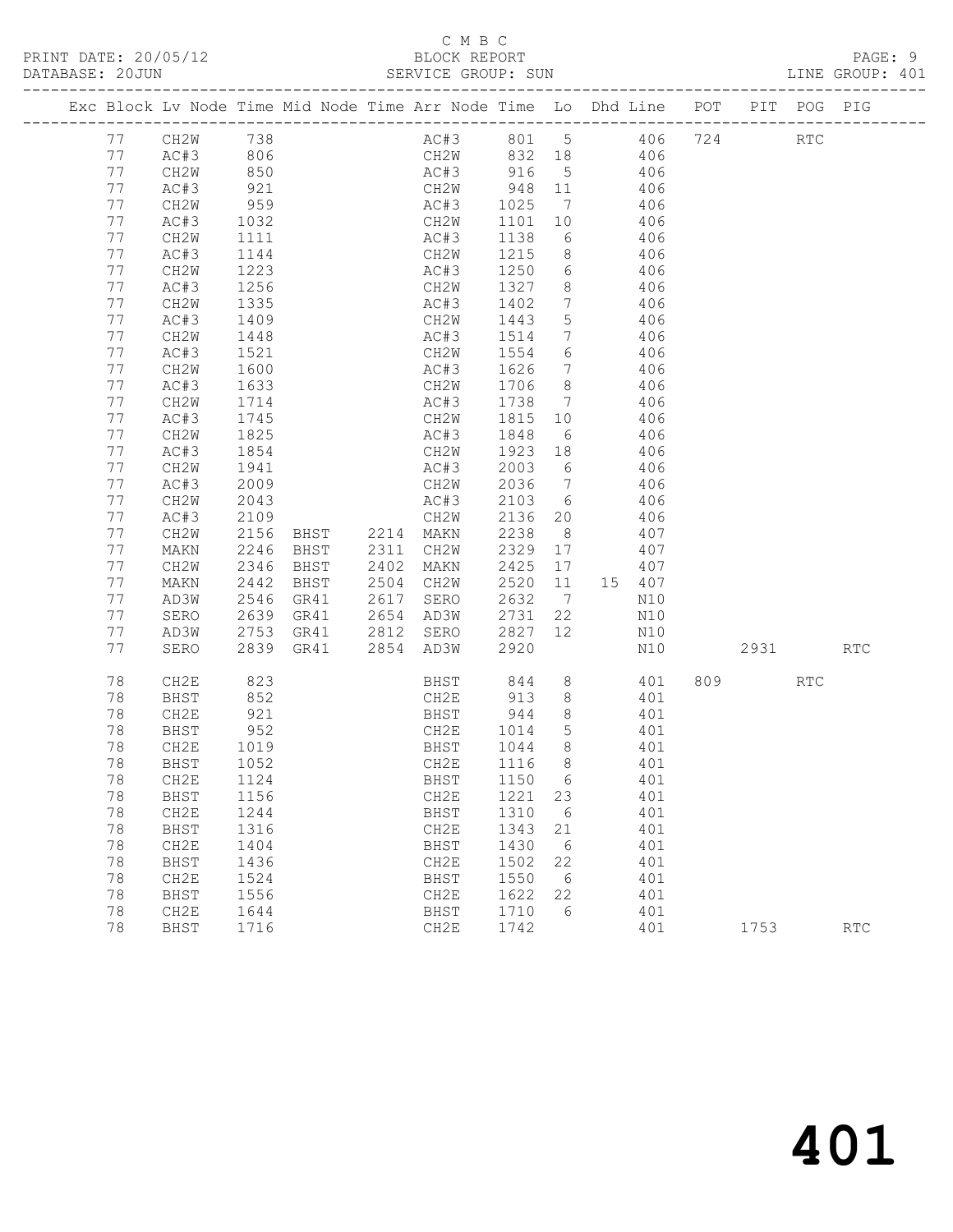### C M B C<br>BLOCK REPORT

|    |      | Exc Block Lv Node Time Mid Node Time Arr Node Time Lo Dhd Line POT PIT POG PIG |                   |      |               |                 |  |            |            |  |
|----|------|--------------------------------------------------------------------------------|-------------------|------|---------------|-----------------|--|------------|------------|--|
|    |      | 79 CH2W 835 AC#3 901 5 406 821                                                 |                   |      |               |                 |  | <b>RTC</b> |            |  |
| 79 |      | AC#3 906 CH2W 933 14 406                                                       |                   |      |               |                 |  |            |            |  |
| 79 | CH2W | 947                                                                            |                   |      |               | AC#3 1013 7 406 |  |            |            |  |
| 79 | AC#3 | 1020                                                                           |                   | CH2W |               | 1048 11 406     |  |            |            |  |
| 79 | CH2W | 1059                                                                           | AC#3              |      |               | 1126 6 406      |  |            |            |  |
| 79 | AC#3 | 1132                                                                           |                   |      |               | CH2W 1203 8 406 |  |            |            |  |
| 79 | CH2W | 1211                                                                           |                   | AC#3 |               | 1238 6 406      |  |            |            |  |
| 79 | AC#3 | 1244                                                                           |                   | CH2W |               | 1315 8 406      |  |            |            |  |
| 79 | CH2W | 1323                                                                           | AC#3              |      |               | 1350 7 406      |  |            |            |  |
| 79 | AC#3 | 1357                                                                           |                   |      |               | CH2W 1428 8 406 |  |            |            |  |
| 79 | CH2W | 1436                                                                           |                   |      |               | AC#3 1502 7 406 |  |            |            |  |
| 79 | AC#3 | 1509                                                                           |                   |      |               | CH2W 1542 6 406 |  |            |            |  |
| 79 | CH2W | 1548                                                                           |                   |      |               | AC#3 1614 7 406 |  |            |            |  |
| 79 | AC#3 | 1621                                                                           |                   |      |               | CH2W 1654 7 406 |  |            |            |  |
| 79 | CH2W | 1701                                                                           |                   |      |               | AC#3 1726 7 406 |  |            |            |  |
| 79 | AC#3 | 1733                                                                           |                   |      | $CH2W$ 1803 7 | 406             |  |            |            |  |
| 79 | CH2W | 1810                                                                           | AC#3              |      |               | 1833 6 406      |  |            |            |  |
| 79 | AC#3 | 1839                                                                           |                   | CH2W |               | 1908 17 406     |  |            |            |  |
| 79 | CH2W | 1925                                                                           |                   |      |               | AC#3 1948 6 406 |  |            |            |  |
| 79 | AC#3 | 1954                                                                           | CH <sub>2</sub> W |      |               | 2021 5 406      |  |            |            |  |
| 79 | CH2W | 2026                                                                           | AC#3              |      |               | 2048 6 406      |  |            |            |  |
| 79 | AC#3 | 2054                                                                           |                   | CH2W | 2121          | 17 406          |  |            |            |  |
| 79 | CH2W | 2138                                                                           |                   | AC#3 |               | 2158 8 406      |  |            |            |  |
| 79 | AC#3 | 2206                                                                           |                   | CH2W | 2233 5        | 406             |  |            |            |  |
| 79 | CH2W | 2238                                                                           |                   | AC#3 |               | 2258 8 406      |  |            |            |  |
| 79 | AC#3 | 2306                                                                           |                   | CH2W |               | 2333 5 406      |  |            |            |  |
| 79 | CH2W | 2338                                                                           | AC#3              |      |               | 2358 8 406      |  |            |            |  |
| 79 | AC#3 | 2406                                                                           |                   | CH2W |               | 2430 8 406      |  |            |            |  |
| 79 | CH2W | 2438                                                                           |                   |      |               | AC#3 2458 8 406 |  |            |            |  |
| 79 | AC#3 | 2506                                                                           | CH2W              |      |               | 2529 406 2540   |  |            | <b>RTC</b> |  |
|    |      |                                                                                |                   |      |               |                 |  |            |            |  |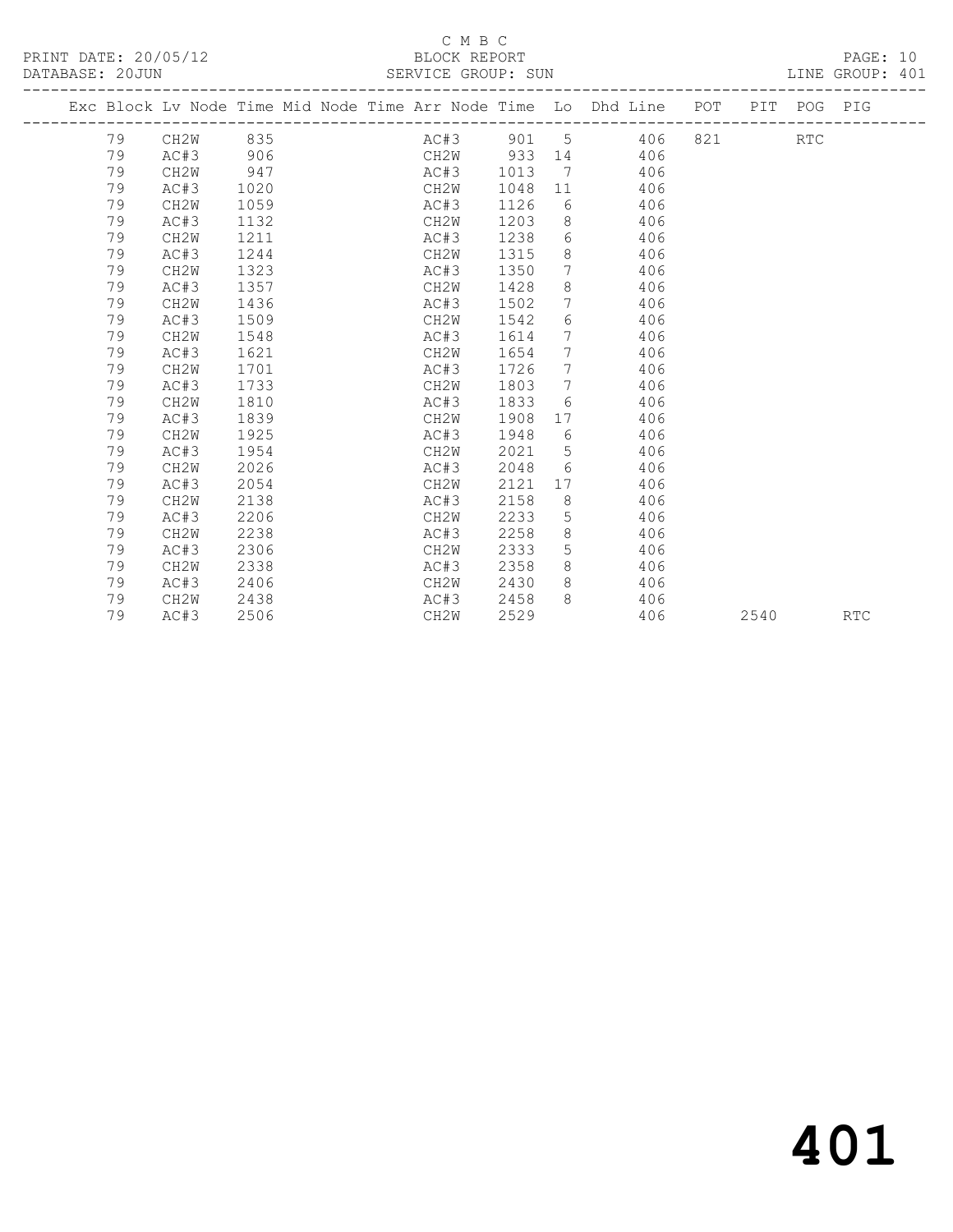### C M B C<br>BLOCK REPORT

|    |                                                |                              |  |                                              |         |                 |                                                                                    |      |          |            | LINE GROUP: 401 |  |
|----|------------------------------------------------|------------------------------|--|----------------------------------------------|---------|-----------------|------------------------------------------------------------------------------------|------|----------|------------|-----------------|--|
|    |                                                |                              |  |                                              |         |                 | Exc Block Lv Node Time Mid Node Time Arr Node Time Lo Dhd Line POT PIT POG PIG     |      |          |            |                 |  |
|    |                                                |                              |  |                                              |         |                 | 80 AC#3 827 RRCX 853 8 408 812 RTC                                                 |      |          |            |                 |  |
| 80 |                                                |                              |  |                                              |         |                 | AC#3 928 11 408                                                                    |      |          |            |                 |  |
| 80 | RRCX 901<br>RC#3 939<br>RRCX 1030<br>AC#3 1113 |                              |  |                                              |         |                 | RRCX 1008 22 408<br>AC#3 1058 15 408<br>RRCX 1143 13 408                           |      |          |            |                 |  |
| 80 |                                                |                              |  |                                              |         |                 |                                                                                    |      |          |            |                 |  |
| 80 |                                                |                              |  |                                              |         |                 |                                                                                    |      |          |            |                 |  |
| 80 | RRCX                                           | 1156                         |  | AC#3 1224                                    |         |                 | 9 408                                                                              |      |          |            |                 |  |
| 80 | AC#3                                           | 1233                         |  | RRCX 1304                                    |         |                 | 9 408                                                                              |      |          |            |                 |  |
| 80 | RRCX                                           |                              |  |                                              |         |                 |                                                                                    |      |          |            |                 |  |
| 80 | AC#3                                           | 1313<br>1353<br>1430<br>1513 |  | AC#3 1344 9<br>RRCX 1424 6                   |         |                 | $408$<br>$408$                                                                     |      |          |            |                 |  |
| 80 | RRCX                                           |                              |  | AC#3 1504                                    |         |                 | 9 408                                                                              |      |          |            |                 |  |
| 80 | AC#3                                           |                              |  | RRCX 1544 7 408                              |         |                 |                                                                                    |      |          |            |                 |  |
| 80 | RRCX                                           | 1551                         |  |                                              |         |                 |                                                                                    |      |          |            |                 |  |
| 80 | AC#3                                           | 1633                         |  |                                              |         |                 | AC#3 1624 9 408<br>RRCX 1705 18 408                                                |      |          |            |                 |  |
| 80 | RRCX                                           | 1723                         |  | AC#3 1754 7                                  |         |                 | 408                                                                                |      |          |            |                 |  |
| 80 | AC#3                                           | 1801                         |  | RRCX 1831 5                                  |         |                 | 408                                                                                |      |          |            |                 |  |
| 80 | RRCX                                           | 1836                         |  |                                              |         |                 |                                                                                    |      |          |            |                 |  |
| 80 | AC#3                                           | 1911                         |  |                                              |         |                 | AC#3 1900 11 408<br>RRCX 1937 10 408                                               |      |          |            |                 |  |
| 80 | RRCX                                           | 1947                         |  | AC#3 2010                                    |         | 11              | 408                                                                                |      |          |            |                 |  |
| 80 | AC#3                                           | 2021                         |  | RRCX 2047                                    |         | 11              | 408                                                                                |      |          |            |                 |  |
| 80 | RRCX                                           | 2058                         |  |                                              |         |                 | 408                                                                                |      |          |            |                 |  |
| 80 | AC#3                                           | 2131                         |  | AC#3 2120 11<br>RRCX 2157 11<br>AC#3 2230 11 |         |                 |                                                                                    |      |          |            |                 |  |
| 80 | RRCX                                           | 2208                         |  |                                              |         |                 | $\begin{array}{cc} 11 & \hspace{1.5cm} 408 \\ 11 & \hspace{1.5cm} 408 \end{array}$ |      |          |            |                 |  |
| 80 | AC#3                                           | 2241                         |  | RRCX 2307 11                                 |         |                 | 408                                                                                |      |          |            |                 |  |
| 80 | RRCX                                           | 2318                         |  |                                              |         | 5 <sup>5</sup>  | 408                                                                                |      |          |            |                 |  |
| 80 | AC#3                                           |                              |  | AC#3 2340                                    |         |                 |                                                                                    |      |          |            |                 |  |
| 80 | RRCX                                           | 2345<br>2420                 |  |                                              |         |                 | RRCX 2409 11 408<br>AC#3 2442 5 408                                                |      |          |            |                 |  |
| 80 | AC#3                                           | 2447                         |  |                                              |         |                 | HW#5 2505 19 408                                                                   |      |          |            |                 |  |
| 80 | HW#5                                           | 2524                         |  | AC#3 2542                                    |         |                 | 5 408                                                                              |      |          |            |                 |  |
| 80 | AC#3                                           | 2547                         |  | HW#5 2605                                    |         |                 |                                                                                    |      |          |            |                 |  |
|    |                                                |                              |  |                                              |         |                 |                                                                                    |      | 408 2608 |            | RTC             |  |
| 81 | CH2W                                           | 1023                         |  | AC#3                                         | 1050    |                 | 6 406 1009                                                                         |      |          | <b>RTC</b> |                 |  |
| 81 | AC#3                                           | 1056                         |  | CH2W                                         | 1125 10 |                 | 406                                                                                |      |          |            |                 |  |
| 81 | CH2W                                           | 1135                         |  | AC#3                                         | 1202    | $6\overline{6}$ | $406$<br>$406$                                                                     |      |          |            |                 |  |
| 81 | AC#3                                           | 1208                         |  | CH2W 1239                                    |         | 8 <sup>8</sup>  |                                                                                    |      |          |            |                 |  |
| 81 | CH2W                                           | 1247                         |  |                                              |         |                 | AC#3 1314 6 406                                                                    |      |          |            |                 |  |
| 81 | AC#3                                           | 1320                         |  | CH2W 1351 8 406                              |         |                 |                                                                                    |      |          |            |                 |  |
| 81 | CH2W                                           | 1359                         |  | AC#3                                         | 1426 7  |                 | 406                                                                                |      |          |            |                 |  |
|    | 81 AC#3 1433                                   |                              |  | CH2W 1506 6                                  |         |                 | 406                                                                                |      |          |            |                 |  |
| 81 | CH2W                                           | 1512                         |  | AC#3                                         | 1538    | $7\phantom{.0}$ | 406                                                                                |      |          |            |                 |  |
| 81 | AC#3                                           | 1545                         |  | CH2W                                         | 1618    | 7               | 406                                                                                |      |          |            |                 |  |
| 81 | CH2W                                           | 1625                         |  | AC#3                                         | 1650    | 7               | 406                                                                                |      |          |            |                 |  |
| 81 | AC#3                                           | 1657                         |  | CH2W                                         | 1730    | 8               | 406                                                                                |      |          |            |                 |  |
| 81 | CH2W                                           | 1738                         |  | AC#3                                         | 1802    | $\overline{7}$  | 406                                                                                |      |          |            |                 |  |
| 81 | AC#3                                           | 1809                         |  | CH2W                                         | 1839    | 16              | 406                                                                                |      |          |            |                 |  |
| 81 | CH2W                                           | 1855                         |  | AC#3                                         | 1918    | 6               | 406                                                                                |      |          |            |                 |  |
| 81 | AC#3                                           | 1924                         |  | CH2W                                         | 1953    |                 | 406                                                                                |      | 2004     |            | RTC             |  |
| 82 | AC#3                                           | 1053                         |  | RRCX                                         | 1123    | 13              | 408                                                                                | 1038 |          | <b>RTC</b> |                 |  |
| 82 | <b>RRCX</b>                                    | 1136                         |  | AC#3                                         | 1204    | 9               | 408                                                                                |      |          |            |                 |  |
| 82 | AC#3                                           | 1213                         |  | RRCX                                         | 1244    | 9               | 408                                                                                |      |          |            |                 |  |
| 82 | <b>RRCX</b>                                    | 1253                         |  | AC#3                                         | 1324    | 9               | 408                                                                                |      |          |            |                 |  |
| 82 | AC#3                                           | 1333                         |  | RRCX                                         | 1404    | 6               | 408                                                                                |      |          |            |                 |  |
| 82 | <b>RRCX</b>                                    | 1410                         |  | AC#3                                         | 1444    | 9               | 408                                                                                |      |          |            |                 |  |
| 82 | AC#3                                           | 1453                         |  | RRCX                                         | 1524    | 7               | 408                                                                                |      |          |            |                 |  |
| 82 | <b>RRCX</b>                                    | 1531                         |  | AC#3                                         | 1604    | 9               | 408                                                                                |      |          |            |                 |  |
| 82 | AC#3                                           | 1613                         |  | RRCX                                         | 1645    | 6               | 408                                                                                |      |          |            |                 |  |
| 82 | <b>RRCX</b>                                    | 1651                         |  | AC#3                                         | 1724    | 7               | 408                                                                                |      |          |            |                 |  |
|    |                                                |                              |  |                                              |         |                 |                                                                                    |      |          |            |                 |  |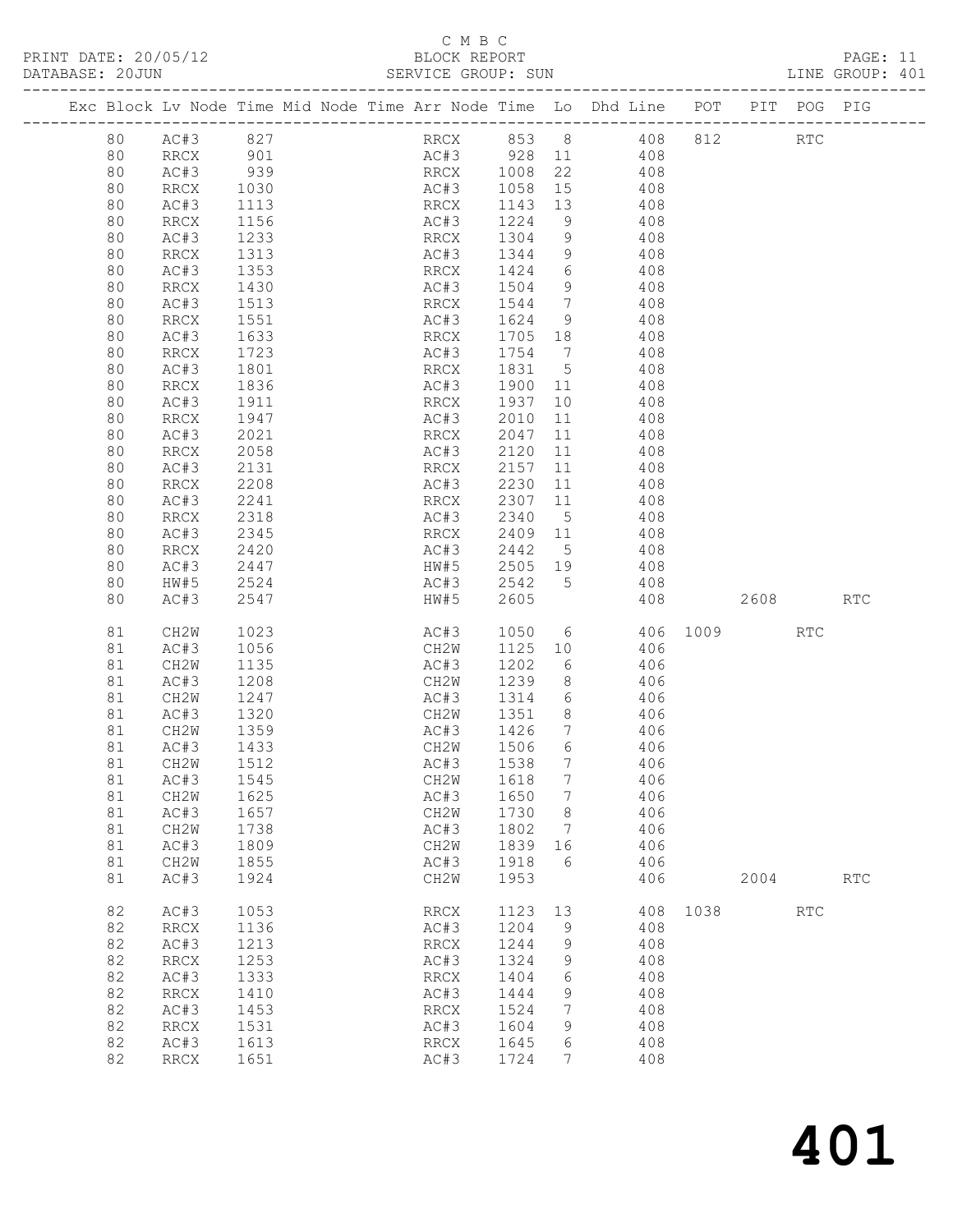|  |    | Exc Block Lv Node Time Mid Node Time Arr Node Time Lo Dhd Line POT PIT POG PIG |      |  |      |      |                 |                   |     |               |      |            |            |
|--|----|--------------------------------------------------------------------------------|------|--|------|------|-----------------|-------------------|-----|---------------|------|------------|------------|
|  | 82 | AC#3                                                                           | 1731 |  |      |      |                 |                   |     | RRCX 1803 408 | 1809 |            | <b>RTC</b> |
|  |    |                                                                                |      |  |      |      |                 |                   |     |               |      |            |            |
|  | 83 | CH2E                                                                           | 1204 |  | BHST |      |                 | 1230 6            |     | 401 1150      |      | <b>RTC</b> |            |
|  | 83 | BHST                                                                           | 1236 |  | CH2E | 1303 |                 |                   | 401 |               |      |            |            |
|  | 83 | CH2E                                                                           | 1324 |  | BHST | 1350 | 6 <sup>6</sup>  |                   | 401 |               |      |            |            |
|  | 83 | BHST                                                                           | 1356 |  | CH2E | 1423 | 21              |                   | 401 |               |      |            |            |
|  | 83 | CH2E                                                                           | 1444 |  | BHST | 1510 | 6               |                   | 401 |               |      |            |            |
|  | 83 | BHST                                                                           | 1516 |  | CH2E | 1542 | 22              |                   | 401 |               |      |            |            |
|  | 83 | CH2E                                                                           | 1604 |  | BHST | 1630 |                 | $6\degree$        | 401 |               |      |            |            |
|  | 83 | BHST                                                                           | 1636 |  | CH2E | 1702 | 24              |                   | 401 |               |      |            |            |
|  | 83 | CH2E                                                                           | 1726 |  | BHST | 1750 | 6               |                   | 401 |               |      |            |            |
|  | 83 | BHST                                                                           | 1756 |  | CH2E | 1822 | 6               |                   | 401 |               |      |            |            |
|  | 83 | CH2E                                                                           | 1828 |  | BHST | 1850 |                 | $6 \quad \sigma$  | 401 |               |      |            |            |
|  | 83 | BHST                                                                           | 1856 |  | CH2E | 1922 |                 | $6 \qquad \qquad$ | 401 |               |      |            |            |
|  | 83 | CH2E                                                                           | 1928 |  | BHST | 1950 | 6               |                   | 401 |               |      |            |            |
|  | 83 | BHST                                                                           | 1956 |  | CH2E | 2020 | 9               |                   | 401 |               |      |            |            |
|  | 83 | CH2E                                                                           | 2029 |  | BHST | 2050 | 6               |                   | 401 |               |      |            |            |
|  | 83 | BHST                                                                           | 2056 |  | CH2E | 2119 | $7\phantom{0}$  |                   | 401 |               |      |            |            |
|  | 83 | CH2E                                                                           | 2126 |  | BHST | 2146 |                 | 10 0              | 401 |               |      |            |            |
|  | 83 | BHST                                                                           | 2156 |  | CH2E | 2219 | 6               |                   | 401 |               |      |            |            |
|  | 83 | CH2E                                                                           | 2225 |  | BHST | 2245 | 12 <sup>°</sup> |                   | 401 |               |      |            |            |
|  | 83 | BHST                                                                           | 2257 |  | CH2E | 2319 | 6               |                   | 401 |               |      |            |            |
|  | 83 | CH2E                                                                           | 2325 |  | BHST | 2342 |                 | 15                | 401 |               |      |            |            |
|  | 83 | BHST                                                                           | 2357 |  | CH2E | 2419 | 6               |                   | 401 |               |      |            |            |
|  | 83 | CH2E                                                                           | 2425 |  | BHST | 2442 | 15              |                   | 401 |               |      |            |            |
|  | 83 | BHST                                                                           | 2457 |  | CH2E | 2516 | - 9             |                   | 401 |               |      |            |            |
|  | 83 | CH2E                                                                           | 2525 |  | BHST | 2542 | 15              |                   | 401 |               |      |            |            |
|  | 83 | BHST                                                                           | 2557 |  | CH2E | 2615 |                 |                   | 401 |               | 2626 |            | <b>RTC</b> |
|  |    |                                                                                |      |  |      |      |                 |                   |     |               |      |            |            |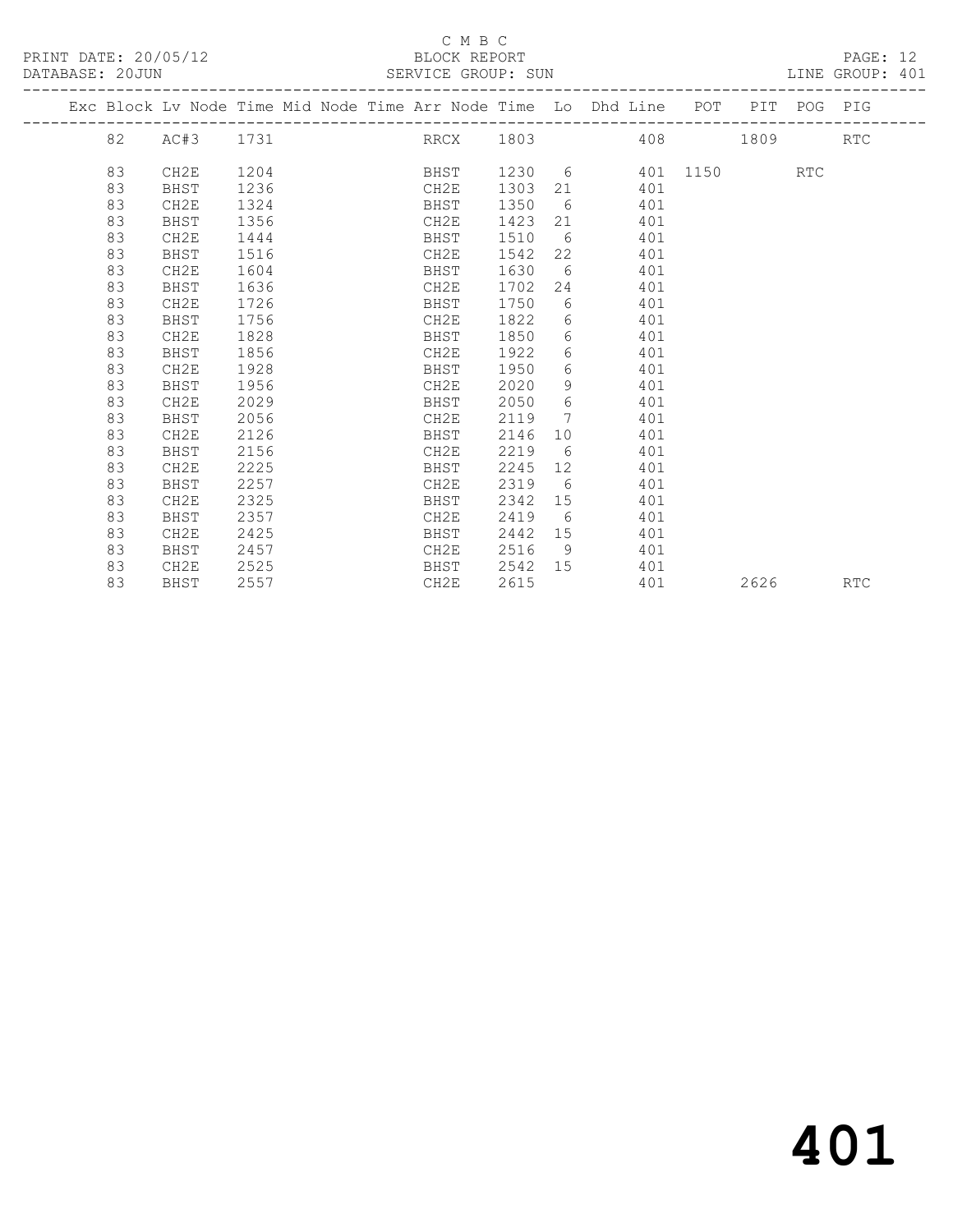|                                                                                |                                                                                                                                              |                                                                                      |                                                                                                                                                                                                                                                                                                                                                                                                                                                                                                                                                                                                                                                                                                                                                |  | C M B C                                                   |  |  |  | PAGE: 13<br>LINE GROUP: 403 |  |
|--------------------------------------------------------------------------------|----------------------------------------------------------------------------------------------------------------------------------------------|--------------------------------------------------------------------------------------|------------------------------------------------------------------------------------------------------------------------------------------------------------------------------------------------------------------------------------------------------------------------------------------------------------------------------------------------------------------------------------------------------------------------------------------------------------------------------------------------------------------------------------------------------------------------------------------------------------------------------------------------------------------------------------------------------------------------------------------------|--|-----------------------------------------------------------|--|--|--|-----------------------------|--|
| 2A52 2ND AV & 52A ST TERMINUS<br>SHSW STEVESTON & SEAWARD WB                   |                                                                                                                                              |                                                                                      |                                                                                                                                                                                                                                                                                                                                                                                                                                                                                                                                                                                                                                                                                                                                                |  | AD3W WB ANDERSON & NO.3 RD<br>BPST         BRIDGEPORT STN |  |  |  |                             |  |
| Exc Block Lv Node Time Mid Node Time Arr Node Time Lo Dhd Line POT PIT POG PIG |                                                                                                                                              |                                                                                      |                                                                                                                                                                                                                                                                                                                                                                                                                                                                                                                                                                                                                                                                                                                                                |  |                                                           |  |  |  |                             |  |
|                                                                                | 50<br>50<br>50<br>50<br>50<br>50<br>50<br>50<br>50<br>50<br>50<br>50<br>50<br>50<br>50<br>50<br>50<br>50<br>50<br>50<br>50<br>50<br>50<br>50 | MA5E<br>MAKN<br>MA5W<br>MAKN<br>MA5W<br>MAKN<br>BHST<br>MAKN<br>BHST<br>MAKN<br>BHST | BPST 505 BHST 516 RRCX 531 22 403 445 RTC<br>RRCX 553 BHST 612 BPST 621 14 403<br>BPST 635 BHST 646 RRCX 702 14 403<br>BPST 635 BHST 646 RRCX 702 14 403<br>BRCX 716 BHST 735 BPST 745 15 403<br>BPST 800 BHST 811 RRCX 829 9 403<br>RRCX 838 BHST 900 BPST 911 9 403<br>BPST 920 BHST 932 RRCX 951 26 403<br>RRCX 1017 BHST 1040 BPST 1054 6 403<br>BPST 1100 BH<br>1509 BHST 1529 MAKN 1551 13       405<br>1604 BHST 1629 MA5W 1648 14     405<br>1702 BHST 1725 MAKN 1747 24 405<br>1702 BHST 1725 MAKN 1747 24 405<br>1811 BHST 1834 MA5W 1853 8 405<br>1901 BHST 1923 MAKN 1943 5 405<br>1948 BHST 2009 6 405<br>2015 BHST 2015 MAKN 2037 10 405<br>2047 BHST 2107 6 405<br>2113 BHST 2113 MAKN 2135 12 405<br>2147 BHST 2207 6 405<br>2 |  |                                                           |  |  |  |                             |  |
|                                                                                | 50<br>50<br>50<br>50<br>50<br>50                                                                                                             | MAKN<br>BHST<br>MAKN<br><b>BPST</b><br>$2A52$<br>BPST                                | 2423 LADX 2440 2A52 2505 5 601<br>– 1510 LADX – 2533 BPST – 2551 – 5 – 601<br>2556 J&N3 – SUKD – 2650 – 251 – 2716 – RTC                                                                                                                                                                                                                                                                                                                                                                                                                                                                                                                                                                                                                       |  |                                                           |  |  |  |                             |  |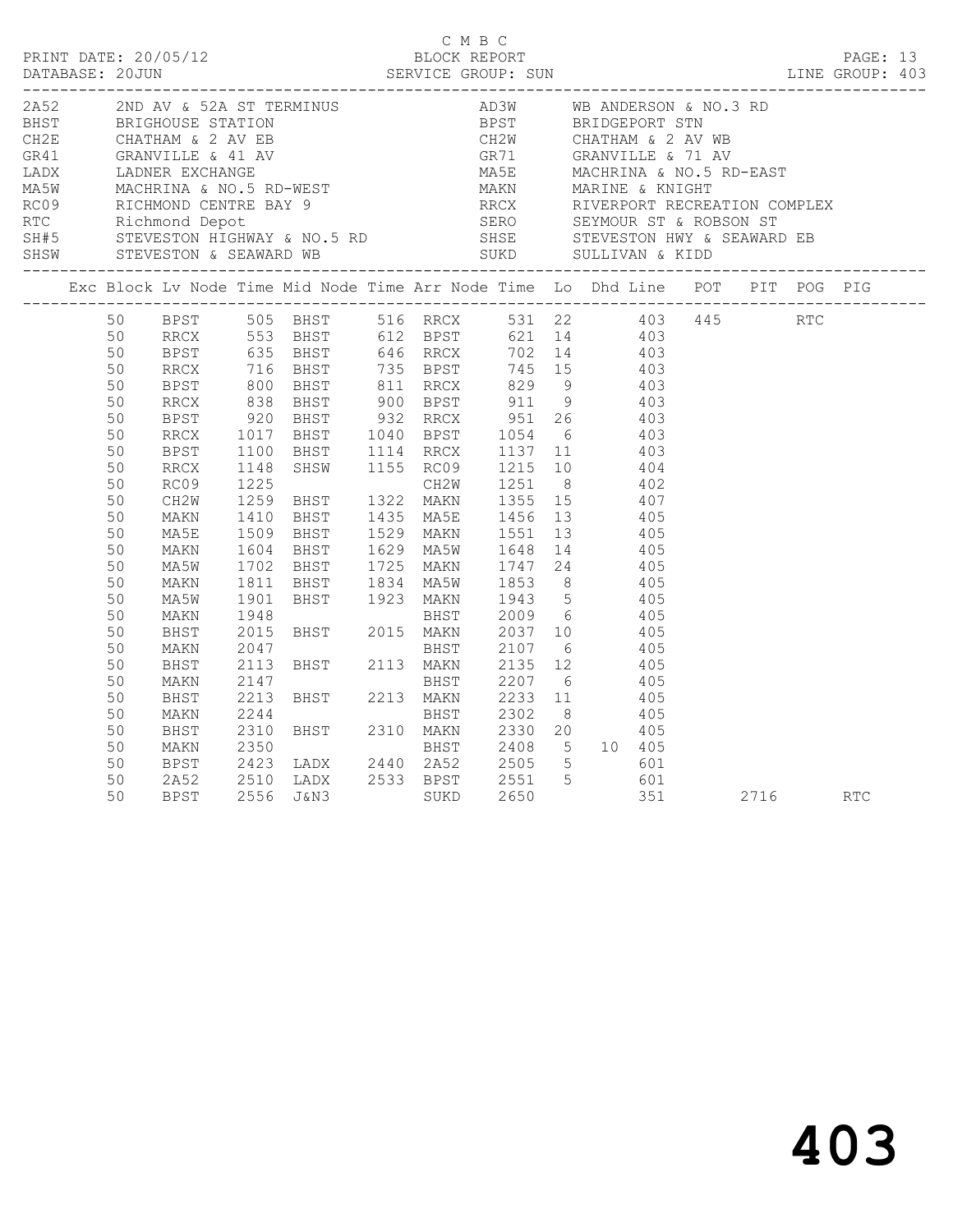## C M B C

|  | DATABASE: 20JUN | ______________________ |                          |                        |      |                                                 |        |                | SERVICE GROUP: SUN LINE GROUP: 403                                                           |      |     |                             |  |
|--|-----------------|------------------------|--------------------------|------------------------|------|-------------------------------------------------|--------|----------------|----------------------------------------------------------------------------------------------|------|-----|-----------------------------|--|
|  |                 |                        |                          |                        |      |                                                 |        |                | Exc Block Lv Node Time Mid Node Time Arr Node Time Lo Dhd Line POT PIT POG PIG               |      |     |                             |  |
|  |                 |                        |                          |                        |      |                                                 |        |                | 51 RRCX 453 BHST 512 BPST 521 14 403 445 RTC                                                 |      |     |                             |  |
|  | 51              |                        |                          |                        |      |                                                 |        |                | BPST 535 BHST 546 RRCX 601 21 403                                                            |      |     |                             |  |
|  | 51              | <b>RRCX</b>            |                          |                        |      |                                                 |        |                | 622 BHST 641 BPST 651 14 403<br>705 BHST 716 RRCX 732 25 403<br>757 BHST 818 BPST 829 11 403 |      |     |                             |  |
|  | 51              | BPST                   |                          |                        |      |                                                 |        |                |                                                                                              |      |     |                             |  |
|  | 51              | RRCX                   |                          |                        |      |                                                 |        |                |                                                                                              |      |     |                             |  |
|  | 51              | BPST                   | 840                      |                        |      |                                                 |        |                | BHST 851 RRCX 910 6 403                                                                      |      |     |                             |  |
|  | 51              | RRCX                   |                          |                        |      |                                                 |        |                |                                                                                              |      |     |                             |  |
|  | 51              | BPST                   | 916<br>1000<br>1050      |                        |      |                                                 |        |                | BHST 940 BPST 953 7 403<br>BHST 1014 RRCX 1034 16 403<br>SHSW 1055 RC09 1115 10 404          |      |     |                             |  |
|  | 51              | RRCX                   |                          |                        |      |                                                 |        |                |                                                                                              |      |     |                             |  |
|  | 51              | RC09                   | 1125                     | CH2W<br>BHST 1222 MAKN |      |                                                 |        |                | CH2W 1151 8 402                                                                              |      |     |                             |  |
|  | 51              | CH2W                   | 1159                     |                        |      |                                                 |        |                | 1254 20 407                                                                                  |      |     |                             |  |
|  | 51              | MAKN                   | 1314<br>1408             | BHST<br>BHST           |      |                                                 |        |                | 1339 MA5E 1400 8 405<br>1429 MAKN 1453 13 405                                                |      |     |                             |  |
|  | 51              | MA5E                   | 1506                     |                        |      |                                                 |        |                | BHST 1531 MA5W 1550 13 405                                                                   |      |     |                             |  |
|  | 51              | MAKN                   |                          |                        |      |                                                 |        |                |                                                                                              |      |     |                             |  |
|  | 51<br>51        | MA5W<br>MAKN           | 1603                     |                        |      |                                                 |        |                | BHST 1627 MAKN 1649 17 405                                                                   |      |     |                             |  |
|  | 51              | MA5W                   | 1706<br>1758             |                        |      | BHST 1729 MA5W 1748 10<br>BHST 1821 MAKN 1843 5 |        |                | 405<br>405                                                                                   |      |     |                             |  |
|  | 51              | MAKN                   | 1848                     |                        |      |                                                 |        |                | BHST 1909 405 1922 RTC                                                                       |      |     |                             |  |
|  |                 |                        |                          |                        |      |                                                 |        |                |                                                                                              |      |     |                             |  |
|  | 52              | RRCX                   | 523<br>605<br>652        |                        |      |                                                 |        |                | BHST 542 BPST 551 14 403<br>BHST 616 RRCX 631 21 403                                         | 515  | RTC |                             |  |
|  | 52              | BPST                   |                          |                        |      |                                                 |        |                |                                                                                              |      |     |                             |  |
|  | 52              | RRCX                   |                          | BHST                   |      | 711 BPST                                        |        |                | 721 14 403                                                                                   |      |     |                             |  |
|  | 52              | BPST                   | 735<br>818<br>900<br>950 | <b>BHST</b>            |      | 746 RRCX                                        | 804    |                | 14 403                                                                                       |      |     |                             |  |
|  | 52              | RRCX                   |                          |                        |      |                                                 |        |                |                                                                                              |      |     |                             |  |
|  | 52              | BPST                   |                          |                        |      |                                                 |        |                | BHST 839 BPST 850 10 403<br>BHST 912 RRCX 931 19 403<br>SHSW 955 RC09 1013 6 404             |      |     |                             |  |
|  | 52              | RRCX                   |                          |                        |      |                                                 |        |                |                                                                                              |      |     |                             |  |
|  | 52              | RC09                   | 1019                     |                        |      |                                                 |        |                | CH2E 1045 5 402                                                                              |      |     |                             |  |
|  | 52              | CH2E                   | 1050<br>1121             |                        |      |                                                 |        |                | RCO9 1116 5 402<br>SHSE 1137 RRCX 1143 8 404<br>BHST 1216 BPST 1234 6 403                    |      |     |                             |  |
|  | 52              | RC09                   | 1151                     |                        |      |                                                 |        |                |                                                                                              |      |     |                             |  |
|  | 52              | RRCX                   | 1240                     |                        |      |                                                 |        |                | BHST 1254 RRCX 1318 11 403                                                                   |      |     |                             |  |
|  | 52<br>52        | BPST<br>RRCX           |                          | <b>BHST</b>            |      |                                                 |        |                |                                                                                              |      |     |                             |  |
|  | 52              | BPST                   | 1329                     |                        |      |                                                 | 1511 7 |                | 1356 BPST 1414 16 403<br>403                                                                 |      |     |                             |  |
|  | 52              | RRCX                   | 1430<br>1518             |                        |      |                                                 |        |                | $1545$ 9 $404$                                                                               |      |     |                             |  |
|  | 52              | RC09                   | 1554                     |                        |      | CH2W                                            |        |                | 1622 7 402                                                                                   |      |     |                             |  |
|  | 52              | CH2W                   | 1629                     |                        |      | RC09                                            |        |                | 1652 26 407                                                                                  |      |     |                             |  |
|  | 52              | RC09                   |                          |                        |      |                                                 |        |                |                                                                                              |      |     |                             |  |
|  | 52              | CH2E                   | 1718<br>1748             |                        |      | CH2E 1743 5<br>RC09 1813 6                      |        |                | 407<br>402                                                                                   |      |     |                             |  |
|  |                 |                        |                          |                        |      |                                                 |        |                | 52 RC09 1819 SHSE 1837 RRCX 1842 5 404                                                       |      |     |                             |  |
|  | 52              | RRCX                   | 1847                     | BHST                   | 1908 | BPST                                            | 1921   | 6              | 403                                                                                          |      |     |                             |  |
|  | 52              | BPST                   | 1927                     | BHST                   | 1940 | RRCX                                            | 2001   | $\overline{7}$ | 403                                                                                          |      |     |                             |  |
|  | 52              | RRCX                   | 2008                     | BHST                   | 2026 | BPST                                            | 2036   | $5^{\circ}$    | 403                                                                                          |      |     |                             |  |
|  | 52              | <b>BPST</b>            | 2041                     | BHST                   | 2053 | RRCX                                            | 2113   | 17             | 403                                                                                          |      |     |                             |  |
|  | 52              | <b>RRCX</b>            | 2130                     | BHST                   | 2148 | <b>BPST</b>                                     | 2158   | 19             | 403                                                                                          |      |     |                             |  |
|  | 52              | <b>BPST</b>            | 2217                     | <b>BHST</b>            | 2229 | $\operatorname{RRCX}$                           | 2249   | 18             | 403                                                                                          |      |     |                             |  |
|  | 52              | RRCX                   | 2307                     | BHST                   | 2325 | BPST                                            | 2334   | 19             | 403                                                                                          |      |     |                             |  |
|  | 52              | BPST                   | 2353                     | BHST                   | 2403 | RRCX                                            | 2422   | 18             | 403                                                                                          |      |     |                             |  |
|  | 52              | RRCX                   | 2440                     | BHST                   | 2456 | BPST                                            | 2504   | 6              | 403                                                                                          |      |     |                             |  |
|  | 52              | <b>BPST</b>            | 2510                     | BHST                   | 2520 | RRCX                                            | 2535   | 5              | 403                                                                                          |      |     |                             |  |
|  | 52              | RRCX                   | 2540                     |                        |      | SH#5                                            | 2544   |                | 403                                                                                          | 2547 |     | $\mathop{\rm RTC}\nolimits$ |  |
|  |                 |                        |                          |                        |      |                                                 |        |                |                                                                                              |      |     |                             |  |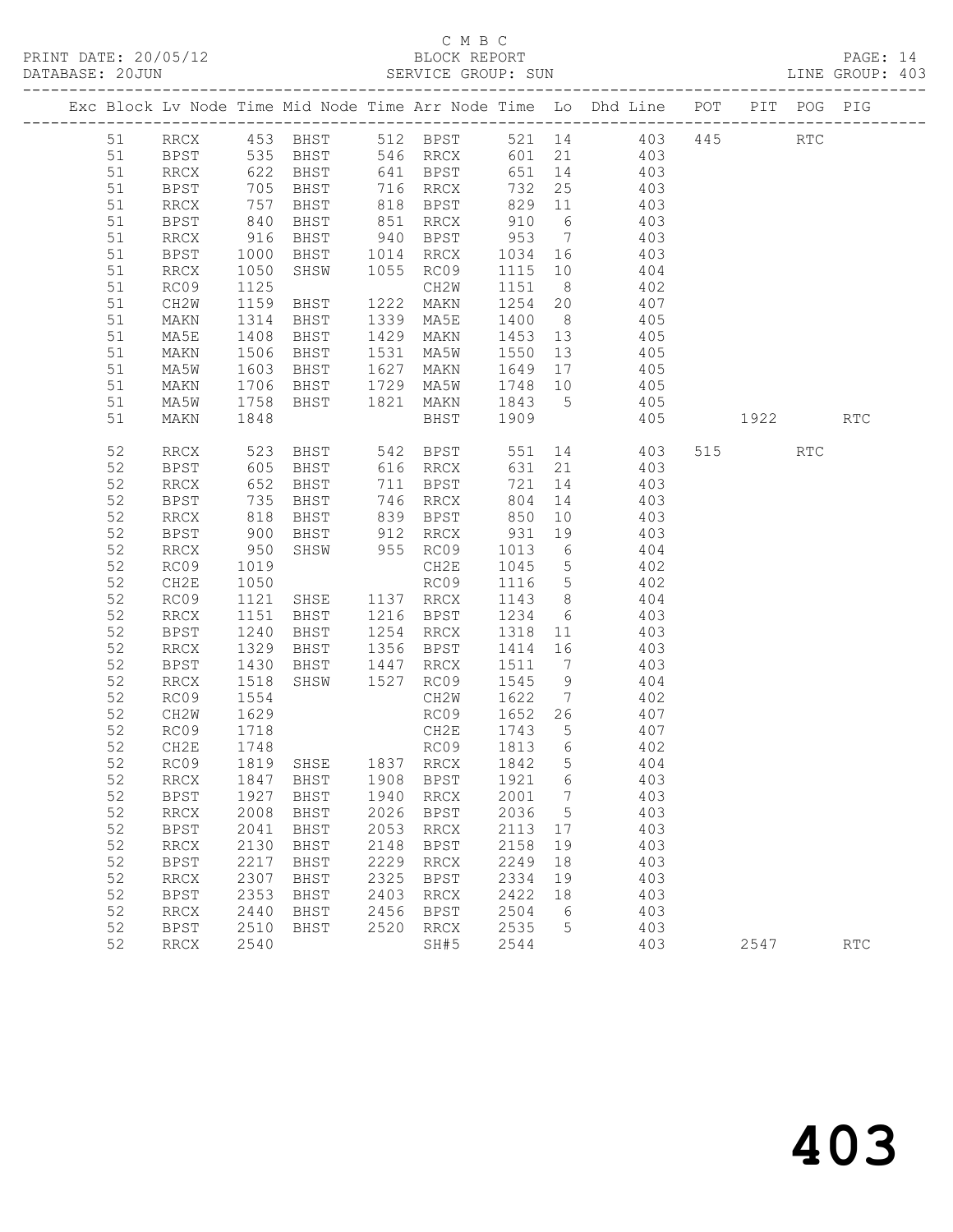|  |    |      |                      |                                                                                                                                                                                                                 |              |                   |                 | Exc Block Lv Node Time Mid Node Time Arr Node Time Lo Dhd Line POT PIT POG PIG                     |      |            |            |
|--|----|------|----------------------|-----------------------------------------------------------------------------------------------------------------------------------------------------------------------------------------------------------------|--------------|-------------------|-----------------|----------------------------------------------------------------------------------------------------|------|------------|------------|
|  |    |      |                      |                                                                                                                                                                                                                 |              |                   |                 | 53 CH2E 618 RC09 640 6 402 604 RTC                                                                 |      |            |            |
|  | 53 |      |                      |                                                                                                                                                                                                                 |              |                   |                 |                                                                                                    |      |            |            |
|  | 53 |      |                      |                                                                                                                                                                                                                 |              |                   |                 |                                                                                                    |      |            |            |
|  | 53 | RC09 | 749                  |                                                                                                                                                                                                                 |              | 813 5             |                 | 402                                                                                                |      |            |            |
|  | 53 | CH2E |                      |                                                                                                                                                                                                                 |              |                   |                 | RC09 840 13 402<br>RRCX 912 8 404                                                                  |      |            |            |
|  | 53 | RC09 |                      |                                                                                                                                                                                                                 |              |                   |                 |                                                                                                    |      |            |            |
|  | 53 | RRCX | 920                  | SHSW 925 RC09                                                                                                                                                                                                   |              |                   |                 | 942 7 404                                                                                          |      |            |            |
|  | 53 | RC09 | 949                  |                                                                                                                                                                                                                 |              |                   |                 | CH2E 1015 5 402<br>RC09 1046 6 402<br>SHSE 1107 RRCX 1113 7 404                                    |      |            |            |
|  | 53 | CH2E | 1020                 |                                                                                                                                                                                                                 |              |                   |                 |                                                                                                    |      |            |            |
|  | 53 | RC09 | 1052<br>1120<br>1155 |                                                                                                                                                                                                                 |              |                   |                 |                                                                                                    |      |            |            |
|  | 53 | RRCX |                      |                                                                                                                                                                                                                 |              |                   |                 | SHSW 1125 RC09 1145 10 404<br>CH2W 1221 8 402                                                      |      |            |            |
|  | 53 | RC09 |                      |                                                                                                                                                                                                                 |              |                   |                 |                                                                                                    |      |            |            |
|  | 53 | CH2W |                      |                                                                                                                                                                                                                 |              |                   |                 | RC09 1254 20 407<br>CH2E 1339 9 407                                                                |      |            |            |
|  | 53 | RC09 |                      |                                                                                                                                                                                                                 |              |                   |                 |                                                                                                    |      |            |            |
|  | 53 | CH2E |                      |                                                                                                                                                                                                                 |              |                   |                 | 402                                                                                                |      |            |            |
|  | 53 | RC09 |                      |                                                                                                                                                                                                                 |              |                   |                 | $404$<br>$403$                                                                                     |      |            |            |
|  | 53 | RRCX |                      |                                                                                                                                                                                                                 |              |                   |                 |                                                                                                    |      |            |            |
|  | 53 | BPST |                      |                                                                                                                                                                                                                 |              |                   |                 | 403                                                                                                |      |            |            |
|  | 53 | RRCX |                      |                                                                                                                                                                                                                 |              |                   |                 | 403                                                                                                |      |            |            |
|  | 53 | BPST |                      | 1229 RC09 1254 20<br>1314 RC09 1254 20<br>1348 RC09 1414 7<br>1421 SHSE 1438 RRCX 1444 6<br>1450 BHST 1518 BPST 1536 9<br>1545 BHST 1602 RRCX 1626 15<br>1641 BHST 1707 BPST 1721 9<br>1730 BHST 1745 RRCX 1807 |              |                   |                 | 403                                                                                                | 1813 |            | <b>RTC</b> |
|  | 54 | SH#5 | 628<br>649           |                                                                                                                                                                                                                 |              |                   |                 | $404$<br>$402$                                                                                     | 624  | <b>RTC</b> |            |
|  | 54 | RC09 |                      |                                                                                                                                                                                                                 |              |                   |                 |                                                                                                    |      |            |            |
|  | 54 | CH2E | 718<br>753<br>820    |                                                                                                                                                                                                                 | RC09         | 740 13            |                 | 402                                                                                                |      |            |            |
|  | 54 | RC09 |                      | SHSE 806 RRCX 811 9<br>SHSW 825 RC09 842 7                                                                                                                                                                      |              |                   |                 | 404                                                                                                |      |            |            |
|  | 54 | RRCX |                      |                                                                                                                                                                                                                 |              |                   |                 | 404                                                                                                |      |            |            |
|  | 54 | RC09 |                      |                                                                                                                                                                                                                 |              |                   |                 | 402                                                                                                |      |            |            |
|  | 54 | CH2E |                      |                                                                                                                                                                                                                 |              |                   | $7\overline{ }$ | 402                                                                                                |      |            |            |
|  | 54 | RC09 |                      |                                                                                                                                                                                                                 |              |                   |                 | 404                                                                                                |      |            |            |
|  | 54 | RRCX | 1020<br>1052         | SHSW 1025 RC09 1045 7<br>CH2W 1118 15                                                                                                                                                                           |              |                   |                 | 404                                                                                                |      |            |            |
|  | 54 | RC09 |                      |                                                                                                                                                                                                                 |              |                   |                 | 402                                                                                                |      |            |            |
|  | 54 | CH2W | 1133                 |                                                                                                                                                                                                                 | RC09 1158 16 |                   |                 | 407                                                                                                |      |            |            |
|  | 54 | RC09 |                      | 1214 CH2E 1236 12<br>1248 RC09 1314 7<br>1321 SHSE 1338 RRCX 1344 5                                                                                                                                             |              |                   |                 | 407                                                                                                |      |            |            |
|  | 54 | CH2E |                      |                                                                                                                                                                                                                 |              |                   |                 | 402                                                                                                |      |            |            |
|  | 54 | RC09 |                      |                                                                                                                                                                                                                 |              |                   |                 | 404                                                                                                |      |            |            |
|  | 54 | RRCX | 1349<br>1445         | BHST 1416 BPST<br>BHST 1502 RRCX                                                                                                                                                                                |              | 1434 11<br>1526 9 |                 | $403$<br>$403$                                                                                     |      |            |            |
|  | 54 | BPST |                      |                                                                                                                                                                                                                 |              |                   |                 |                                                                                                    |      |            |            |
|  | 54 | RRCX |                      |                                                                                                                                                                                                                 |              |                   |                 | 1535 BHST 1605 BPST 1621 9 403<br>1630 BHST 1647 RRCX 1710 6 403<br>1716 SHSW 1726 RC09 1744 9 404 |      |            |            |
|  | 54 | BPST |                      |                                                                                                                                                                                                                 |              |                   |                 |                                                                                                    |      |            |            |
|  | 54 | RRCX |                      |                                                                                                                                                                                                                 |              |                   |                 |                                                                                                    |      |            |            |
|  | 54 | RC09 | 1753                 |                                                                                                                                                                                                                 | CH2W 1821 5  |                   |                 | 402                                                                                                |      |            |            |
|  | 54 | CH2W |                      | 1826 BHST 1847 MAKN 1915                                                                                                                                                                                        |              |                   |                 | 407 1929                                                                                           |      |            | RTC        |
|  |    |      |                      |                                                                                                                                                                                                                 |              |                   |                 |                                                                                                    |      |            |            |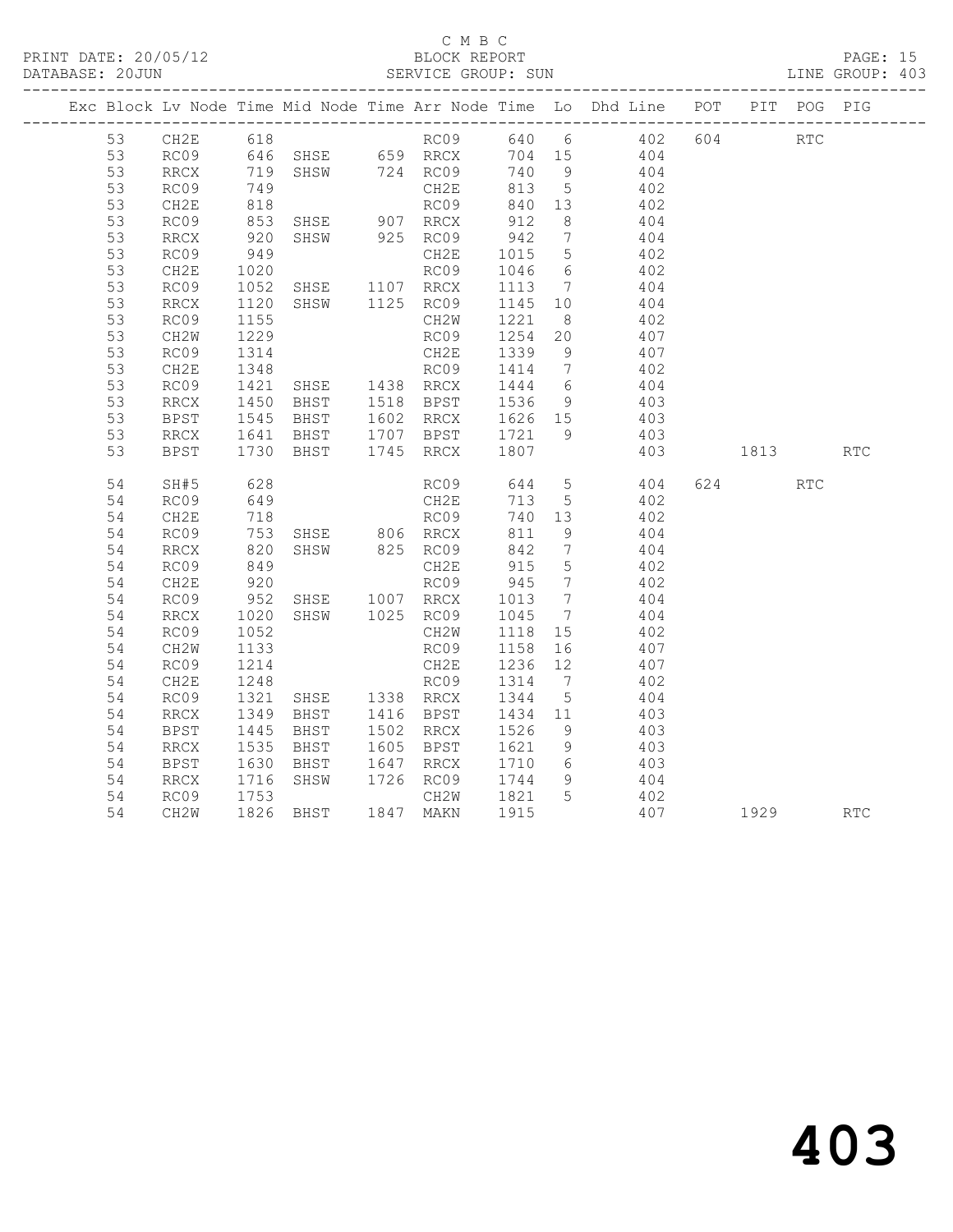|  |          |                     |                  | Exc Block Lv Node Time Mid Node Time Arr Node Time Lo Dhd Line POT                                               |              |                                                                                     |                     |                 |                |                   |                                 | PIT POG PIG |            |
|--|----------|---------------------|------------------|------------------------------------------------------------------------------------------------------------------|--------------|-------------------------------------------------------------------------------------|---------------------|-----------------|----------------|-------------------|---------------------------------|-------------|------------|
|  | 55       | RC09 652            |                  |                                                                                                                  |              | CH2W 712 20 407 637                                                                 |                     |                 |                |                   |                                 | <b>RTC</b>  |            |
|  | 55       | CH2W                |                  |                                                                                                                  |              |                                                                                     |                     |                 |                |                   |                                 |             |            |
|  | 55       | MAKN                |                  | 732 BHST     753 MAKN      819   20           407<br>839   BHST       904   CH2W        922     5            407 |              |                                                                                     |                     |                 |                |                   |                                 |             |            |
|  | 55       | CH2W                | 927              |                                                                                                                  |              | BHST 949 MAKN 1017 11                                                               |                     |                 | 407            |                   |                                 |             |            |
|  | 55       | MAKN                | 1028             | BHST 1056 CH2E                                                                                                   |              |                                                                                     | 1115                | $5\overline{)}$ | 407            |                   |                                 |             |            |
|  | 55       | CH2E                | 1120             |                                                                                                                  |              | RC09                                                                                | 1146 5              |                 |                |                   |                                 |             |            |
|  | 55       | RC09                | $\frac{1}{1151}$ | SHSE 1207 RRCX                                                                                                   |              |                                                                                     | 1213 5              |                 |                | $\frac{402}{404}$ |                                 |             |            |
|  | 55       | RRCX                | 1218             | SHSW 1225 RC09                                                                                                   |              |                                                                                     | 1245 10 404         |                 |                |                   |                                 |             |            |
|  | 55       | RC09                | 1255             |                                                                                                                  |              | CH2W                                                                                | 1321                | 8 <sup>8</sup>  | 402            |                   |                                 |             |            |
|  | 55       | CH2W                | 1329             |                                                                                                                  |              |                                                                                     |                     |                 |                |                   |                                 |             |            |
|  | 55       | RC09                | 1414             |                                                                                                                  |              |                                                                                     |                     |                 |                |                   |                                 |             |            |
|  | 55       | CH2E                | 1448             |                                                                                                                  |              | RC09 1354 20 407<br>CH2E 1439 9 407<br>RC09 1514 7 402<br>SHSE 1538 RRCX 1544 8 404 |                     |                 |                |                   |                                 |             |            |
|  | 55       | RC09                | 1521             |                                                                                                                  |              |                                                                                     |                     |                 |                |                   |                                 |             |            |
|  | 55       | RRCX                | 1552<br>1645     | <b>BHST</b>                                                                                                      |              | 1622 BPST                                                                           | 1636                | 9               |                | 403               |                                 |             |            |
|  | 55       | BPST                |                  | BHST                                                                                                             |              | 1702 RRCX                                                                           | 1725 17             |                 |                | 403               |                                 |             |            |
|  | 55       | RRCX                | 1742             | BHST                                                                                                             |              | 1807 BPST                                                                           | 1821                | 9               | 403            |                   |                                 |             |            |
|  | 55       | BPST                | 1830             | BHST                                                                                                             |              | 1843 RRCX                                                                           | 1904                | 18              | 403            |                   |                                 |             |            |
|  | 55       | RRCX                | 1922             | BHST                                                                                                             |              | 1943 BPST                                                                           | 1956                | 13              |                | 403               |                                 |             |            |
|  | 55       | BPST                | 2009             | BHST 2021 RRCX                                                                                                   |              |                                                                                     | 2042                | 8 <sup>8</sup>  |                | 403               |                                 |             |            |
|  | 55       | RRCX                | 2050             | SHSW 2055 RC09                                                                                                   |              |                                                                                     | 2111                |                 | 8 404          |                   |                                 |             |            |
|  | 55       | RC09                | 2119             |                                                                                                                  |              | CH2E                                                                                | 2143                |                 | 7 402          |                   |                                 |             |            |
|  | 55       | CH2E                | 2150             |                                                                                                                  |              | RC09                                                                                | 2212                | $7\overline{ }$ |                | 402               |                                 |             |            |
|  | 55       | RC09                | 2219             |                                                                                                                  |              | CH2E                                                                                | 2243                | 5 <sup>5</sup>  | $402$<br>$402$ |                   |                                 |             |            |
|  | 55       | CH2E                | 2248             |                                                                                                                  |              | RC09                                                                                | 2308                | 5 <sup>5</sup>  |                |                   |                                 |             |            |
|  | 55       | RC09                | 2313             | SHSE 2328 RRCX                                                                                                   |              |                                                                                     | 2333                |                 | 5 404          |                   |                                 |             |            |
|  | 55       | RRCX                | 2338             | SHSW                                                                                                             |              | 2343 RC09                                                                           | 2355                | 5 <sup>5</sup>  |                | 404               |                                 |             |            |
|  | 55<br>55 | RC09                | 2400<br>2430     | SHSE                                                                                                             |              | 2413 RRCX<br>2435 RC09                                                              | 2418 12             |                 |                | 404<br>404        |                                 |             |            |
|  | 55       | RRCX<br>RC09        | 2500             | SHSW<br>SHSE                                                                                                     |              | 2513 RRCX                                                                           | 2447<br>2518 15 404 | 13              |                |                   |                                 |             |            |
|  | 55       | RRCX                | 2533             |                                                                                                                  |              | SH#5                                                                                | 2538                |                 | 28 10 404      |                   |                                 |             |            |
|  | 55       | AD3W                | 2616             | GR41  2647  SERO                                                                                                 |              |                                                                                     | 2702                | $\overline{7}$  |                | N10               |                                 |             |            |
|  | 55       | SERO                | 2709             | GR41 2724 AD3W                                                                                                   |              |                                                                                     | 2801                | 21              |                | N10               |                                 |             |            |
|  | 55       | AD3W                | 2822             |                                                                                                                  |              | GR71                                                                                | 2839                |                 |                | N10               | 2851 7                          |             | <b>RTC</b> |
|  |          |                     |                  |                                                                                                                  |              |                                                                                     |                     |                 |                |                   |                                 |             |            |
|  | 56       | RC09                | 722<br>750       |                                                                                                                  |              | SHSE 735 RRCX 740 10 404<br>SHSW 755 RC09 811 8 404                                 |                     |                 |                |                   | 707 — 2007 — 2008 — 2014 — 2020 | <b>RTC</b>  |            |
|  | 56       | RRCX                |                  |                                                                                                                  |              |                                                                                     | 811 8               |                 |                |                   |                                 |             |            |
|  | 56       | RC09                | 819              |                                                                                                                  |              | CH2E                                                                                | 845 5               |                 | 402            |                   |                                 |             |            |
|  | 56       | CH2E                | 850              |                                                                                                                  |              | RC09                                                                                | 915 7               |                 |                | 402               |                                 |             |            |
|  | 56       | RC09                |                  | 922 SHSE 937 RRCX                                                                                                |              |                                                                                     | 943 14              |                 |                | 404               |                                 |             |            |
|  |          |                     |                  | 56 RRCX 957 BHST 1020 BPST 1034 6                                                                                |              |                                                                                     |                     |                 |                | 403               |                                 |             |            |
|  | 56       | <b>BPST</b>         | 1040             | BHST                                                                                                             | 1054         | <b>RRCX</b>                                                                         | 1116                | 15              |                | 403               |                                 |             |            |
|  | 56       | RRCX                | 1131             | BHST                                                                                                             | 1156         | <b>BPST</b>                                                                         | 1214                | - 6             |                | 403               |                                 |             |            |
|  | 56       | $_{\rm BPST}$       | 1220             | BHST                                                                                                             | 1234         | RRCX                                                                                | 1258                | 11              |                | 403               |                                 |             |            |
|  | 56<br>56 | <b>RRCX</b><br>BPST | 1309<br>1400     | BHST                                                                                                             | 1336<br>1417 | <b>BPST</b>                                                                         | 1354<br>1441        | 6<br>7          |                | 403<br>403        |                                 |             |            |
|  | 56       | <b>RRCX</b>         | 1448             | BHST<br>SHSW                                                                                                     | 1457         | RRCX<br>RC09                                                                        | 1515                | 9               |                | 404               |                                 |             |            |
|  | 56       | RC09                | 1524             |                                                                                                                  |              | CH2W                                                                                | 1552                | 7               |                | 402               |                                 |             |            |
|  | 56       | CH2W                | 1559             | BHST                                                                                                             | 1623         | MAKN                                                                                | 1659                | 20              |                | 407               |                                 |             |            |
|  | 56       | MAKN                | 1719             | BHST                                                                                                             | 1752         | CH2E                                                                                | 1814                | 6               |                | 407               |                                 |             |            |
|  | 56       | CH2E                | 1820             |                                                                                                                  |              | RC09                                                                                | 1845                | 5               |                | 402               |                                 |             |            |
|  | 56       | RC09                | 1850             | SHSE                                                                                                             | 1908         | RRCX                                                                                | 1913                | 7               |                | 404               |                                 |             |            |
|  | 56       | <b>RRCX</b>         | 1920             | SHSW                                                                                                             | 1925         | RC09                                                                                | 1941                | $7\phantom{.0}$ |                | 404               |                                 |             |            |
|  | 56       | RC09                | 1948             |                                                                                                                  |              | CH2E                                                                                | 2016                | 6               |                | 402               |                                 |             |            |
|  | 56       | CH2E                | 2022             |                                                                                                                  |              | RC09                                                                                | 2044                | 8               |                | 402               |                                 |             |            |
|  | 56       | RC09                | 2052             | SHSE                                                                                                             | 2109         | $\mathop{\mathrm{RRCX}}$                                                            | 2114                | 6               |                | 404               |                                 |             |            |
|  | 56       | RRCX                | 2120             | SHSW                                                                                                             | 2125         | RC09                                                                                | 2141                | 8               |                | 404               |                                 |             |            |
|  | 56       | RC09                | 2149             |                                                                                                                  |              | CH2E                                                                                | 2213                | 5               |                | 402               |                                 |             |            |
|  |          |                     |                  |                                                                                                                  |              |                                                                                     |                     |                 |                |                   |                                 |             |            |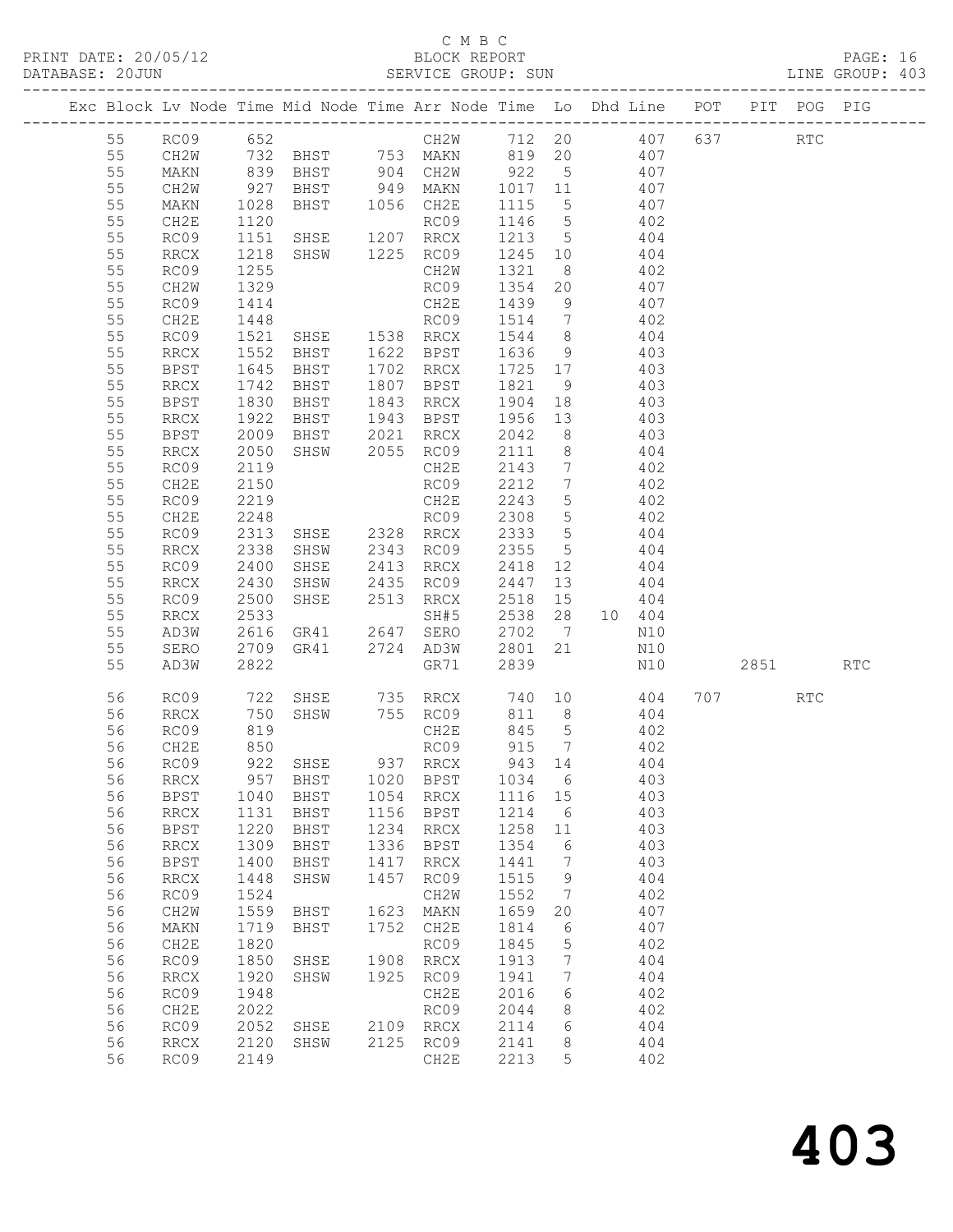|  |    |             |                  | Exc Block Lv Node Time Mid Node Time Arr Node Time Lo Dhd Line POT PIT POG PIG |      |                           |                                   |                |                 |     |          |     |            |
|--|----|-------------|------------------|--------------------------------------------------------------------------------|------|---------------------------|-----------------------------------|----------------|-----------------|-----|----------|-----|------------|
|  |    |             |                  |                                                                                |      |                           |                                   |                |                 |     |          |     |            |
|  | 56 | CH2E 2218   |                  |                                                                                |      | RC09 2238 11 402          |                                   |                |                 |     |          |     |            |
|  | 56 | RC09        | 2249             |                                                                                |      | CH2E 2313 402 2324        |                                   |                |                 |     |          |     | <b>RTC</b> |
|  | 57 | MAKN        |                  | 737 BHST 801 CH2W 817 15 407 721 RTC                                           |      |                           |                                   |                |                 |     |          |     |            |
|  | 57 | CH2W        |                  |                                                                                |      |                           | 922                               |                | 17 407          |     |          |     |            |
|  | 57 | MAKN        | 832<br>939       | BHST 854 MAKN<br>BHST 1005 CH2W                                                |      |                           | 1023 19                           |                |                 | 407 |          |     |            |
|  | 57 | CH2W        | 1042             |                                                                                |      | RC09                      | 1107 13                           |                | $\frac{1}{407}$ |     |          |     |            |
|  | 57 | RC09        | 1120             |                                                                                |      | CH2E                      | 1142                              | 8 <sup>8</sup> | 407             |     |          |     |            |
|  | 57 | CH2E        | 1150             |                                                                                |      |                           | 1216 5                            |                | 402             |     |          |     |            |
|  | 57 | RC09        | 1221             |                                                                                |      |                           | 1244 5                            |                |                 | 404 |          |     |            |
|  | 57 | RRCX        | 1249             | RC09<br>SHSE 1238 RRCX<br>BHST 1316 BPST                                       |      |                           | 1334 6                            |                |                 | 403 |          |     |            |
|  | 57 | BPST        | 1340             | BHST                                                                           |      | 1356 RRCX                 | 1420 15                           |                | 403             |     |          |     |            |
|  | 57 | RRCX        | 1435             | BHST                                                                           |      | 1503 BPST                 | 1521                              | 9              |                 | 403 |          |     |            |
|  | 57 | BPST        |                  | BHST                                                                           |      | 1547 RRCX                 | 1611 6                            |                |                 | 403 |          |     |            |
|  | 57 | RRCX        | $152$<br>$1617$  | SHSW                                                                           |      | 1627 RC09                 | 1645                              | 8 <sup>8</sup> |                 | 404 |          |     |            |
|  | 57 | RC09        | 1653             |                                                                                |      | CH2W                      | 1721 5                            |                | 402             |     |          |     |            |
|  | 57 | CH2W        | 1726             | BHST                                                                           |      | 1747 MAKN                 | 1816 9                            |                | 407             |     |          |     |            |
|  | 57 | MAKN        |                  | <b>BHST</b>                                                                    |      | 1856 CH2W                 |                                   |                |                 | 407 |          |     |            |
|  | 57 | CH2W        | 1825<br>1926     | BHST                                                                           |      | 1947 MAKN                 | $\frac{1917}{2015}$ 10<br>2015 10 |                |                 | 407 |          |     |            |
|  | 57 | MAKN        | 2025             | BHST                                                                           |      | 2052 CH2W                 | 2110 16 407                       |                |                 |     |          |     |            |
|  | 57 | CH2W        | 2126             | BHST                                                                           |      | 2144 MAKN                 | 2208                              |                |                 | 407 | 2221 RTC |     |            |
|  |    |             |                  |                                                                                |      |                           |                                   |                |                 |     |          |     |            |
|  | 58 | RRCX        | 738              | BHST                                                                           |      | 758 BPST 809 11 403       |                                   |                |                 |     | 730      | RTC |            |
|  | 58 | BPST        | 820              | BHST                                                                           |      | 831 RRCX                  | 849 6                             |                |                 | 403 |          |     |            |
|  | 58 | RRCX        | 855              | BHST                                                                           |      | 919 BPST 932 8 403        |                                   |                |                 |     |          |     |            |
|  | 58 | BPST        | 940              | BHST                                                                           |      | 952 RRCX                  | 1011                              | 24             |                 | 403 |          |     |            |
|  | 58 | RRCX        | 1035             | BHST                                                                           |      | 1058 BPST                 | 1114 6                            |                |                 | 403 |          |     |            |
|  | 58 | BPST        | 1120             | BHST                                                                           |      | 1134 RRCX                 | 1157 14                           |                | 403             |     |          |     |            |
|  | 58 | RRCX        | 1211             | <b>BHST</b>                                                                    |      | 1236 BPST                 | 1254                              |                | 6 403           |     |          |     |            |
|  | 58 | <b>BPST</b> | 1300             | BHST                                                                           |      | 1316 RRCX                 | 1340 26                           |                |                 | 403 |          |     |            |
|  | 58 | RRCX        | 1406             | BHST                                                                           |      | 1433 BPST                 | 1451                              | 9              |                 | 403 |          |     |            |
|  | 58 | BPST        | 1500             | BHST                                                                           |      | 1517 RRCX                 | 1541 6                            |                |                 | 403 |          |     |            |
|  | 58 | RRCX        | 1547             | SHSW                                                                           |      | 1557 RC09                 | 1615 8                            |                | 404             |     |          |     |            |
|  | 58 | RC09        | 1623             |                                                                                |      | CH2W                      | 1651 5                            |                |                 | 402 |          |     |            |
|  | 58 | CH2W        | $1650$<br>$1755$ | BHST                                                                           |      | 1719 MAKN                 | 1750 5                            |                |                 | 407 |          |     |            |
|  | 58 | MAKN        |                  | BHST                                                                           |      | 1826 CH2W                 | 1847 9                            |                |                 | 407 |          |     |            |
|  | 58 | CH2W        | 1856             |                                                                                |      | BHST 1917 MAKN 1945 9 407 |                                   |                |                 |     |          |     |            |
|  | 58 | MAKN        | 1954             | BHST                                                                           |      | 2022 CH2W                 | 2042 14                           |                |                 | 407 |          |     |            |
|  | 58 | CH2W        |                  | 2056 BHST                                                                      |      | 2114 MAKN                 | 2140 17                           |                |                 | 407 |          |     |            |
|  |    |             |                  | 58 MAKN 2157 BHST 2222 CH2W 2240 6                                             |      |                           |                                   |                |                 | 407 |          |     |            |
|  | 58 | CH2W        | 2246             | BHST                                                                           | 2302 | MAKN                      | 2326                              | 17             |                 | 407 |          |     |            |
|  | 58 | MAKN        | 2343             | BHST                                                                           | 2406 | CH2W                      | 2423                              | 27             |                 | 407 |          |     |            |
|  | 58 | CH2W        | 2450             | BHST                                                                           | 2506 | MAKN                      | 2529                              | 13             |                 | 407 |          |     |            |
|  | 58 | MAKN        | 2542             | <b>BPST</b>                                                                    | 2553 | BHST                      | 2604                              | 26             |                 | 407 |          |     |            |
|  | 58 | BHST        | 2630             |                                                                                |      | CH2W                      | 2646                              | 19             | 15              | 401 |          |     |            |
|  | 58 | AD3W        | 2720             | GR41                                                                           | 2739 | SERO                      | 2754                              | 15             |                 | N10 |          |     |            |
|  | 58 | SERO        | 2809             | GR41                                                                           |      | 2824 AD3W                 | 2850                              | 5              |                 | N10 |          |     |            |
|  | 58 | AD3W        | 2855             |                                                                                |      | GR71                      | 2912                              |                |                 | N10 | 2924     |     | <b>RTC</b> |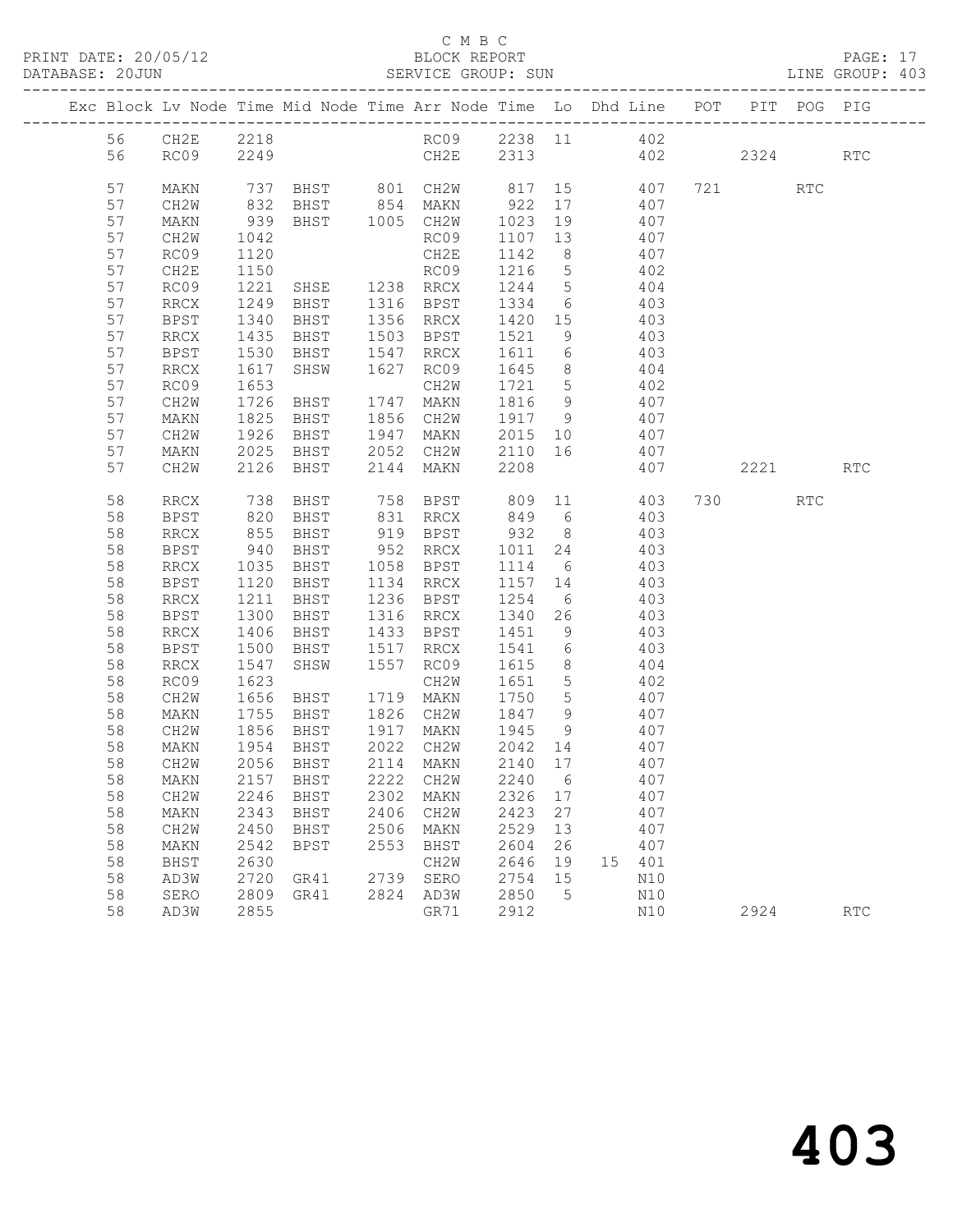#### C M B C<br>BLOCK REPORT SERVICE GROUP: SUN

|  |    |                              |                                                             |                                                                                               |                                                                                                                               |                                                                                                            |                 | Exc Block Lv Node Time Mid Node Time Arr Node Time Lo Dhd Line POT PIT POG PIG |      |            |            |
|--|----|------------------------------|-------------------------------------------------------------|-----------------------------------------------------------------------------------------------|-------------------------------------------------------------------------------------------------------------------------------|------------------------------------------------------------------------------------------------------------|-----------------|--------------------------------------------------------------------------------|------|------------|------------|
|  | 59 |                              |                                                             |                                                                                               |                                                                                                                               |                                                                                                            |                 | MA5E 748 BHST 803 MAKN 822 16 405 744 RTC                                      |      |            |            |
|  | 59 | MAKN                         |                                                             |                                                                                               |                                                                                                                               |                                                                                                            |                 | 405<br>405                                                                     |      |            |            |
|  | 59 | MA5E                         |                                                             |                                                                                               |                                                                                                                               |                                                                                                            |                 |                                                                                |      |            |            |
|  | 59 | MAKN                         | 1017<br>1106                                                |                                                                                               | BHST 1039 MA5E 1101 5<br>BHST 1125 MAKN 1145 30                                                                               |                                                                                                            |                 | 405<br>405                                                                     |      |            |            |
|  | 59 | MA5E                         |                                                             |                                                                                               |                                                                                                                               |                                                                                                            |                 |                                                                                |      |            |            |
|  | 59 | MAKN                         |                                                             | BHST                                                                                          | 1247 CH2E                                                                                                                     | 1309                                                                                                       | 9               | 407                                                                            |      |            |            |
|  | 59 | CH2E                         | $\begin{array}{c} 1100 \\ 1215 \\ 1318 \\ 1351 \end{array}$ |                                                                                               | RC09                                                                                                                          | 1344 7                                                                                                     |                 | 402                                                                            |      |            |            |
|  | 59 | RC09                         |                                                             | SHSE                                                                                          | 1408 RRCX                                                                                                                     | 1414 6                                                                                                     |                 | 404                                                                            |      |            |            |
|  | 59 | RRCX                         | 1420<br>1515                                                | BHST 1448 BPST<br>BHST 1532 RRCX                                                              |                                                                                                                               | 1506 9<br>1556 11                                                                                          |                 | $403$<br>$403$                                                                 |      |            |            |
|  | 59 | <b>BPST</b>                  |                                                             |                                                                                               |                                                                                                                               |                                                                                                            |                 |                                                                                |      |            |            |
|  | 59 | RRCX                         | $\begin{array}{c} 1607 \\ 1607 \\ 1700 \\ 1748 \end{array}$ | BHST 1637 BPST                                                                                |                                                                                                                               | $\begin{bmatrix} 1 & 1 & 1 \\ 1 & 6 & 5 \\ 1 & 7 & 3 \\ 1 & 8 & 1 \\ 1 & 8 & 1 \\ 3 & 1 & 5 \end{bmatrix}$ |                 | 403                                                                            |      |            |            |
|  | 59 | <b>BPST</b>                  |                                                             | BHST 1715 RRCX<br>SHSW 1755 RC09                                                              |                                                                                                                               |                                                                                                            |                 | 403                                                                            |      |            |            |
|  | 59 | $\rm RRCX$                   |                                                             |                                                                                               |                                                                                                                               |                                                                                                            |                 | 404                                                                            |      |            |            |
|  | 59 | RC09                         | 1818<br>1852                                                |                                                                                               | CH2E                                                                                                                          | 1846 6<br>1916 5                                                                                           |                 | 402                                                                            |      |            |            |
|  | 59 | CH2E                         |                                                             |                                                                                               | RC09                                                                                                                          |                                                                                                            |                 | 402                                                                            |      |            |            |
|  | 59 | RC09                         | 1921<br>1950                                                | SHSE 1939 RRCX                                                                                |                                                                                                                               | 1944 6                                                                                                     |                 | 404                                                                            |      |            |            |
|  | 59 | RRCX                         |                                                             | SHSW 1955 RC09                                                                                |                                                                                                                               | 2011 8                                                                                                     |                 | 404                                                                            |      |            |            |
|  | 59 | RC09                         | 2019                                                        |                                                                                               | CH2E                                                                                                                          | 2047 6                                                                                                     |                 | 402                                                                            |      |            |            |
|  | 59 | CH2E                         | 2053                                                        |                                                                                               | RC09                                                                                                                          | 2115<br>2115 7<br>2144 18                                                                                  | $\overline{7}$  | 402                                                                            |      |            |            |
|  | 59 | RC09                         | 2122                                                        |                                                                                               |                                                                                                                               |                                                                                                            |                 | 404                                                                            |      |            |            |
|  | 59 | $\mathop{\rm RRCX}\nolimits$ | 2202                                                        | BHST 2220 BPST<br>BHST 2301 RRCX                                                              |                                                                                                                               |                                                                                                            |                 | 403                                                                            |      |            |            |
|  | 59 | <b>BPST</b>                  | 2249                                                        |                                                                                               |                                                                                                                               |                                                                                                            |                 | 403                                                                            |      |            |            |
|  | 59 | RRCX                         | 2339                                                        |                                                                                               | BHST 2220 BPST 2230 19<br>BHST 2301 RRCX 2321 18<br>BHST 2356 BPST 2404 21<br>BHST 2435 RRCX 2450 20<br>BHST 2526 BPST 2534 6 |                                                                                                            |                 | 403                                                                            |      |            |            |
|  | 59 | <b>BPST</b>                  | 2425<br>2510                                                |                                                                                               |                                                                                                                               |                                                                                                            |                 | $403$<br>$403$                                                                 |      |            |            |
|  | 59 | RRCX                         |                                                             |                                                                                               |                                                                                                                               |                                                                                                            |                 |                                                                                |      |            |            |
|  | 59 | <b>BPST</b>                  | 2540                                                        | BHST                                                                                          | 2550 RRCX 2605 5                                                                                                              |                                                                                                            |                 | 403                                                                            |      |            |            |
|  | 59 | RRCX                         | 2610                                                        |                                                                                               | SH#5                                                                                                                          | 2614                                                                                                       |                 | 403                                                                            | 2617 |            | <b>RTC</b> |
|  | 60 | MAKN                         |                                                             | 801 BHST       821   MA5E        841     5<br>846   BHST         903   MAKN         922    22 |                                                                                                                               |                                                                                                            |                 | 405 745<br>405                                                                 |      | <b>RTC</b> |            |
|  | 60 | MA5E                         |                                                             |                                                                                               |                                                                                                                               |                                                                                                            |                 |                                                                                |      |            |            |
|  | 60 | MAKN                         | 944<br>1034                                                 | BHST 1006 MA5E<br>BHST 1053 MAKN                                                              |                                                                                                                               | 1028<br>1113                                                                                               | $6\overline{6}$ | 405                                                                            |      |            |            |
|  | 60 | MA5E                         |                                                             |                                                                                               |                                                                                                                               |                                                                                                            | $6\overline{6}$ | 405                                                                            |      |            |            |
|  | 60 | MAKN                         | 1119                                                        | BHST 1150 CH2E                                                                                |                                                                                                                               | 1209 10                                                                                                    |                 | 407                                                                            |      |            |            |
|  | 60 | CH2E                         | $12 - 1251$<br>1251                                         | SHSE                                                                                          | RC09                                                                                                                          | 1245 6<br>1314 5                                                                                           |                 | 402<br>404                                                                     |      |            |            |
|  | 60 | RC09                         |                                                             |                                                                                               | 1308 RRCX                                                                                                                     |                                                                                                            |                 |                                                                                |      |            |            |
|  | 60 | <b>RRCX</b>                  | 1319                                                        | SHSW                                                                                          | 1326 RC09                                                                                                                     | 1346                                                                                                       | 9               | 404                                                                            |      |            |            |
|  | 60 | RC09                         | 1355                                                        |                                                                                               | CH2W                                                                                                                          | 1424                                                                                                       | $5\overline{)}$ | 402                                                                            |      |            |            |
|  | 60 | CH2W                         | 1429                                                        |                                                                                               | RC09                                                                                                                          | 1453 21                                                                                                    |                 | 407                                                                            |      |            |            |
|  | 60 | RC09                         | 1514                                                        |                                                                                               | CH2E 1539 9<br>RC09 1614 6<br>SHSE 1638 RRCX 1644 12<br>BHST 1722 BPST 1736 9                                                 |                                                                                                            |                 | 407                                                                            |      |            |            |
|  | 60 | CH2E                         | 1548                                                        |                                                                                               |                                                                                                                               |                                                                                                            |                 | 402                                                                            |      |            |            |
|  | 60 | RC09                         | 1620<br>1656                                                |                                                                                               |                                                                                                                               |                                                                                                            |                 | 404                                                                            |      |            |            |
|  | 60 | RRCX                         |                                                             |                                                                                               |                                                                                                                               | $1/36$ 9<br>1822 10                                                                                        |                 | 403                                                                            |      |            |            |
|  | 60 | BPST                         |                                                             | 1745 BHST 1800 RRCX                                                                           |                                                                                                                               |                                                                                                            |                 | 403                                                                            |      |            |            |
|  | 60 | <b>RRCX</b>                  | 1832                                                        | BHST                                                                                          | 1853 BPST                                                                                                                     | 1906                                                                                                       |                 | 403                                                                            | 1919 |            | <b>RTC</b> |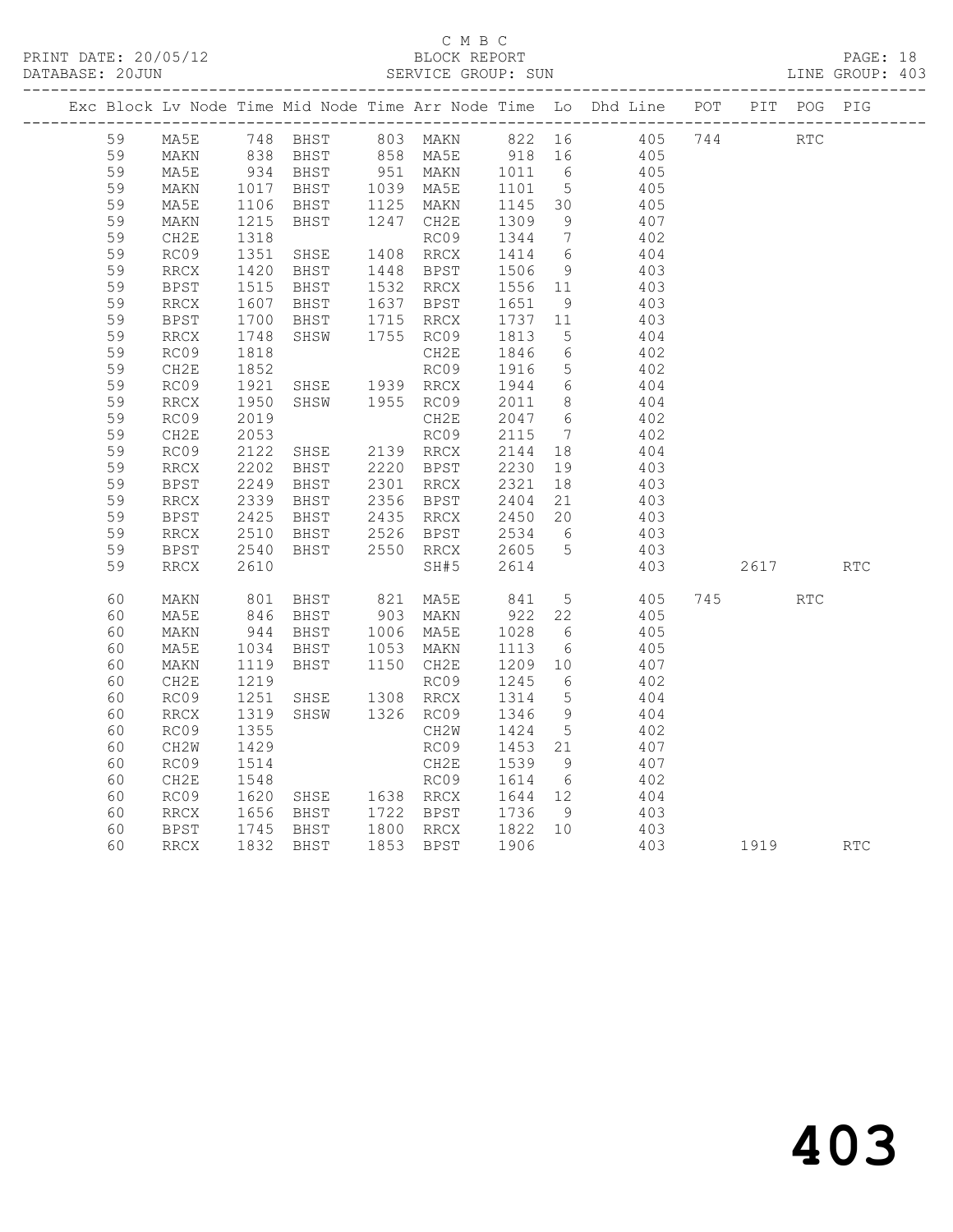|          |                   |              |                     |      |              |                                                                                  |                 | Exc Block Lv Node Time Mid Node Time Arr Node Time Lo Dhd Line POT |            | PIT POG PIG |            |
|----------|-------------------|--------------|---------------------|------|--------------|----------------------------------------------------------------------------------|-----------------|--------------------------------------------------------------------|------------|-------------|------------|
| 61       | RC09              |              |                     |      |              |                                                                                  |                 | 404 808                                                            | <b>RTC</b> |             |            |
| 61       | RRCX              |              |                     |      |              | 912 7                                                                            |                 | 404                                                                |            |             |            |
| 61       | RC09              | 919          |                     |      | CH2E         | $945$ 5                                                                          |                 | 402                                                                |            |             |            |
| 61       | CH2E              | 950          |                     |      | RC09         | 1015                                                                             | $\overline{7}$  | 402                                                                |            |             |            |
| 61       | RC09              |              | 1022 SHSE 1037 RRCX |      |              | $\begin{bmatrix} 1 & 0 & 0 \\ 1 & 0 & 0 \\ 1 & 1 & 3 & 4 \end{bmatrix}$          |                 | 404                                                                |            |             |            |
| 61       | RRCX              | 1053         | BHST                |      | 1116 BPST    |                                                                                  |                 | 403                                                                |            |             |            |
| 61       | BPST              | 1140         | BHST                |      | 1154 RRCX    | $\begin{array}{rrrr} 1154 & 0 \\ 1217 & 13 \\ 1314 & 6 \\ 1400 & 18 \end{array}$ |                 | 403                                                                |            |             |            |
| 61       | RRCX              | 1230         | BHST                |      | 1256 BPST    |                                                                                  |                 | 403                                                                |            |             |            |
| 61       | BPST              | 1320         | BHST                |      | 1336 RRCX    |                                                                                  |                 | 403                                                                |            |             |            |
| 61       | RRCX              | 1418         | SHSW                |      | 1427 RC09    | 1445                                                                             | 10 <sup>°</sup> | 404                                                                |            |             |            |
| 61       | RC09              | 1455         |                     |      | CH2W         | 1524                                                                             | $5\overline{)}$ | 402                                                                |            |             |            |
| 61       | CH <sub>2</sub> W | 1529         |                     |      | RC09         | 1553 23                                                                          | $\overline{7}$  | 407                                                                |            |             |            |
| 61<br>61 | RC09              | 1616         |                     |      | CH2E<br>RC09 | 1641                                                                             |                 | 407<br>402                                                         |            |             |            |
| 61       | CH2E<br>RC09      | 1648<br>1720 | SHSE 1738 RRCX      |      |              | 1714 6<br>1744 16                                                                |                 | 404                                                                |            |             |            |
| 61       | RRCX              | 1800         | BHST                |      | 1822 BPST    |                                                                                  | 9               | 403                                                                |            |             |            |
| 61       | BPST              | 1845         | BHST                |      | 1858 RRCX    | 1836<br>1919                                                                     |                 | 403                                                                | 1925       |             | RTC        |
|          |                   |              |                     |      |              |                                                                                  |                 |                                                                    |            |             |            |
| 62       | MAKN              | 910          | BHST                |      | 932 MA5E     | 952                                                                              |                 | 11 405                                                             | 854        | RTC         |            |
| 62       | MA5E              | 1003         | BHST                |      | 1021 MAKN    | 1041                                                                             | 6               | 405                                                                |            |             |            |
| 62       | MAKN              | 1047         | BHST                |      | 1109 MA5E    | 1131                                                                             | $6\overline{6}$ | 405                                                                |            |             |            |
| 62       | MA5E              | 1137         | BHST                | 1157 | MAKN         | 1217 27                                                                          |                 | 405                                                                |            |             |            |
| 62       | MAKN              | 1244         | BHST                |      | 1309 MA5E    | 1331                                                                             | $\overline{7}$  | 405                                                                |            |             |            |
| 62       | MA5E              | 1338         | BHST                |      | 1359 MAKN    | 1423                                                                             | 15              | 405                                                                |            |             |            |
| 62       | MAKN              | 1438         | BHST                | 1503 | MA5W         | 1522                                                                             | 12              | 405                                                                |            |             |            |
| 62       | MA5W              | 1534         | BHST                | 1558 | MAKN         | 1620                                                                             | 16              | 405                                                                |            |             |            |
| 62       | MAKN              | 1636         | BHST                |      | 1659 MA5W    | 1718                                                                             | 12              | 405                                                                |            |             |            |
| 62       | MA5W              | 1730         | BHST                | 1753 | MAKN         | 1815                                                                             |                 | 405                                                                | 1829       |             | <b>RTC</b> |
| 63       | RRCX              | 937          | BHST                |      | 1000 BPST    | 1014                                                                             | 6               | 403                                                                | 929 — 10   | <b>RTC</b>  |            |
| 63       | BPST              | 1020         | BHST                |      | 1034 RRCX    | 1054 19                                                                          |                 | 403                                                                |            |             |            |
| 63       | RRCX              | 1113         | BHST                |      | 1136 BPST    | 1154                                                                             | 6               | 403                                                                |            |             |            |
| 63       | BPST              | 1200         | BHST                |      | 1214 RRCX    | 1238                                                                             | 10              | 403                                                                |            |             |            |
| 63       | RRCX              | 1248         | SHSW                |      | 1255 RC09    | 1315                                                                             | 10              | 404                                                                |            |             |            |
| 63       | RC09              | 1325         |                     |      | CH2W         | 1353                                                                             | 6               | 402                                                                |            |             |            |
| 63       | CH2W              | 1359         | BHST                |      | 1423 MAKN    | 1500 15                                                                          |                 | 407                                                                |            |             |            |
| 63       | MAKN              | 1515         | BHST                |      | 1548 CH2E    | 1610                                                                             | 8 <sup>8</sup>  | 407                                                                |            |             |            |
| 63       | CH2E              | 1618         |                     |      | RC09         | 1644                                                                             | $6\overline{6}$ | 402                                                                |            |             |            |
| 63       | RC09              | 1650         | SHSE                |      | 1708 RRCX    | 1714 13                                                                          |                 | 404                                                                |            |             |            |
| 63       | RRCX              | 1727         | BHST                |      | 1752 BPST    | 1806                                                                             | 9               | 403                                                                |            |             |            |
| 63       | BPST              | 1815         | BHST                |      | 1830 RRCX    | 1852                                                                             | 10              | 403                                                                |            |             |            |
| 63       | RRCX              | 1902         | BHST                |      | 1923 BPST    | 1936 12                                                                          |                 | 403                                                                |            |             |            |
| 63       | BPST              | 1948         | BHST                |      | 2000 RRCX    | 2021                                                                             | $\overline{7}$  | 403                                                                |            |             |            |
| 63       | RRCX              | 2028         | BHST                |      | 2046 BPST    | $2056$ 17                                                                        |                 | 403                                                                |            |             |            |
| 63       | BPST              | 2113         | BHST                |      | 2125 RRCX    | 2145                                                                             | $5^{\circ}$     | 403                                                                |            |             |            |
| 63       | RRCX              |              | 2150 SHSW           |      | 2155 RC09    | 2211                                                                             |                 | 404                                                                | 2223       |             | <b>RTC</b> |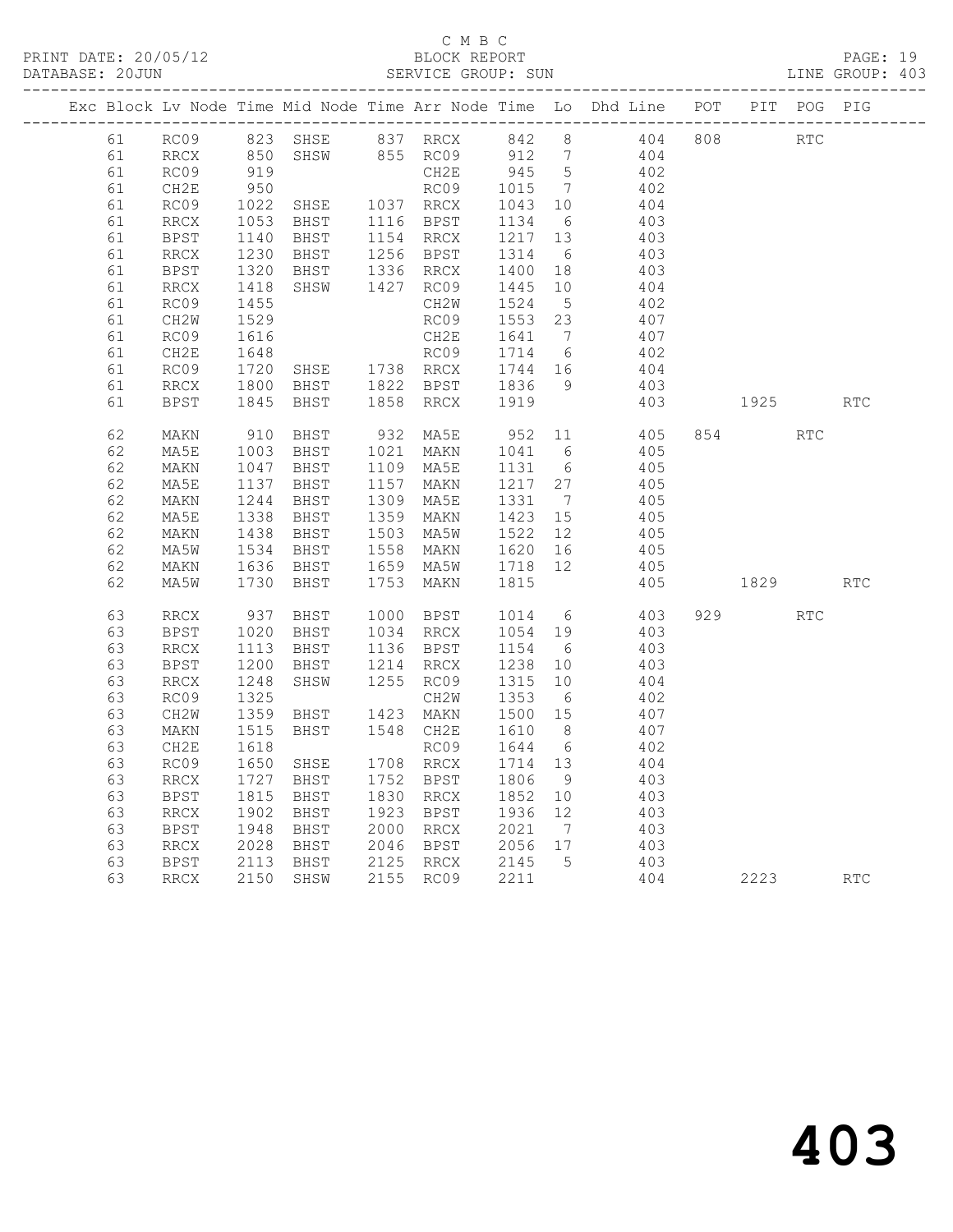PRINT DATE: 20/05/12 BLOCK REPORT BATABASE: 20JUN

## C M B C<br>BLOCK REPORT

PAGE: 20<br>LINE GROUP: 403

|  |    |                   |              |                                            |      | Exc Block Lv Node Time Mid Node Time Arr Node Time Lo Dhd Line POT PIT POG PIG                      |                |                 |       |                   |                 |          |            |            |
|--|----|-------------------|--------------|--------------------------------------------|------|-----------------------------------------------------------------------------------------------------|----------------|-----------------|-------|-------------------|-----------------|----------|------------|------------|
|  | 64 | CH2W              |              |                                            |      | 1012 BHST 1036 MAKN 1107 10 407                                                                     |                |                 |       |                   |                 | 958 30   | RTC        |            |
|  | 64 | MAKN              |              |                                            |      | 1117 BHST 1139 MA5E 1201 8 405<br>1209 BHST 1229 MAKN 1250 25 405<br>1315 BHST 1347 CH2E 1409 9 407 |                |                 |       |                   |                 |          |            |            |
|  | 64 | MA5E              |              |                                            |      |                                                                                                     |                |                 |       |                   |                 |          |            |            |
|  | 64 | MAKN              |              |                                            |      |                                                                                                     |                |                 |       |                   |                 |          |            |            |
|  | 64 | CH2E              | 1418         |                                            |      | RC09                                                                                                | 1444 7 402     |                 |       |                   |                 |          |            |            |
|  | 64 | RC09              | 1451         | SHSE                                       |      | 1508 RRCX                                                                                           | 1514           | 8 <sup>8</sup>  |       | $\frac{404}{403}$ |                 |          |            |            |
|  | 64 | RRCX              | 1522         | BHST                                       |      | 1550 BPST                                                                                           | 1606 9         |                 |       |                   |                 |          |            |            |
|  | 64 | <b>BPST</b>       | 1615         | BHST                                       |      | 1632 RRCX                                                                                           | 1657 14 403    |                 |       |                   |                 |          |            |            |
|  | 64 | <b>RRCX</b>       | 1711         | BHST                                       |      | 1737 BPST                                                                                           | 1751           |                 | 9 403 |                   |                 |          |            |            |
|  | 64 | BPST              | 1800         | BHST                                       |      | 1815 RRCX                                                                                           | 1837 11        |                 |       | 403               |                 |          |            |            |
|  | 64 | RRCX              | 1848         | SHSW                                       |      | 1855 RC09                                                                                           | 1911 7         |                 |       | 404               |                 |          |            |            |
|  | 64 | RC09              | 1918         |                                            |      | CH2E                                                                                                | $1946$ 6 $402$ |                 |       |                   |                 |          |            |            |
|  | 64 | CH2E              | 1952         |                                            |      | RC09                                                                                                | 2016 6 402     |                 |       |                   |                 |          |            |            |
|  | 64 | RC09              | 2022         | SHSE 2039 RRCX                             |      |                                                                                                     | 2044           | 14              |       | 404               |                 |          |            |            |
|  | 64 | RRCX              | 2058         | BHST 2116 BPST<br>BHST 2157 RRCX           |      |                                                                                                     | 2126           | 19              |       | 403<br>403        |                 |          |            |            |
|  | 64 | BPST              | 2145         |                                            |      |                                                                                                     | 2217           | 32              |       |                   |                 |          |            |            |
|  | 64 | RRCX              | 2249         |                                            |      | SHSW 2254 RC09                                                                                      | 2309           | 10              |       | 404               |                 |          |            |            |
|  | 64 | RC09              | 2319         |                                            |      | CH2E                                                                                                | 2343           | $5\overline{)}$ |       | 402               |                 |          |            |            |
|  | 64 | CH2E              | 2348         |                                            |      | RC09                                                                                                | 2408 11        |                 |       | 402               |                 |          |            |            |
|  | 64 | RC09              | 2419         |                                            |      | CH2E                                                                                                | 2443 5         |                 |       | 402               |                 |          |            |            |
|  | 64 | CH2E              | 2448         |                                            |      | RC09                                                                                                | 2508 6 2 402   |                 |       |                   |                 |          |            |            |
|  | 64 | AD3W              | 2516         | GR41 2547 SERO                             |      |                                                                                                     | 2602 7         |                 |       | N10               |                 |          |            |            |
|  | 64 | SERO              |              | 2609 GR41 2624 AD3W<br>2739 GR41 2754 AD3W |      |                                                                                                     | 2701 6         |                 |       | 32 N10            |                 |          |            |            |
|  | 64 | SERO              |              |                                            |      |                                                                                                     | 2820           |                 |       | N10               |                 | 2831     |            | <b>RTC</b> |
|  | 65 | RC09              | 1027         |                                            |      | CH2W                                                                                                | 1046           |                 |       |                   | 21 407 1012     |          | <b>RTC</b> |            |
|  | 65 | CH2W              | 1107         | BHST                                       |      | 1130 MAKN                                                                                           | 1202 14        |                 |       | 407               |                 |          |            |            |
|  | 65 | MAKN              | 1216         | BHST                                       |      | 1239 MA5E                                                                                           | 1301 7         |                 |       | 405               |                 |          |            |            |
|  | 65 | MA5E              | 1308         | BHST                                       |      | 1329 MAKN                                                                                           | 1352 22 405    |                 |       |                   |                 |          |            |            |
|  | 65 | MAKN              | 1414         | BHST                                       | 1447 | CH2E                                                                                                | 1509 9 407     |                 |       |                   |                 |          |            |            |
|  | 65 | CH2E              | 1518         |                                            |      | RC09                                                                                                | 1544           | $6\overline{6}$ |       | 402               |                 |          |            |            |
|  | 65 | RC09              | 1550         | SHSE                                       |      | 1608 RRCX                                                                                           | 1614 12        |                 |       | 404               |                 |          |            |            |
|  | 65 | RRCX              | 1626         | BHST                                       |      | 1652 BPST                                                                                           | 1706           |                 | 9 403 |                   |                 |          |            |            |
|  | 65 | BPST              | 1715         | BHST                                       |      | 1730 RRCX                                                                                           | 1752 23 403    |                 |       |                   |                 |          |            |            |
|  | 65 | RRCX              | 1815         | BHST                                       | 1837 | BPST                                                                                                | 1851 15        |                 |       | 403               |                 |          |            |            |
|  | 65 | BPST              | 1906<br>1947 | BHST                                       |      | 1919 RRCX                                                                                           | 1940 7         |                 |       | 403               |                 |          |            |            |
|  | 65 | RRCX              |              | BHST                                       |      | 2005 BPST                                                                                           | 2016           |                 |       | 403               |                 | 2029 RTC |            |            |
|  | 66 | MAKN              |              | 1146 BHST                                  |      | 1209 MA5E                                                                                           |                |                 |       |                   | 1231 7 405 1130 |          | RTC        |            |
|  |    |                   |              |                                            |      | 66 MA5E 1238 BHST 1259 MAKN 1320 22 405                                                             |                |                 |       |                   |                 |          |            |            |
|  | 66 | MAKN              | 1342         | BHST                                       | 1407 | MA5E                                                                                                | 1428           | 10              |       | 405               |                 |          |            |            |
|  | 66 | MA5E              | 1438         | BHST                                       | 1459 | <b>MAKN</b>                                                                                         | 1523           | 11              |       | 405               |                 |          |            |            |
|  | 66 | MAKN              | 1534         | BHST                                       | 1559 | MA5W                                                                                                | 1618           | 14              |       | 405               |                 |          |            |            |
|  | 66 | MA5W              | 1632         | BHST                                       | 1656 | MAKN                                                                                                | 1718           | 18              |       | 405               |                 |          |            |            |
|  | 66 | MAKN              | 1736         | <b>BHST</b>                                | 1759 | MA5W                                                                                                | 1818           | 12              |       | 405               |                 |          |            |            |
|  | 66 | MA5W              | 1830         | BHST                                       | 1852 | MAKN                                                                                                | 1912           | 12              |       | 405               |                 |          |            |            |
|  | 66 | MAKN              | 1924         | BHST                                       | 1952 | CH2W                                                                                                | 2013           | 13              |       | 407               |                 |          |            |            |
|  | 66 | CH <sub>2</sub> M | 2026         | <b>BHST</b>                                | 2044 | MAKN                                                                                                | 2110           | 17              |       | 407               |                 |          |            |            |
|  | 66 | MAKN              | 2127         | <b>BHST</b>                                | 2152 | CH2W                                                                                                | 2210           | 16              |       | 407               |                 |          |            |            |
|  | 66 | CH2W              | 2226         | BHST                                       | 2242 | MAKN                                                                                                | 2306           |                 |       | 407               |                 | 2319     |            | RTC        |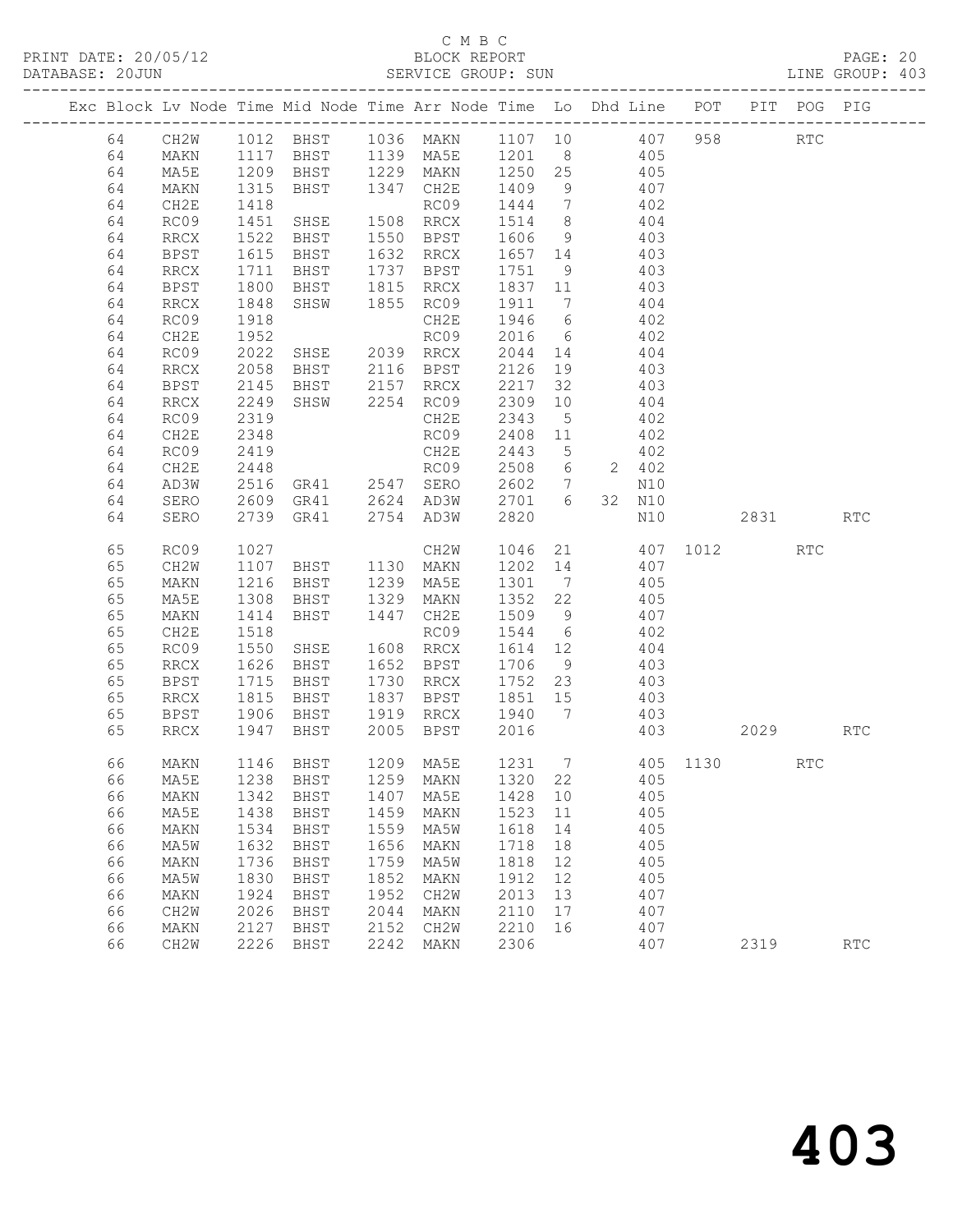|  |    |                   |      |                |      |                |      |                              | Exc Block Lv Node Time Mid Node Time Arr Node Time Lo Dhd Line POT PIT POG PIG |      |            |            |
|--|----|-------------------|------|----------------|------|----------------|------|------------------------------|--------------------------------------------------------------------------------|------|------------|------------|
|  | 67 | RRCX              | 1348 |                |      | SHSW 1357 RC09 |      |                              | 1415 10 404 1340                                                               |      | <b>RTC</b> |            |
|  | 67 | RC09              | 1425 |                |      | CH2W           | 1454 |                              | 5 402                                                                          |      |            |            |
|  | 67 | CH <sub>2</sub> W | 1459 | BHST 1523      |      | MAKN           | 1600 |                              | 407                                                                            |      |            |            |
|  | 67 | MAKN              | 1617 | BHST 1650      |      | CH2E           | 1712 |                              | $6 \qquad \qquad$<br>407                                                       |      |            |            |
|  | 67 | CH2E              | 1718 |                |      | RC09           | 1743 | 6                            | 402                                                                            |      |            |            |
|  | 67 | RC09              | 1749 | SHSE           | 1807 | RRCX           | 1813 | 5 <sup>5</sup>               | 404                                                                            |      |            |            |
|  | 67 | <b>RRCX</b>       | 1818 | SHSW           | 1825 | RC09           | 1841 | $7\overline{ }$              | 404                                                                            |      |            |            |
|  | 67 | RC09              | 1848 |                |      | CH2E           | 1916 | 6                            | 402                                                                            |      |            |            |
|  | 67 | CH2E              | 1922 |                |      | RC09           | 1946 | 5                            | 402                                                                            |      |            |            |
|  | 67 | RC09              | 1951 | SHSE 2009 RRCX |      |                | 2014 | 6                            | 404                                                                            |      |            |            |
|  | 67 | <b>RRCX</b>       | 2020 | SHSW           | 2025 | RC09           | 2041 | 8                            | 404                                                                            |      |            |            |
|  | 67 | RC09              | 2049 |                |      | CH2E           | 2115 | $7\phantom{.0}\phantom{.0}7$ | 402                                                                            |      |            |            |
|  | 67 | CH2E              | 2122 |                |      | RC09           | 2144 | 10                           | 402                                                                            |      |            |            |
|  | 67 | RC09              | 2154 | SHSE 2211      |      | RRCX           | 2216 | 19                           | 404                                                                            |      |            |            |
|  | 67 | RRCX              | 2235 | BHST           | 2253 | BPST           | 2302 | 19                           | 403                                                                            |      |            |            |
|  | 67 | <b>BPST</b>       | 2321 | BHST           | 2331 | RRCX           | 2350 | 19                           | 403                                                                            |      |            |            |
|  | 67 | <b>RRCX</b>       | 2409 | BHST           | 2426 | BPST           | 2434 |                              | $11$ and $11$<br>403                                                           |      |            |            |
|  | 67 | <b>BPST</b>       | 2445 | J&N3           |      | SUKD           | 2539 |                              | 351                                                                            | 2605 |            | <b>RTC</b> |
|  | 68 | BPST              | 1415 | BHST           | 1432 | RRCX           | 1456 |                              | 9 403 1355                                                                     |      | <b>RTC</b> |            |
|  | 68 |                   |      | BHST           | 1533 |                | 1551 | 9                            | 403                                                                            |      |            |            |
|  |    | <b>RRCX</b>       | 1505 |                | 1617 | BPST           |      |                              |                                                                                |      |            |            |
|  | 68 | <b>BPST</b>       | 1600 | BHST           | 1657 | RRCX           | 1642 | $5\phantom{.0}$<br>8         | 403<br>404                                                                     |      |            |            |
|  | 68 | RRCX              | 1647 | SHSW           |      | RC09           | 1715 | 5                            |                                                                                |      |            |            |
|  | 68 | RC09              | 1723 |                |      | CH2W           | 1751 | 10                           | 402<br>407                                                                     |      |            |            |
|  | 68 | CH2W              | 1756 | BHST           | 1817 | MAKN           | 1846 |                              | 407                                                                            |      |            |            |
|  | 68 | MAKN              | 1856 | BHST           | 1924 | CH2W           | 1945 |                              | 11                                                                             |      |            |            |
|  | 68 | CH2W              | 1956 | BHST           | 2015 | MAKN           | 2043 |                              | 14 407                                                                         |      |            |            |
|  | 68 | MAKN              | 2057 | BHST           | 2122 | CH2E           | 2141 |                              | 407                                                                            | 2152 |            | <b>RTC</b> |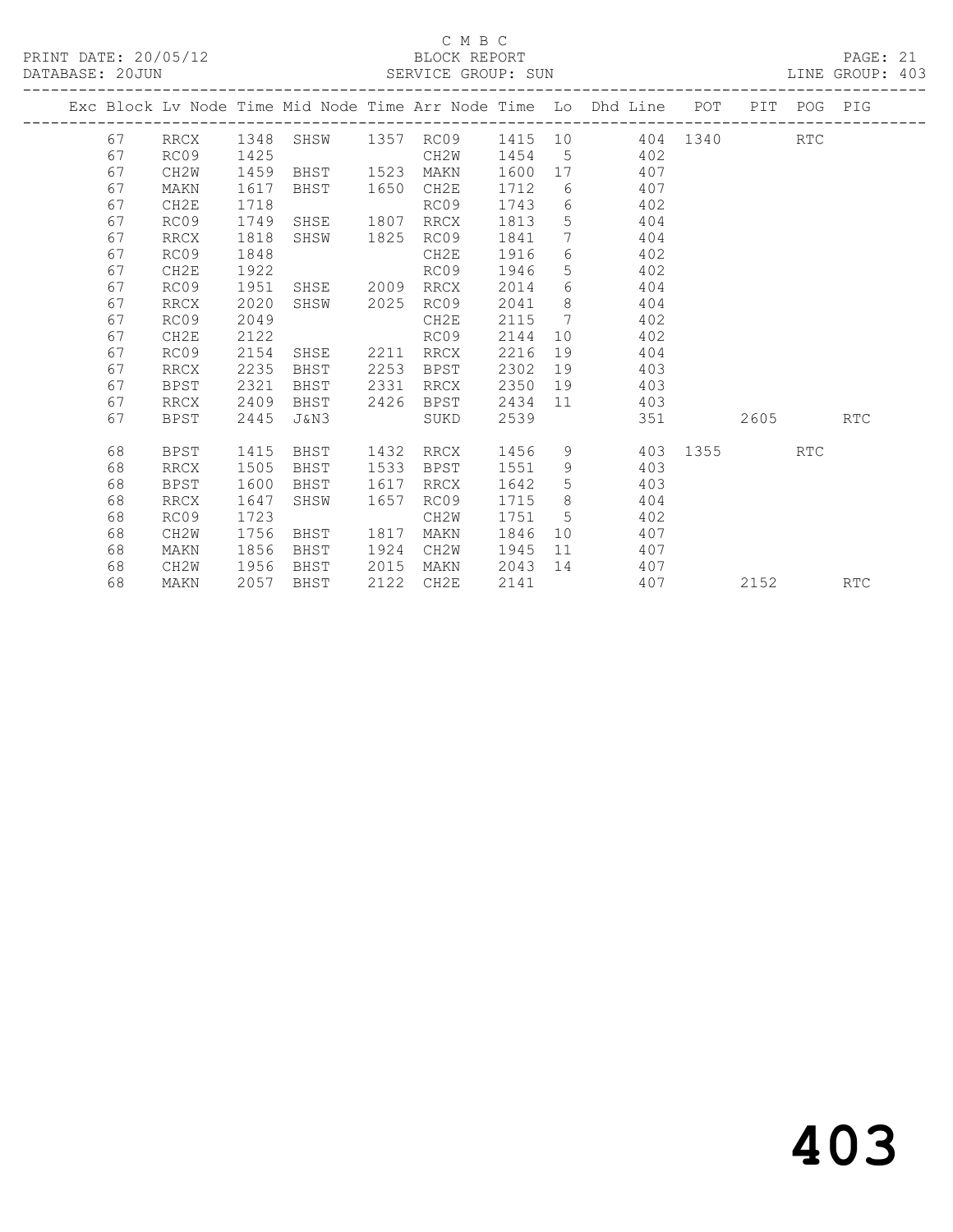|                                                                                                                                                                                                                  | PRINT DATE: 20/05/12                                                                                 |                                                                                      |                                                                                                                     |                                                                                      | C M B C<br>BLOCK REPORT                                                              |                                                                                         |                                                           | DESCRIPTION<br>DATABASE: 20JUN SERVICE GROUP: SUN LINE GROUP: 430                                                                                                                                                                                                                                                                                              |      |     | PAGE: 22 |  |
|------------------------------------------------------------------------------------------------------------------------------------------------------------------------------------------------------------------|------------------------------------------------------------------------------------------------------|--------------------------------------------------------------------------------------|---------------------------------------------------------------------------------------------------------------------|--------------------------------------------------------------------------------------|--------------------------------------------------------------------------------------|-----------------------------------------------------------------------------------------|-----------------------------------------------------------|----------------------------------------------------------------------------------------------------------------------------------------------------------------------------------------------------------------------------------------------------------------------------------------------------------------------------------------------------------------|------|-----|----------|--|
|                                                                                                                                                                                                                  | 49CE 49 AV & CAMBIE                                                                                  |                                                                                      | 49 GRANUILLE<br>49 GRANUILLE & 49 AV<br>MTST METROTOWN STATION<br>RTC Richmond Depot                                |                                                                                      |                                                                                      |                                                                                         |                                                           | 49CW 49 AV & CAMBIE<br>49KN EB E 49 AV FS KNIGHT ST                                                                                                                                                                                                                                                                                                            |      |     |          |  |
|                                                                                                                                                                                                                  |                                                                                                      |                                                                                      |                                                                                                                     |                                                                                      |                                                                                      |                                                                                         |                                                           | Exc Block Lv Node Time Mid Node Time Arr Node Time Lo Dhd Line POT PIT POG PIG                                                                                                                                                                                                                                                                                 |      |     |          |  |
| $\mathbf{1}$<br>$\mathbf{1}$<br>$\mathbf{1}$<br>$\mathbf{1}$<br>$\mathbf{1}$<br>$\mathbf{1}$<br>$\mathbf{1}$                                                                                                     | RC09 1254 49KN<br>MTST<br>RC09<br>MTST<br>RC09 1656 49KN                                             | 1354                                                                                 | KBMI                                                                                                                |                                                                                      |                                                                                      |                                                                                         |                                                           | 1 MTST 755 KBMI 811 RC09 833 25 430 725 RTC<br>1 RC09 858 49KN 928 MTST 941 16 430<br>MTST 957 KBMI 1017 RC09 1041 17 430<br>RC09 1058 49KN 1133 MTST 1148 10 430<br>MTST 1158 KBMI 1219 RC09 1245 9 430<br>1329 MTST 1346 8 430<br>1419 RC09 1449 5 430<br>1454 49KN 1530 MTST 1549 10      430<br>1559 KBMI 1620 RC09 1649 7     430<br>1730 MTST 1750 5 430 |      |     |          |  |
| $\mathbf{1}$<br>$\mathbf{1}$<br>$\mathbf{1}$<br>$\mathbf{1}$                                                                                                                                                     | MTST                                                                                                 |                                                                                      |                                                                                                                     |                                                                                      |                                                                                      |                                                                                         |                                                           | 1755 KBMI 1815 RC09 1841 16 430<br>RC09 1857 49KN 1928 MTST 1942 11 430<br>MTST 1953 KBMI 2011 RC09 2034 430<br>430 2046 RTC                                                                                                                                                                                                                                   |      |     |          |  |
| $\mathbf{2}$<br>$\mathbf{2}$<br>$\mathbf{2}$<br>$\mathbf{2}$<br>$\overline{c}$<br>$\mathbf{2}$<br>$\overline{c}$<br>$\mathbf{2}$<br>$\mathbf{2}$<br>$\mathbf{2}$<br>$\mathbf{2}$<br>$\mathbf{2}$<br>$\mathbf{2}$ | RC09 758<br>MTST<br>RC09<br>MTST<br>RC09<br>MTST<br>RC09<br>MTST<br>RC09<br>MTST<br>RC09<br>MTST     | 1158<br>1258<br>1354<br>1554<br>1658                                                 | 49KN<br>KBMI<br>49KN<br>1458 KBMI<br>49KN<br>KBMI<br>1756 49KN<br>1856 KBMI                                         |                                                                                      |                                                                                      | 1233 MTST 1250<br>1321 RC09 1349<br>1430 MTST 1449<br>1519 RC09 1549<br>1630 MTST 1650  |                                                           | 49KN 826 MTST 838 17 430<br>855 KBMI 913 RC09 937 21 430<br>958 49KN 1030 MTST 1045 14 430<br>1059 KBMI 1120 RC09 1145 13 430<br>$21$ 430<br>8 430<br>$\begin{array}{ccc} 5 & & 430 \\ 9 & & 430 \\ 5 & & 430 \end{array}$<br>8 430<br>1719 RC09 1745 11 430<br>1830 MTST 1847 9 430<br>1914 RC09 1939 18 430<br>RC09 1957 49KN 2027 MTST 2041 14 430          | 743  | RTC |          |  |
| 2<br>3<br>3<br>3<br>3<br>3<br>3<br>3<br>3<br>3<br>3<br>3<br>3<br>3                                                                                                                                               | MTST<br>MTST<br>MTST<br>RC09<br>MTST<br>RC09<br>MTST<br>RC09<br>MTST<br>RC09<br>MTST<br>RC09<br>MTST | 1028<br>1128<br>1228<br>1324<br>1424<br>1524<br>1628<br>1726<br>1823<br>1927<br>2023 | 2055 KBMI 2111 RC09 2134<br>KBMI<br>4 9 K N<br>KBMI<br>49KN<br>KBMI<br>49KN<br>KBMI<br>49KN<br>KBMI<br>49KN<br>KBMI | 1049<br>1203<br>1251<br>1400<br>1449<br>1600<br>1649<br>1800<br>1843<br>1957<br>2039 | RC09<br>MTST<br>RC09<br>MTST<br>RC09<br>MTST<br>RC09<br>MTST<br>RC09<br>MTST<br>RC09 | 1113 15<br>1218<br>1317<br>1419<br>1519<br>1620<br>1717<br>1817<br>1909<br>2011<br>2102 | 10<br>$\overline{7}$<br>5<br>5<br>8<br>9<br>6<br>18<br>12 | 430 2146 RTC<br>825 KBMI 843 RC09 905 23 430 755 RTC<br>RC09 928 49KN 1000 MTST 1015 13 430<br>430<br>430<br>430<br>430<br>430<br>430<br>430<br>430<br>430<br>430<br>430                                                                                                                                                                                       | 2114 |     | RTC      |  |
|                                                                                                                                                                                                                  |                                                                                                      |                                                                                      |                                                                                                                     |                                                                                      |                                                                                      |                                                                                         |                                                           |                                                                                                                                                                                                                                                                                                                                                                |      |     |          |  |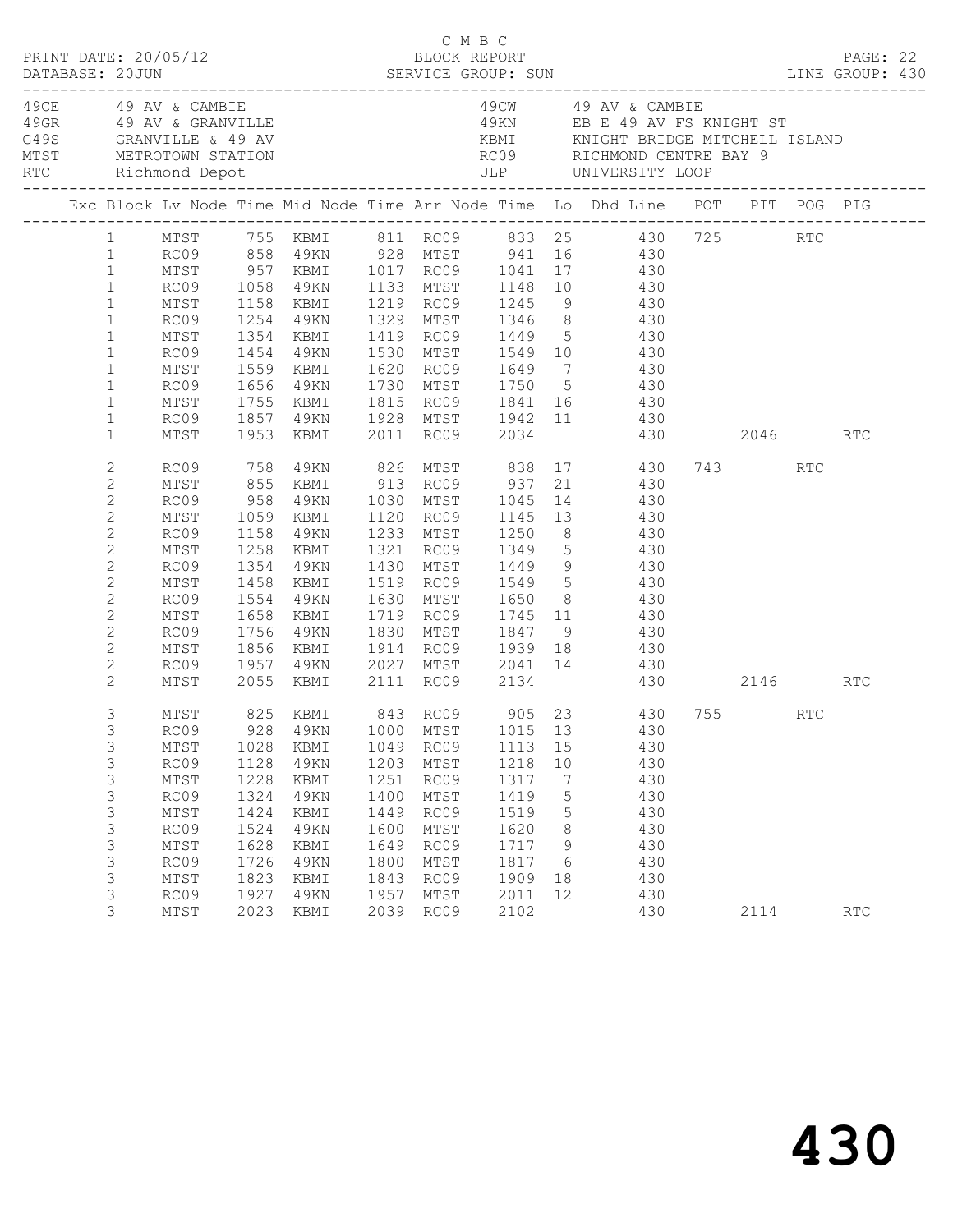|                |                                   |              |              |              |              |                 |                 | Exc Block Lv Node Time Mid Node Time Arr Node Time Lo Dhd Line POT |     |          | PIT POG PIG          |                      |
|----------------|-----------------------------------|--------------|--------------|--------------|--------------|-----------------|-----------------|--------------------------------------------------------------------|-----|----------|----------------------|----------------------|
| $\overline{4}$ | RC09                              |              |              |              |              |                 |                 | 828 49KN 858 MTST 910 15 430                                       |     | 813      | $\operatorname{RTC}$ |                      |
| 4              | MTST                              |              | KBMI         |              | 945 RC09     | 1009 19         |                 | 430                                                                |     |          |                      |                      |
| 4              | RC09                              | 925<br>1028  | 49KN         |              | 1102 MTST    | 1117            | 11              | 430                                                                |     |          |                      |                      |
| 4              | MTST                              | 1128         | KBMI         | 1149         | RC09         | 1215            | 11              | 430                                                                |     |          |                      |                      |
| 4              | RC09                              | 1226         | 49KN         | 1301         | MTST         | 1318            | 10              | 430                                                                |     |          |                      |                      |
| 4              | MTST                              | 1328         | KBMI         | 1351         | RC09         | 1419            | $5\overline{)}$ | 430                                                                |     |          |                      |                      |
| 4              | RC09                              | 1424         | 49KN         | 1500         | MTST         | 1519 10         |                 | 430                                                                |     |          |                      |                      |
| 4              | MTST                              | 1529         | KBMI         | 1550         | RC09         | 1619            | $\overline{7}$  | 430                                                                |     |          |                      |                      |
| 4<br>4         | RC09<br>$\mathtt{MTST}$           | 1626<br>1728 | 49KN<br>KBMI | 1702<br>1748 | MTST<br>RC09 | 1722<br>1813    | 6<br>14         | 430<br>430                                                         |     |          |                      |                      |
| $\overline{4}$ | RC09                              | 1827         | 49KN         | 1858         | MTST         | 1913            | 15              | 430                                                                |     |          |                      |                      |
| 4              | MTST                              | 1928         | KBMI         | 1946         | RC09         | 2009 18         |                 | 430                                                                |     |          |                      |                      |
| 4              | RC09                              | 2027         | 49KN         | 2057         | MTST         | 2111            |                 | 430                                                                |     | 2141 RTC |                      |                      |
| 70             | 49GR                              | 612          | 49CE         | 616          | MTST         | 635             |                 | $6\overline{6}$<br>049                                             |     | 552      | RTC                  |                      |
| 70             | MTST                              | 641          | 49CW         | 705          | ULP          | 728             | $5\overline{)}$ | 049                                                                |     |          |                      |                      |
| 70             | ULP                               | 733          | 49CE         | 757          | MTST         | 819             | 18              | 049                                                                |     |          |                      |                      |
| 70             | MTST                              | 837          | 49CW         | 905          | ULP          | 930             | $\overline{7}$  | 049<br>049                                                         |     |          |                      |                      |
| 70<br>70       | ULP<br>MTST                       | 937<br>1036  | 49CE<br>49CW | 1003<br>1108 | MTST<br>ULP  | 1031<br>1136 13 | $5\overline{)}$ | 049                                                                |     |          |                      |                      |
| 70             | ULP                               | 1149         | 49CE         | 1215         | MTST         | 1248            | 10              | 049                                                                |     |          |                      |                      |
| 70             | MTST                              | 1258         | 49CW         | 1331         | ULP          | 1401            | 10              | 049                                                                |     |          |                      |                      |
| 70             | ULP                               | 1411         | 49CE         | 1439         | MTST         | 1512            | 13              | 049                                                                |     |          |                      |                      |
| 70             | MTST                              | 1525         | 49CW         | 1555         | ULP          | 1625            | 9               | 049                                                                |     |          |                      |                      |
| 70             | ULP                               | 1634         | 49CE         | 1701         | MTST         | 1732            |                 | 049                                                                |     | 1802     |                      | <b>RTC</b>           |
| 71             | MTST                              | 623          | 49CW         | 647          | ULP<br>mtst  | 710             | 8 <sup>8</sup>  | 049                                                                |     | 553 75   | <b>RTC</b>           |                      |
| 71             | ULP                               | 718          | 49CE         | 742          | MTST         | 804             | $5\overline{)}$ | 049                                                                |     |          |                      |                      |
| 71             | MTST                              | 809          | 49CW         | 835          | ULP          | 858             | $5\overline{)}$ | 049                                                                |     |          |                      |                      |
| 71             | ULP                               | 903          | 49CE         | 929          | MTST         | 955             | $5\overline{)}$ | 049                                                                |     |          |                      |                      |
| 71<br>71       | MTST<br>ULP                       | 1000<br>1113 | 49CW<br>49CE | 1032<br>1139 | ULP<br>MTST  | 1100<br>1210    | 13<br>13        | 049<br>049                                                         |     |          |                      |                      |
| 71             | MTST                              | 1223         | 49CW         | 1256         | ULP          | 1326            | 9               | 049                                                                |     |          |                      |                      |
| 71             | ULP                               | 1335         | 49CE         | 1403         | MTST         | 1436            | 13              | 049                                                                |     |          |                      |                      |
| 71             | MTST                              | 1449         | 49CW         | 1519         | ULP          | 1549            | 11              | 049                                                                |     |          |                      |                      |
| 71             | ULP                               | 1600         | 49CE         | 1627         | MTST         | 1658            | 14              | 049                                                                |     |          |                      |                      |
| 71             | MTST                              | 1712         | 49CW         | 1743         | ULP          | 1813            | $\overline{7}$  | 049                                                                |     |          |                      |                      |
| 71             | ULP                               | 1820         | 49CE         | 1845         | MTST         | 1913 12         |                 | 049                                                                |     |          |                      |                      |
| 71             | MTST                              | 1925         | 49CW         |              | 1952 ULP     | 2021 13         |                 | 049                                                                |     |          |                      |                      |
|                | 71 ULP 2034 49CE 2059 MTST 2127 9 |              |              |              |              |                 |                 | 049                                                                |     |          |                      |                      |
| 71<br>71       | MTST                              | 2136         | 49CW<br>49CE | 2202<br>2302 | ULP          | 2228            | 9               | 049                                                                |     |          |                      |                      |
| 71             | ULP<br>MTST                       | 2237<br>2340 | 49CW         | 2402         | MTST<br>G49S | 2326<br>2406    | 14              | 049<br>049                                                         |     | 2421     |                      | RTC                  |
|                |                                   |              |              |              |              |                 |                 |                                                                    |     |          |                      |                      |
| 72             | ULP                               | 648          | 49CE         | 712          | MTST         | 734             | $5\phantom{.0}$ | 049                                                                | 603 |          | RTC                  |                      |
| 72<br>72       | MTST                              | 739          | 49CW         | 805<br>859   | ULP          | 828             | 6               | 049                                                                |     |          |                      |                      |
| 72             | <b>ULP</b><br>MTST                | 834<br>934   | 49CE<br>49CW | 1005         | MTST<br>ULP  | 923<br>1033     | 11<br>16        | 049<br>049                                                         |     |          |                      |                      |
| 72             | ULP                               | 1049         | 49CE         | 1115         | MTST         | 1145            | 14              | 049                                                                |     |          |                      |                      |
| 72             | MTST                              | 1159         | 49CW         | 1232         | ULP          | 1302            | 9               | 049                                                                |     |          |                      |                      |
| 72             | ULP                               | 1311         | 49CE         | 1339         | MTST         | 1412            | 11              | 049                                                                |     |          |                      |                      |
| 72             | MTST                              | 1423         | 49CW         | 1455         | ULP          | 1525            | 11              | 049                                                                |     |          |                      |                      |
| 72             | ULP                               | 1536         | 49CE         | 1603         | MTST         | 1634            | 14              | 049                                                                |     |          |                      |                      |
| 72             | MTST                              | 1648         | 49CW         | 1719         | ULP          | 1749            | 8 <sup>8</sup>  | 049                                                                |     |          |                      |                      |
| 72             | ULP                               | 1757         | 49CE         | 1823         | MTST         | 1851            | 10              | 049                                                                |     |          |                      |                      |
| 72             | MTST                              | 1901         | 49CW         | 1928         | ULP          | 1957            |                 | 049                                                                |     | 2026     |                      | $\operatorname{RTC}$ |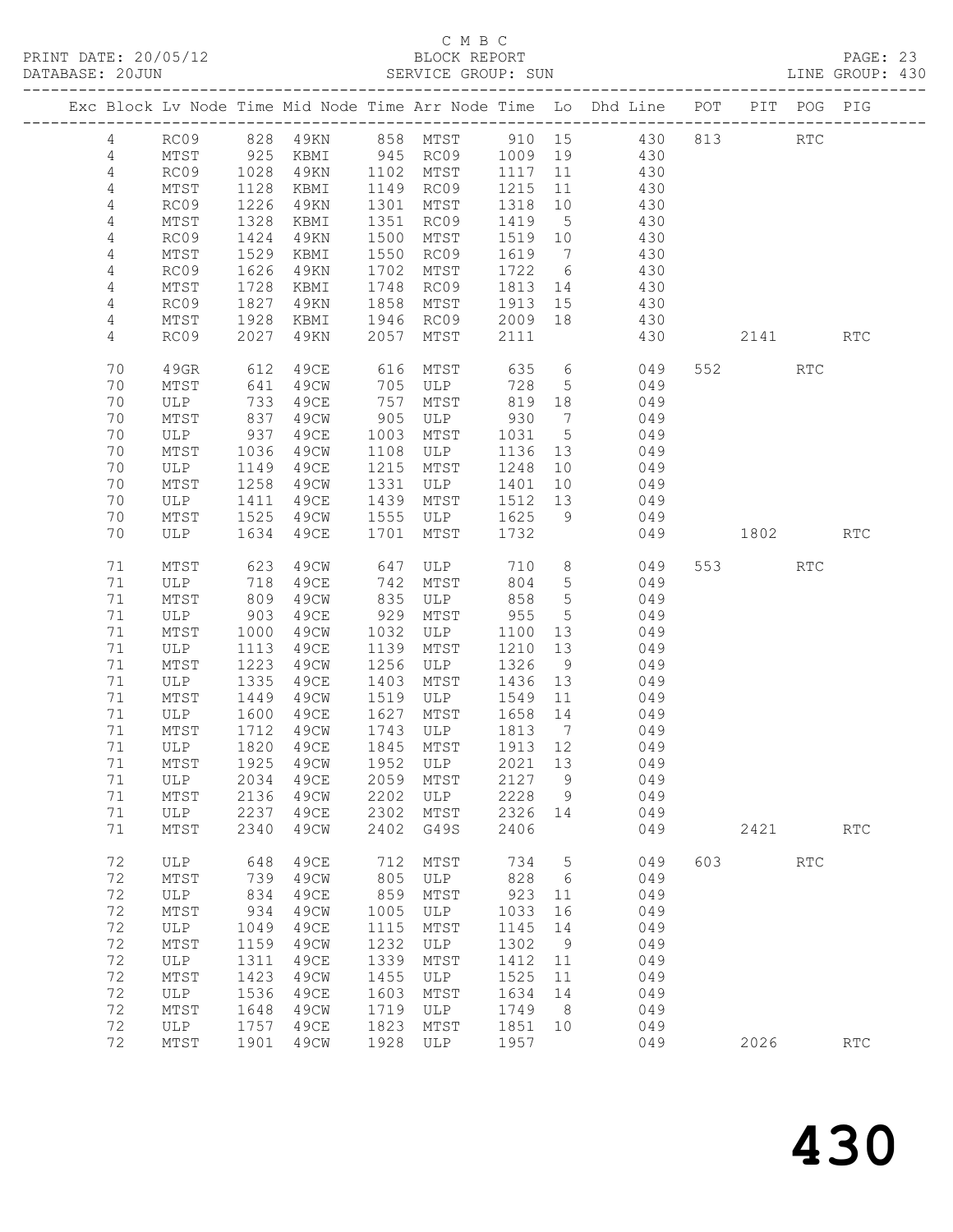#### C M B C<br>BLOCK REPORT SERVICE GROUP: SUN

|    |      |                  |                        |            |                   |            |                 | Exc Block Lv Node Time Mid Node Time Arr Node Time Lo Dhd Line POT PIT POG PIG |     |            |            |            |
|----|------|------------------|------------------------|------------|-------------------|------------|-----------------|--------------------------------------------------------------------------------|-----|------------|------------|------------|
| 73 |      |                  | 49GR 624 49CE 628 MTST |            |                   |            |                 | 647 9 049                                                                      | 604 | <b>RTC</b> |            |            |
| 73 | MTST |                  | 656 49CW               |            | 720 ULP           | 743 5      |                 | 049                                                                            |     |            |            |            |
| 73 | ULP  |                  | 748 49CE               |            | $812$ MTST        | 834 18     |                 | 049                                                                            |     |            |            |            |
| 73 | MTST | 852              | 49CW                   |            | 920 ULP           | 945        | 16              | 049                                                                            |     |            |            |            |
| 73 | ULP  | 1001             | 49CE                   |            | 1027 MTST         | 1055       | $5^{\circ}$     | 049                                                                            |     |            |            |            |
| 73 | MTST | 1100             | 49CW                   | 1132       | ULP               | 1200       | 13              | 049                                                                            |     |            |            |            |
| 73 | ULP  | 1213             | 49CE                   |            | 1239 MTST         | 1312       | 10              | 049                                                                            |     |            |            |            |
| 73 | MTST | 1322             | 49CW                   |            | 1355 ULP          | 1425       | 11              | 049                                                                            |     |            |            |            |
| 73 | ULP  | 1436             | 49CE                   | 1503       | MTST              | 1536       | 13              | 049                                                                            |     |            |            |            |
| 73 | MTST | $\frac{1}{1549}$ | 49CW                   | 1619       | ULP               | 1649       | 8 <sup>8</sup>  | 049                                                                            |     |            |            |            |
| 73 | ULP  |                  | 49CE                   | 1724       | MTST              | 1755       | 8 <sup>8</sup>  | 049                                                                            |     |            |            |            |
| 73 | MTST | 165/1803         | 49CW                   | 1830       | ULP               | 1900       | $7\overline{ }$ | 049                                                                            |     |            |            |            |
| 73 | ULP  | 1907             | 49CE                   |            | 1932 MTST         | 2000       | $5\overline{)}$ | 049                                                                            |     |            |            |            |
| 73 | MTST | 2005             | 49CW                   |            | 2032 ULP          | 2100       |                 | 049                                                                            |     | 2129       |            | <b>RTC</b> |
| 74 | ULP  | 703              | 49CE                   | 727<br>820 | MTST              | 749<br>843 | $5\overline{)}$ | 049                                                                            |     | 618 — 18   | <b>RTC</b> |            |
| 74 | MTST | 754              | 49CW                   |            | ULP               |            | $5^{\circ}$     | 049                                                                            |     |            |            |            |
| 74 | ULP  | 848<br>949       | 49CE                   | 914        | MTST              | 940        | 9 <sup>°</sup>  | 049                                                                            |     |            |            |            |
| 74 | MTST |                  | 49CW                   | 1020       | ULP               | 1048 13    |                 | 049                                                                            |     |            |            |            |
| 74 | ULP  | 1101             | 49CE                   | 1127       | MTST              | 1157       | 14              | 049                                                                            |     |            |            |            |
| 74 | MTST | 1211             | 49CW                   | 1244       | ULP               | 1314       | 9               | 049                                                                            |     |            |            |            |
| 74 | ULP  | 1323             | 49CE                   | 1351       | MTST              | 1424 13    |                 | 049                                                                            |     |            |            |            |
| 74 | MTST | 1437             | 49CW                   | 1507       | ULP               | 1537       | 11              | 049                                                                            |     |            |            |            |
| 74 | ULP  | 1548             | 49CE                   | 1615       | MTST              | 1646 14    |                 | 049                                                                            |     |            |            |            |
| 74 | MTST | 1700             | 49CW                   | 1731       | ULP               | 1801       | 8 <sup>8</sup>  | 049                                                                            |     |            |            |            |
| 74 | ULP  | 1809             | 49CE                   | 1834       | MTST              | 1902 11    |                 | 049                                                                            |     |            |            |            |
| 74 | MTST | 1913             | 49CW                   | 1940       | ULP               | 2009       | $7\overline{)}$ | 049                                                                            |     |            |            |            |
| 74 | ULP  | 2016             | 49CE                   |            | 2041 MTST 2109 11 |            |                 | 049                                                                            |     |            |            |            |
| 74 | MTST | 2120             | 49CW                   | 2147       | G49S              | 2151       |                 | 049                                                                            |     | 2206       |            | <b>RTC</b> |
| 75 | 49GR | 638              | 49CE                   | 642        | MTST              | 701        |                 | 10 0<br>049                                                                    | 618 |            | <b>RTC</b> |            |
| 75 | MTST | 711              | 49CW                   |            | 735 ULP           | 758        | $5\overline{)}$ | 049                                                                            |     |            |            |            |
| 75 | ULP  | 803              | 49CE                   | 827        | MTST              | 849        | 17              | 049                                                                            |     |            |            |            |
| 75 | MTST | 906              | 49CW                   | 935        | ULP               | 1001       | 12              | 049                                                                            |     |            |            |            |
| 75 | ULP  | 1013<br>1112     | 49CE                   | 1039       | MTST              | 1107       | $5^{\circ}$     | 049                                                                            |     |            |            |            |
| 75 | MTST | 1112             | 49CW                   | 1144       | ULP               | 1212       | 13              | 049                                                                            |     |            |            |            |
| 75 | ULP  | 1225             | 49CE                   |            | 1251 MTST         | 1324       | 11              | 049                                                                            |     |            |            |            |
| 75 | MTST | 1335             | 49CW                   | 1407       | ULP               | 1437       | 11              | 049                                                                            |     |            |            |            |
| 75 | ULP  | 1448             | 49CE                   | 1515       | MTST              | 1546       | 14              | 049                                                                            |     |            |            |            |
| 75 | MTST | 1600             | 49CW                   | 1631       | ULP               | 1701       | 9               | 049                                                                            |     |            |            |            |
| 75 | ULP  | 1710             | 49CE                   |            | 1736 MTST         | 1806       | 8 <sup>8</sup>  | 049                                                                            |     |            |            |            |
| 75 | MTST | 1814             | 49CW                   |            | 1841 ULP          | 1911       | 8 <sup>8</sup>  | 049                                                                            |     |            |            |            |
| 75 | ULP  | 1919             | 49CE                   |            | 1944 MTST         | 2012       | 8 <sup>8</sup>  | 049                                                                            |     |            |            |            |
| 75 | MTST |                  | 2020 49CW              |            | 2047 G49S         | 2051       |                 |                                                                                | 049 | 2106       |            | <b>RTC</b> |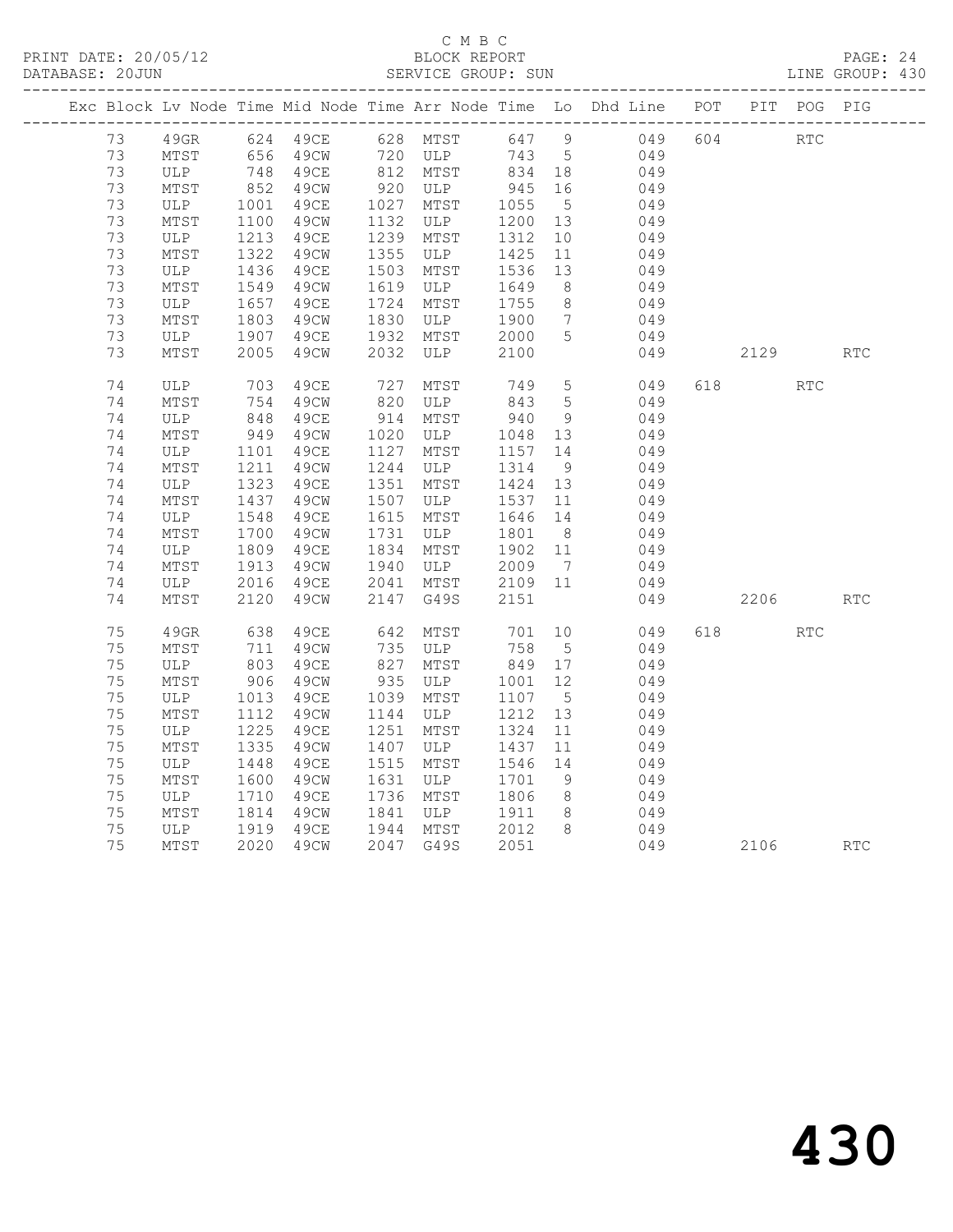## C M B C

| DATABASE: 20JUN |    |                       |              |      |      | SERVICE GROUP: SUN                           |         |                | LINE GROUP: 430                                                                  |           |            |                      |  |
|-----------------|----|-----------------------|--------------|------|------|----------------------------------------------|---------|----------------|----------------------------------------------------------------------------------|-----------|------------|----------------------|--|
|                 |    |                       |              |      |      |                                              |         |                | Exc Block Lv Node Time Mid Node Time Arr Node Time Lo Dhd Line POT PIT POG PIG   |           |            |                      |  |
|                 | 76 |                       |              |      |      |                                              |         |                | 49GR 653 49CE 657 MTST 716 8 049 633 RTC                                         |           |            |                      |  |
|                 | 76 | MTST 724              |              |      |      |                                              |         |                | 49CW 750 ULP 813 5 049                                                           |           |            |                      |  |
|                 | 76 | ULP 818<br>MTST 921   |              |      |      |                                              |         |                | 49CE 843 MTST 907 14 049<br>49CW 950 ULP 1016 9 049<br>49CE 1051 MTST 1119 5 049 |           |            |                      |  |
|                 | 76 |                       |              |      |      |                                              |         |                |                                                                                  |           |            |                      |  |
|                 | 76 | ULP 1025              |              |      |      |                                              |         |                |                                                                                  |           |            |                      |  |
|                 | 76 | MTST                  | 1124         | 49CW |      | 1156 ULP                                     |         |                | 1224 11 049                                                                      |           |            |                      |  |
|                 | 76 | ULP                   | 1235         | 49CE |      | 1303 MTST                                    | 1336    |                | 11 049                                                                           |           |            |                      |  |
|                 | 76 | MTST                  | 1347         | 49CW |      | 1419 ULP                                     | 1449    | 11             | 049                                                                              |           |            |                      |  |
|                 | 76 | ULP                   | 1500         | 49CE | 1527 | MTST                                         | 1558 14 |                | 049                                                                              |           |            |                      |  |
|                 | 76 | MTST                  | 1612         | 49CW | 1643 | ULP                                          |         |                | 1713 8 049                                                                       |           |            |                      |  |
|                 | 76 | ULP                   | 1721         | 49CE | 1747 | MTST                                         |         |                | 1817 8 049                                                                       |           |            |                      |  |
|                 | 76 | MTST                  | 1825         | 49CW | 1852 | ULP                                          | 1922 9  |                | 049                                                                              |           |            |                      |  |
|                 | 76 | ULP 1931              |              | 49CE | 1956 | MTST                                         |         |                | $2024$ 12 049                                                                    |           |            |                      |  |
|                 | 76 | MTST                  | 2036         | 49CW | 2102 | ULP                                          |         |                | 2130 5 049                                                                       |           |            |                      |  |
|                 | 76 | ULP                   | 2135         | 49CE | 2200 | MTST                                         |         |                | 2227 9 049                                                                       |           |            |                      |  |
|                 | 76 | MTST 2236<br>ULP 2338 |              |      |      | 49CW 2302 ULP 2328 10<br>49CE 2403 MTST 2426 |         |                | 049                                                                              |           |            |                      |  |
|                 | 76 |                       |              |      |      |                                              |         |                | 049                                                                              | 2456 RTC  |            |                      |  |
|                 | 77 | MTST                  | 824          | 49CW |      |                                              |         |                | 850 ULP 915 10 049                                                               | 754       | RTC        |                      |  |
|                 | 77 | ULP                   |              | 49CE | 951  | MTST                                         | 1018 6  |                | 049                                                                              |           |            |                      |  |
|                 | 77 | MTST                  | 925<br>1024  | 49CW |      | 1056 ULP                                     | 1124 13 |                | 049                                                                              |           |            |                      |  |
|                 | 77 | ULP                   | 1137         | 49CE | 1203 | MTST                                         | 1236    |                | 10 049                                                                           |           |            |                      |  |
|                 | 77 | MTST                  | 1246         | 49CW |      | 1319 ULP                                     | 1349    |                | 10 049                                                                           |           |            |                      |  |
|                 | 77 | ULP                   | 1359<br>1513 | 49CE | 1427 | MTST                                         | 1500    | 13             | 049                                                                              |           |            |                      |  |
|                 | 77 | MTST                  |              | 49CW | 1543 | ULP                                          | 1613 10 |                | 049                                                                              |           |            |                      |  |
|                 | 77 | ULP                   | 1623         | 49CE | 1650 | MTST                                         | 1721 16 |                | 049                                                                              |           |            |                      |  |
|                 | 77 | MTST                  | 1737         | 49CW | 1806 | ULP                                          |         |                | 1836 7 049                                                                       |           |            |                      |  |
|                 | 77 | ULP                   | 1843         | 49CE | 1908 | MTST                                         | 1936 15 |                | 049                                                                              |           |            |                      |  |
|                 | 77 | MTST                  | 1951         | 49CW | 2018 | ULP                                          | 2046 18 |                | 049                                                                              |           |            |                      |  |
|                 | 77 | ULP                   | 2104         | 49CE | 2129 | MTST                                         |         |                | $2157$ 9 049                                                                     |           |            |                      |  |
|                 | 77 | MTST                  | 2206         | 49CW | 2232 |                                              |         |                | ULP 2258 10 049                                                                  |           |            |                      |  |
|                 | 77 | ULP                   | 2308         | 49CE | 2333 | MTST                                         |         |                | 2357 11 049                                                                      |           |            |                      |  |
|                 | 77 | MTST                  | 2408         | 49CW | 2430 | G49S                                         | 2434    |                | 049                                                                              | 2449      |            | <b>RTC</b>           |  |
|                 | 78 | ULP 949               |              | 49CE |      | 1015 MTST 1043 5                             |         |                | 049                                                                              | 904 — 100 | RTC        |                      |  |
|                 | 78 | MTST                  | 1048         | 49CW |      | 1120 ULP                                     |         |                | 1148 13 049                                                                      |           |            |                      |  |
|                 | 78 | ULP                   | 1201<br>1310 | 49CE |      | 1227 MTST 1300 10<br>$1343$ ULP $1413$ 10    |         |                | 049                                                                              |           |            |                      |  |
|                 | 78 | MTST                  |              | 49CW |      |                                              |         |                | 049                                                                              |           |            |                      |  |
|                 |    |                       |              |      |      |                                              |         |                | 78 ULP 1423 49CE 1451 MTST 1524 13 049                                           |           |            |                      |  |
|                 | 78 | MTST                  | 1537         | 49CW | 1607 | ULP                                          | 1637    | 8              | 049                                                                              |           |            |                      |  |
|                 | 78 | ULP                   | 1645         | 49ce | 1712 | MTST                                         | 1743    | 6              | 049                                                                              |           |            |                      |  |
|                 | 78 | MTST                  | 1749         | 49CW | 1818 | ULP                                          | 1848    | 7              | 049                                                                              |           |            |                      |  |
|                 | 78 | ULP                   | 1855         | 49CE | 1920 | MTST                                         | 1948    |                | 049                                                                              |           | 2018       | $\operatorname{RTC}$ |  |
|                 | 79 | 49GR                  | 935          | 49CE | 940  | MTST                                         | 1007 5  |                | 049                                                                              | 905       | <b>RTC</b> |                      |  |
|                 | 79 | MTST                  | 1012         | 49CW | 1044 | ULP                                          | 1112 13 |                | 049                                                                              |           |            |                      |  |
|                 | 79 | ULP                   | 1125         | 49CE | 1151 | MTST                                         | 1222    | 12             | 049                                                                              |           |            |                      |  |
|                 | 79 | MTST                  | 1234         | 49CW | 1307 | ULP                                          | 1337    | 10             | 049                                                                              |           |            |                      |  |
|                 | 79 | ULP                   | 1347         | 49CE | 1415 | MTST                                         | 1448    | 13             | 049                                                                              |           |            |                      |  |
|                 | 79 | MTST                  | 1501         | 49CW | 1531 | ULP                                          | 1601    | 11             | 049                                                                              |           |            |                      |  |
|                 | 79 | ULP                   | 1612         | 49CE | 1639 | MTST                                         | 1710    | 14             | 049                                                                              |           |            |                      |  |
|                 | 79 | MTST                  | 1724         | 49CW | 1755 | ULP                                          | 1825    | $\overline{7}$ | 049                                                                              |           |            |                      |  |
|                 | 79 | ULP                   | 1832         | 49CE | 1857 | MTST                                         | 1925    | 12             | 049                                                                              |           |            |                      |  |
|                 | 79 | MTST                  | 1937         | 49CW | 2004 | ULP                                          | 2032    |                | 049                                                                              |           | 2101       | RTC                  |  |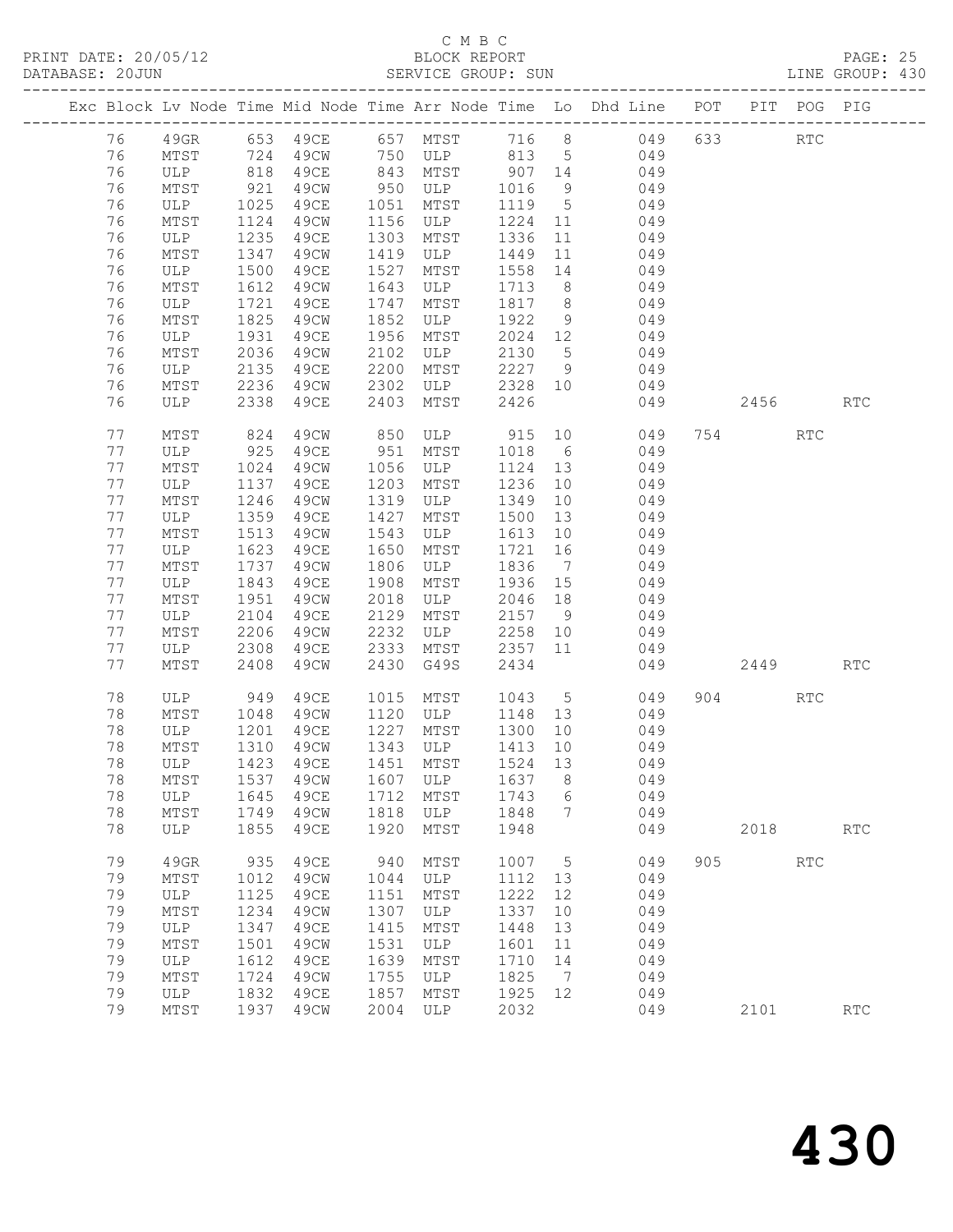PRINT DATE: 20/05/12 BLOCK REPORT<br>DATABASE: 20JUN SERVICE GROUP: SUN

## C M B C<br>BLOCK REPORT

PAGE: 26<br>LINE GROUP: 430

|    |      |      |      |      |              |      |                | Exc Block Lv Node Time Mid Node Time Arr Node Time Lo Dhd Line POT |          |      | PIT POG PIG |            |
|----|------|------|------|------|--------------|------|----------------|--------------------------------------------------------------------|----------|------|-------------|------------|
| 80 | ULP  | 1037 | 49CE | 1103 | MTST 1133 14 |      |                | 049                                                                |          |      | RTC         |            |
| 80 | MTST | 1147 | 49CW | 1220 | ULP          | 1249 |                | 10<br>049                                                          |          |      |             |            |
| 80 | ULP  | 1259 | 49CE | 1327 | MTST         | 1400 | 11             | 049                                                                |          |      |             |            |
| 80 | MTST | 1411 | 49CW | 1443 | ULP          | 1513 | 11             | 049                                                                |          |      |             |            |
| 80 | ULP  | 1524 | 49CE | 1551 | MTST         | 1622 | 14             | 049                                                                |          |      |             |            |
| 80 | MTST | 1636 | 49CW | 1707 | ULP          | 1737 | 8 <sup>8</sup> | 049                                                                |          |      |             |            |
| 80 | ULP  | 1745 | 49CE | 1811 | MTST         | 1839 | 10             | 049                                                                |          |      |             |            |
| 80 | MTST | 1849 | 49CW | 1916 | ULP          | 1945 | 16             | 049                                                                |          |      |             |            |
| 80 | ULP  | 2001 | 49CE | 2026 | MTST         | 2054 | 12             | 049                                                                |          |      |             |            |
| 80 | MTST | 2106 | 49CW | 2132 | ULP          | 2200 | 6              | 049                                                                |          |      |             |            |
| 80 | ULP  | 2206 | 49CE | 2231 | MTST         | 2258 |                | $8 \overline{)}$<br>049                                            |          |      |             |            |
| 80 | MTST | 2306 | 49CW | 2332 | ULP          | 2358 |                | 049<br>17                                                          |          |      |             |            |
| 80 | ULP  | 2415 | 49CE | 2440 | MTST         | 2503 |                |                                                                    | 049      | 2533 |             | RTC        |
| 81 | MTST | 1135 | 49CW | 1208 | ULP          | 1237 |                | 10                                                                 | 049 1105 |      | RTC         |            |
| 81 | ULP  | 1247 | 49CE | 1315 | MTST         | 1348 | 11             | 049                                                                |          |      |             |            |
| 81 | MTST | 1359 | 49CW | 1431 | ULP          | 1501 | 11             | 049                                                                |          |      |             |            |
| 81 | ULP  | 1512 | 49CE | 1539 | MTST         | 1610 | 14             | 049                                                                |          |      |             |            |
| 81 | MTST | 1624 | 49CW | 1655 | ULP          | 1725 | 8 <sup>8</sup> | 049                                                                |          |      |             |            |
| 81 | ULP  | 1733 | 49CE | 1759 | MTST         | 1829 | 8 <sup>8</sup> | 049                                                                |          |      |             |            |
| 81 | MTST | 1837 | 49CW | 1904 | ULP          | 1933 |                | 13<br>049                                                          |          |      |             |            |
| 81 | ULP  | 1946 | 49CE | 2011 | MTST         | 2039 | 11             | 049                                                                |          |      |             |            |
| 81 | MTST | 2050 | 49CW | 2117 | G49S         | 2121 |                | 049                                                                |          | 2136 |             | <b>RTC</b> |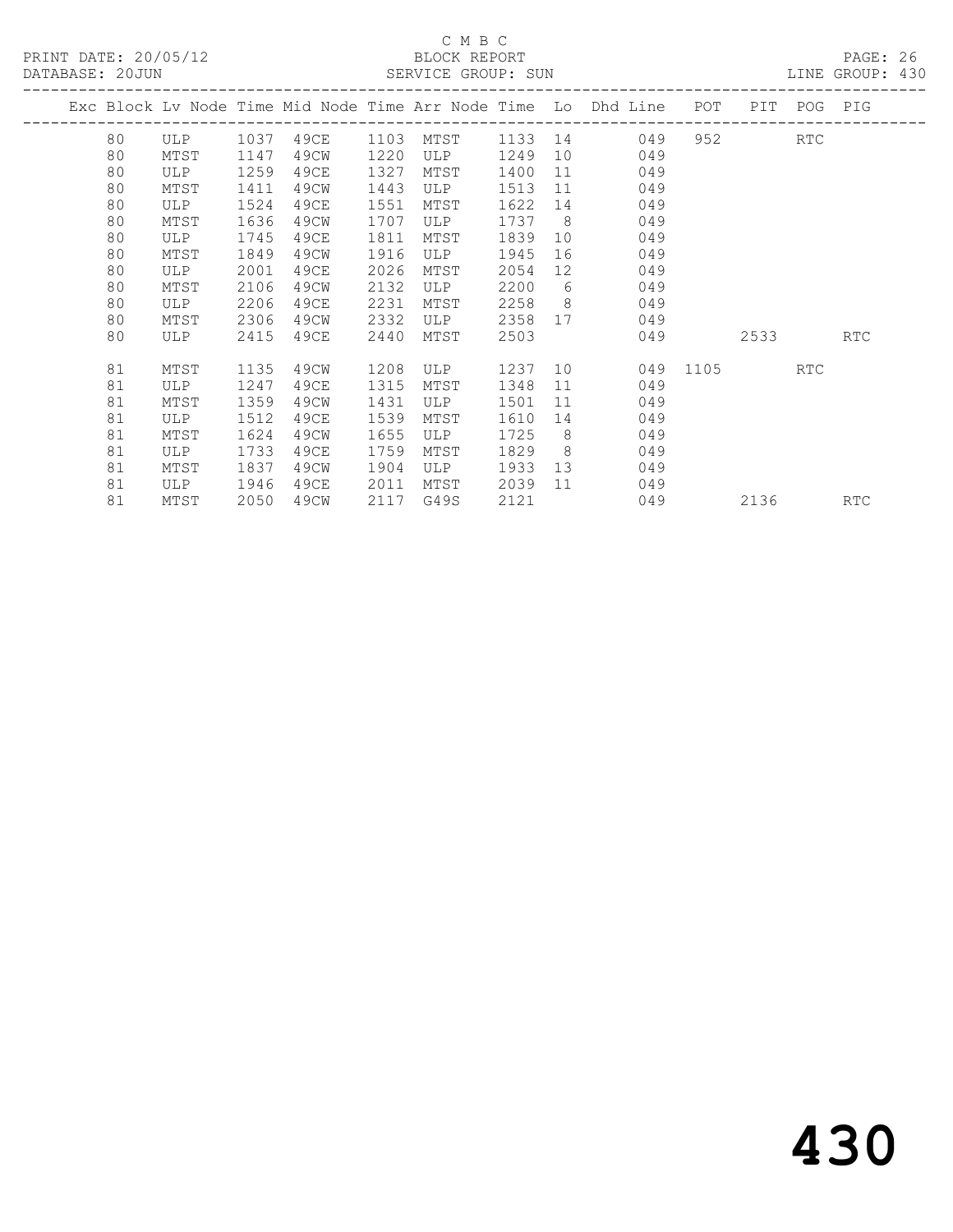| PRINT DATE: 20/05/12          |    |                                                                                | BLOCK REPORT |  |      | C M B C |                   |                |                                                     |     |             |      | PAGE: 27   |  |
|-------------------------------|----|--------------------------------------------------------------------------------|--------------|--|------|---------|-------------------|----------------|-----------------------------------------------------|-----|-------------|------|------------|--|
| CAEX CARVOLTH EXCHANGE<br>RTC |    | Richmond Depot                                                                 |              |  |      |         |                   |                | LOST LOUGHEED STN                                   |     |             |      |            |  |
|                               |    | Exc Block Lv Node Time Mid Node Time Arr Node Time Lo Dhd Line POT PIT POG PIG |              |  |      |         |                   |                |                                                     |     |             |      |            |  |
|                               | 30 |                                                                                |              |  |      |         |                   |                |                                                     |     | 555 650 RTC |      |            |  |
|                               | 30 |                                                                                |              |  |      |         |                   |                | 555                                                 |     |             |      |            |  |
|                               | 30 | CAEX 740<br>LOST 806<br>CAEX 840<br>CAEX                                       |              |  |      |         |                   |                | 10ST 758 8 555<br>CAEX 824 16 555<br>10ST 858 8 555 |     |             |      |            |  |
|                               | 30 | LOST                                                                           | 906          |  |      |         |                   |                | CAEX 924 16 555                                     |     |             |      |            |  |
|                               | 30 | CAEX                                                                           | 940          |  |      |         | LOST 958          |                | 8 555                                               |     |             |      |            |  |
|                               | 30 | LOST                                                                           | 1006         |  | CAEX |         |                   |                | 1024 16 555                                         |     |             |      |            |  |
|                               | 30 | CAEX                                                                           | 1040         |  | LOST |         |                   |                | 555                                                 |     |             |      |            |  |
|                               | 30 | LOST                                                                           | 1106         |  | CAEX |         | 1058 8<br>1124 16 |                | 555                                                 |     |             |      |            |  |
|                               | 30 | CAEX                                                                           | 1140         |  | LOST |         | 1158              |                | $8$ 555                                             |     |             |      |            |  |
|                               | 30 | LOST                                                                           | 1206         |  | CAEX |         |                   |                | 1224 16 555                                         |     |             |      |            |  |
|                               | 30 | CAEX                                                                           | 1240         |  | LOST |         | 1258              |                | 8 555                                               |     |             |      |            |  |
|                               | 30 | LOST                                                                           | 1306         |  | CAEX |         |                   |                | 1324 16 555                                         |     |             |      |            |  |
|                               | 30 | CAEX                                                                           | 1340         |  | LOST |         | 1358 8<br>1424 16 |                | 555                                                 |     |             |      |            |  |
|                               | 30 | LOST                                                                           | 1406         |  | CAEX |         |                   |                | 555                                                 |     |             |      |            |  |
|                               | 30 | ${\tt CAEX}$                                                                   | 1440         |  | LOST |         | 1458              |                | 8 555                                               |     |             |      |            |  |
|                               | 30 | LOST                                                                           | 1506         |  | CAEX |         |                   |                | 1524 16 555                                         |     |             |      |            |  |
|                               | 30 | ${\tt CAEX}$                                                                   | 1540         |  | LOST |         | 1558              |                | 8 555                                               |     |             |      |            |  |
|                               | 30 | LOST                                                                           | 1606         |  | CAEX |         |                   |                | 1624 16 555                                         |     |             |      |            |  |
|                               | 30 | CAEX                                                                           | 1640         |  | LOST |         | 1658              |                |                                                     |     |             |      |            |  |
|                               | 30 | LOST                                                                           | 1706         |  | CAEX |         |                   |                | 1658 8 555<br>1724 16 555                           |     |             |      |            |  |
|                               | 30 | CAEX                                                                           | 1740         |  | LOST |         | 1758              |                | 8 555                                               |     |             |      |            |  |
|                               | 30 | LOST                                                                           | 1806         |  | CAEX |         |                   |                | 1824 16 555                                         |     |             |      |            |  |
|                               | 30 | CAEX                                                                           | 1840         |  | LOST |         | 1858              |                | 8 555                                               |     |             |      |            |  |
|                               | 30 | LOST                                                                           | 1906         |  | CAEX |         | 1924              |                | 16 555                                              |     |             |      |            |  |
|                               | 30 | CAEX                                                                           | 1940         |  | LOST |         | 1958              | 8 <sup>8</sup> | 555                                                 |     |             |      |            |  |
|                               | 30 | LOST                                                                           | 2006         |  | CAEX |         |                   |                | 2024 16 555                                         |     |             |      |            |  |
|                               | 30 | CAEX                                                                           | 2040         |  | LOST |         | 2058              |                | 8 555                                               |     |             |      |            |  |
|                               | 30 | LOST                                                                           | 2106         |  | CAEX |         |                   |                | 2124 16 555                                         |     |             |      |            |  |
|                               | 30 | ${\tt CAEX}$                                                                   | 2140         |  | LOST |         | 2158              |                | 8 555                                               |     |             |      |            |  |
|                               | 30 | LOST                                                                           | 2206         |  | CAEX |         | 2224 16           |                | 555                                                 |     |             |      |            |  |
|                               | 30 | CAEX                                                                           | 2240         |  |      |         | LOST 2258         | 8 <sup>8</sup> |                                                     | 555 |             |      |            |  |
|                               | 30 | LOST                                                                           | 2306         |  | CAEX |         | 2324              |                |                                                     | 555 |             | 2414 | <b>RTC</b> |  |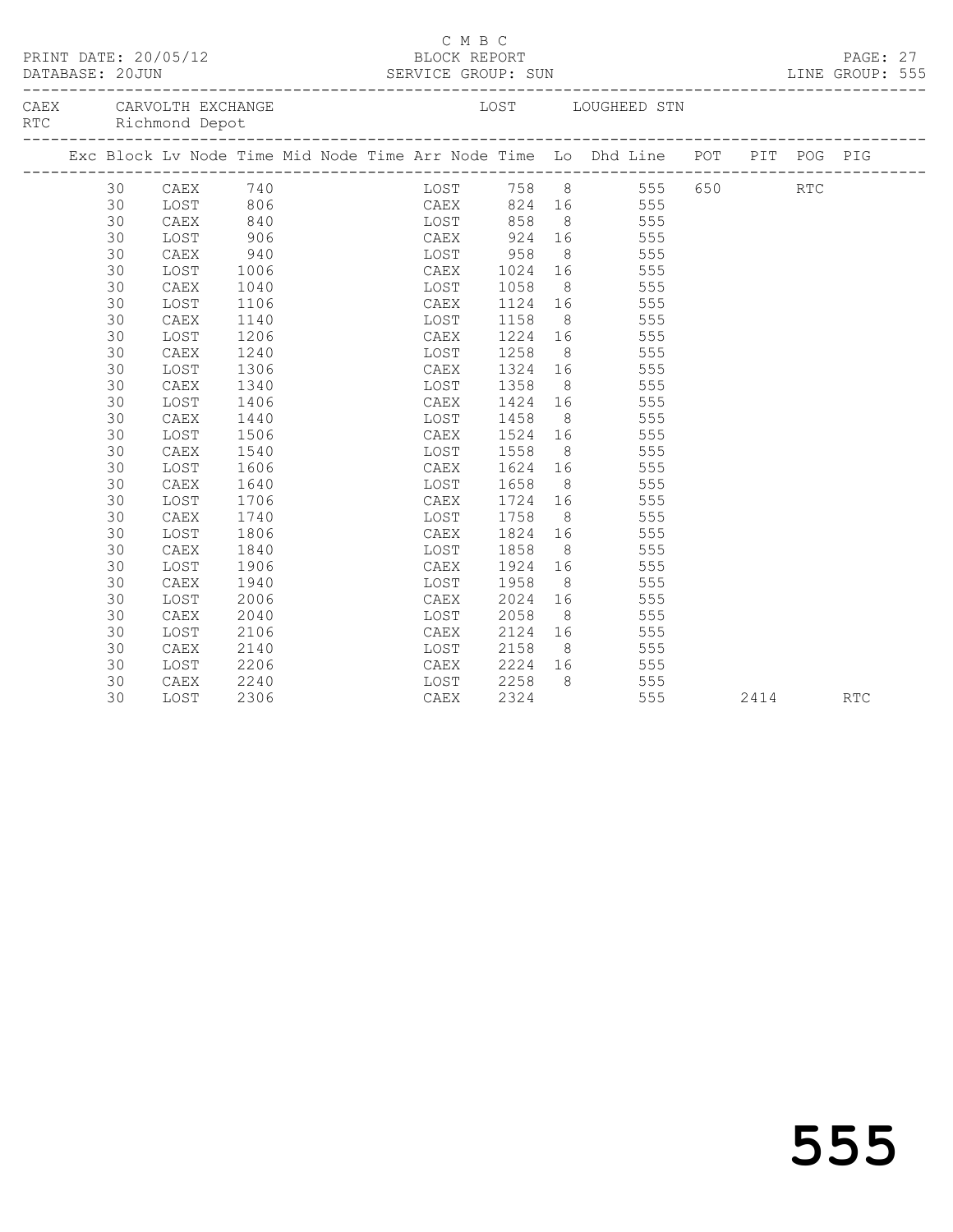PRINT DATE: 20/05/12 BLOCK REPORT BATABASE: 20JUN

## C M B C<br>BLOCK REPORT

PAGE: 28<br>LINE GROUP: 555

|  |    | Exc Block Lv Node Time Mid Node Time Arr Node Time Lo Dhd Line POT PIT POG PIG |      |  |      |             |                |                  |     |             |      |            |
|--|----|--------------------------------------------------------------------------------|------|--|------|-------------|----------------|------------------|-----|-------------|------|------------|
|  |    |                                                                                |      |  |      | LOST 828 8  |                |                  |     | 555 720 RTC |      |            |
|  | 31 | LOST                                                                           | 836  |  |      | CAEX 854 16 |                |                  | 555 |             |      |            |
|  | 31 | CAEX                                                                           | 910  |  | LOST | 928         | 8 <sup>8</sup> |                  | 555 |             |      |            |
|  | 31 | LOST                                                                           | 936  |  | CAEX | 954         | 16             |                  | 555 |             |      |            |
|  | 31 | CAEX                                                                           | 1010 |  | LOST | 1028        | 8 <sup>8</sup> |                  | 555 |             |      |            |
|  | 31 | LOST                                                                           | 1036 |  | CAEX | 1054        | 16             |                  | 555 |             |      |            |
|  | 31 | CAEX                                                                           | 1110 |  | LOST | 1128        | 8 <sup>1</sup> |                  | 555 |             |      |            |
|  | 31 | LOST                                                                           | 1136 |  | CAEX | 1154        |                |                  | 555 |             |      |            |
|  | 31 | CAEX                                                                           | 1210 |  | LOST | 1228        |                | $8 \overline{)}$ | 555 |             |      |            |
|  | 31 | LOST                                                                           | 1236 |  | CAEX | 1254        | 16             |                  | 555 |             |      |            |
|  | 31 | CAEX                                                                           | 1310 |  | LOST | 1328        |                | $8 \overline{)}$ | 555 |             |      |            |
|  | 31 | LOST                                                                           | 1336 |  | CAEX | 1354        | 16             |                  | 555 |             |      |            |
|  | 31 | CAEX                                                                           | 1410 |  | LOST | 1428        | 8 <sup>8</sup> |                  | 555 |             |      |            |
|  | 31 | LOST                                                                           | 1436 |  | CAEX | 1454        | 16             |                  | 555 |             |      |            |
|  | 31 | CAEX                                                                           | 1510 |  | LOST | 1528        |                | $8 \overline{)}$ | 555 |             |      |            |
|  | 31 | LOST                                                                           | 1536 |  | CAEX | 1554        |                |                  | 555 |             |      |            |
|  | 31 | CAEX                                                                           | 1610 |  | LOST | 1628        | 8 <sup>8</sup> |                  | 555 |             |      |            |
|  | 31 | LOST                                                                           | 1636 |  | CAEX | 1654        | 16             |                  | 555 |             |      |            |
|  | 31 | CAEX                                                                           | 1710 |  | LOST | 1728        | 8 <sup>8</sup> |                  | 555 |             |      |            |
|  | 31 | LOST                                                                           | 1736 |  | CAEX | 1754        | 16             |                  | 555 |             |      |            |
|  | 31 | CAEX                                                                           | 1810 |  | LOST | 1828        | 8 <sup>8</sup> |                  | 555 |             |      |            |
|  | 31 | LOST                                                                           | 1836 |  | CAEX | 1854        | 16             |                  | 555 |             |      |            |
|  | 31 | CAEX                                                                           | 1910 |  | LOST | 1928        |                | $8 \overline{8}$ | 555 |             |      |            |
|  | 31 | LOST                                                                           | 1936 |  | CAEX | 1954        | 16             |                  | 555 |             |      |            |
|  | 31 | CAEX                                                                           | 2010 |  | LOST | 2028        | 8 <sup>8</sup> |                  | 555 |             |      |            |
|  | 31 | LOST                                                                           | 2036 |  | CAEX | 2054        | 16             |                  | 555 |             |      |            |
|  | 31 | CAEX                                                                           | 2110 |  | LOST | 2128        | 8 <sup>8</sup> |                  | 555 |             |      |            |
|  | 31 | LOST                                                                           | 2136 |  | CAEX | 2154        | 16             |                  | 555 |             |      |            |
|  | 31 | CAEX                                                                           | 2210 |  | LOST | 2228        | 8              |                  | 555 |             |      |            |
|  | 31 | LOST                                                                           | 2236 |  | CAEX | 2254        |                |                  | 555 |             | 2344 | <b>RTC</b> |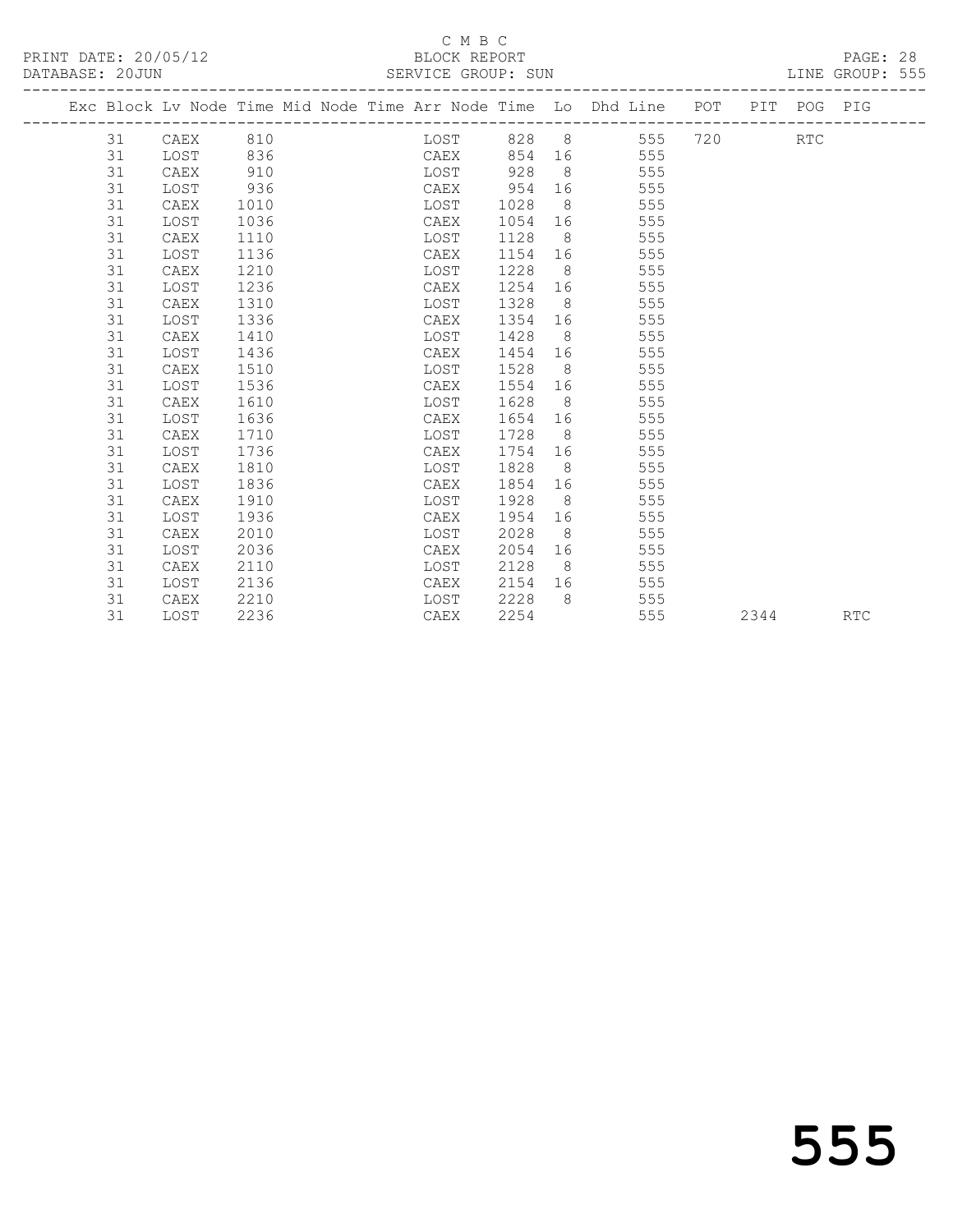|                                                                                                                                                                                                                              | PRINT DATE: 20/05/12                                                                                                                                                                                                        |                                                                                                         |                                                                                                                                                              |                                                                   | C M B C<br>BLOCK REPORT                                                                                                                                                                    |                                                                                                                  |                                                                                                                                     | DATABASE: 20JUN SERVICE GROUP: SUN LINE GROUP: 601                                                                                                                                                                                                                                  |     |         |     | PAGE: 29             |  |
|------------------------------------------------------------------------------------------------------------------------------------------------------------------------------------------------------------------------------|-----------------------------------------------------------------------------------------------------------------------------------------------------------------------------------------------------------------------------|---------------------------------------------------------------------------------------------------------|--------------------------------------------------------------------------------------------------------------------------------------------------------------|-------------------------------------------------------------------|--------------------------------------------------------------------------------------------------------------------------------------------------------------------------------------------|------------------------------------------------------------------------------------------------------------------|-------------------------------------------------------------------------------------------------------------------------------------|-------------------------------------------------------------------------------------------------------------------------------------------------------------------------------------------------------------------------------------------------------------------------------------|-----|---------|-----|----------------------|--|
|                                                                                                                                                                                                                              | 28CR 128 ST & CRESCENT RD<br>BPST BRIDGEPORT STN                                                                                                                                                                            |                                                                                                         |                                                                                                                                                              |                                                                   |                                                                                                                                                                                            |                                                                                                                  |                                                                                                                                     | 2A52 2ND AV & 52A ST TERMINUS<br>LADX LADNER EXCHANGE<br>MAEX<br>MATHEWS EXCHANGE<br>RTC Richmond Depot SSPR SOUTH SURREY PARK N RIDE<br>SUKD SULLIVAN & KIDD<br>SSPR SOUTH SURREY PARK N RIDE                                                                                      |     |         |     |                      |  |
|                                                                                                                                                                                                                              |                                                                                                                                                                                                                             |                                                                                                         |                                                                                                                                                              |                                                                   |                                                                                                                                                                                            |                                                                                                                  |                                                                                                                                     | Exc Block Lv Node Time Mid Node Time Arr Node Time Lo Dhd Line POT PIT POG PIG                                                                                                                                                                                                      |     |         |     |                      |  |
| $\mathbf{1}$<br>$\mathbf{1}$<br>$\mathbf{1}$<br>$\mathbf{1}$<br>$\mathbf{1}$<br>$\mathbf{1}$<br>$\mathbf{1}$<br>$\mathbf{1}$<br>$\mathbf{1}$<br>$\mathbf{1}$<br>$\mathbf{1}$<br>$\mathbf{1}$<br>$\mathbf{1}$<br>$\mathbf{1}$ | SUKD 627 J&N5 BPST 722 14 351<br>BPST 736 MAEX 753 OXVN 817 8 351<br>OXVN 825 SSPR 840 BPST 908 13 351<br>BPST 921 MAEX 938 SUKD 1019 5 351<br>SUKD<br>BPST<br>2A52<br>BPST<br>2A52<br>BPST<br>2A52<br>BPST<br>2A52<br>BPST | 1340<br>1441                                                                                            |                                                                                                                                                              |                                                                   |                                                                                                                                                                                            |                                                                                                                  |                                                                                                                                     | 1 28CR 417 J&N5 BPST 505 15 351 353 RTC<br>1 BPST 520 MAEX 536 SUKD 609 18 351<br>LADX 1400 2A52 1435 6 601<br>LADX 1513 BPST 1535 5 601<br>1540 LADX 1558 2A52 1632 10 601<br>1642 LADX 1713 BPST 1733 7 601<br>1740 LADX 1758 2A52 1832 22 601<br>1854 LADX 1925 BPST 1944 14 601 |     |         |     |                      |  |
| $\mathbf{1}$                                                                                                                                                                                                                 | 2A52                                                                                                                                                                                                                        |                                                                                                         |                                                                                                                                                              |                                                                   |                                                                                                                                                                                            |                                                                                                                  |                                                                                                                                     | 601 2156 RTC                                                                                                                                                                                                                                                                        |     |         |     |                      |  |
| $\mathbf{2}$<br>2<br>$\mathbf{2}$<br>$\mathbf{2}$<br>$\mathbf{2}$<br>$\mathbf{2}$<br>$\sqrt{2}$<br>$\mathbf{2}$<br>$\mathbf{2}$<br>2<br>$\mathbf{2}$<br>$\mathbf{2}$<br>$\overline{2}$                                       | BPST<br>2A52<br>BPST<br>2A52<br>BPST<br>2A52<br>BPST<br>2A52<br>BPST<br>SUKD<br>BPST                                                                                                                                        | 1320                                                                                                    | 1020 LADX<br>1122 LADX                                                                                                                                       |                                                                   |                                                                                                                                                                                            |                                                                                                                  |                                                                                                                                     | 2A52 422 LADX 446 BPST 503 17 601<br>824 LADX 853 BPST 913 15 601<br>928 LADX 946 2A52 1014 6 601<br>1020 LADX 1053 BPST 1114 8 601<br>1122 LADX 1140 2A52 1212 7 601<br>1219 LADX 1253 BPST 1314 6 601<br>MAEX 1340 SUKD 1426 6 351<br>SUKD 1703 J&N5 BPST 1808 351 1821           |     | 356 RTC |     | RTC                  |  |
| 3<br>3<br>3<br>3<br>$\mathsf 3$<br>$\mathsf 3$<br>$\mathsf 3$<br>$\mathsf 3$<br>$\mathsf 3$<br>$\mathsf 3$<br>3<br>$\mathsf 3$<br>3<br>3<br>3                                                                                | 28CR<br><b>BPST</b><br>SUKD<br><b>BPST</b><br><b>OXVN</b><br><b>BPST</b><br>SUKD<br><b>BPST</b><br>SUKD<br><b>BPST</b><br>2A52<br><b>BPST</b><br>SUKD<br><b>BPST</b><br>OXVN                                                | 517<br>621<br>727<br>836<br>924<br>1021<br>1127<br>1250<br>1402<br>1520<br>1622<br>1720<br>1835<br>1941 | J&N5<br>MAEX<br>J&N5<br>MAEX<br>SSPR<br>$\ensuremath{\mathsf{MAEX}}$<br><b>J&amp;N5</b><br>MAEX<br>J&N5<br>LADX<br>LADX<br>MAEX<br>J&N5<br>MAEX<br>2036 SSPR | 638<br>853<br>941<br>1038<br>1310<br>1538<br>1653<br>1740<br>2001 | BPST<br>SUKD<br>BPST<br>$\mathop{\rm OXVN}\nolimits$<br><b>BPST</b><br>SUKD<br><b>BPST</b><br>SUKD<br><b>BPST</b><br>2A52<br><b>BPST</b><br>$\rm SUKD$<br><b>BPST</b><br>OXVN<br>2051 BPST | 605<br>712<br>822<br>917<br>1009<br>1121<br>1233<br>1356<br>1508<br>1612<br>1713<br>1824<br>1935<br>2026<br>2118 | 16<br>15<br>14<br>$\overline{7}$<br>12<br>$6\overline{6}$<br>17<br>$6\overline{6}$<br>12<br>10<br>$\overline{7}$<br>11<br>- 6<br>10 | 351<br>351<br>351<br>351<br>351<br>351<br>351<br>351<br>351<br>601<br>601<br>351<br>351<br>351<br>351                                                                                                                                                                               | 453 | 2131    | RTC | $\operatorname{RTC}$ |  |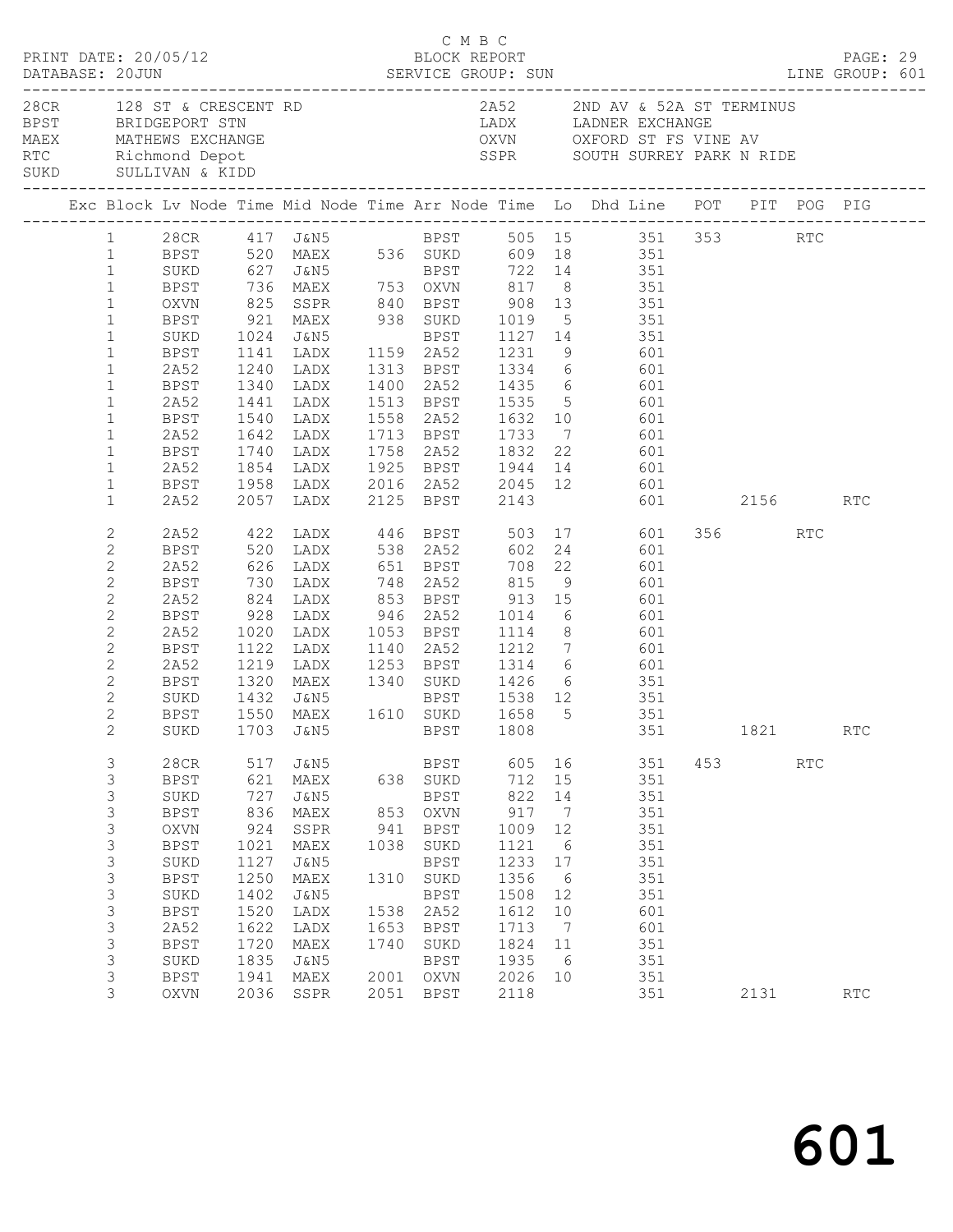## C M B C<br>BLOCK REPORT

| DATABASE: 20JUN |             |              |                   |                              |      | SERVICE GROUP: SUN           |                  |                      |                                                                                |          |     | LINE GROUP: 601 |  |
|-----------------|-------------|--------------|-------------------|------------------------------|------|------------------------------|------------------|----------------------|--------------------------------------------------------------------------------|----------|-----|-----------------|--|
|                 |             |              |                   |                              |      |                              |                  |                      | Exc Block Lv Node Time Mid Node Time Arr Node Time Lo Dhd Line POT PIT POG PIG |          |     |                 |  |
|                 | 4           |              |                   |                              |      |                              |                  |                      | 2A52 524 LADX 548 BPST 605 5 601 458 RTC                                       |          |     |                 |  |
|                 | 4           | BPST         |                   |                              |      |                              |                  |                      | 610 LADX 628 2A52 652 5 601                                                    |          |     |                 |  |
|                 | 4           | 2A52         | 657<br>800<br>853 |                              |      | LADX 723 BPST                | 740 20           |                      | 601                                                                            |          |     |                 |  |
|                 | 4           | BPST         |                   | LADX                         |      | 818  2A52<br>923  BPST       | 845 8<br>943 13  |                      | 601                                                                            |          |     |                 |  |
|                 | 4           | 2A52         |                   | LADX                         |      |                              |                  |                      | 601                                                                            |          |     |                 |  |
|                 | 4           | BPST         | 956               | LADX                         |      | 1014 2A52                    | 1045             | $5\overline{)}$      | 601                                                                            |          |     |                 |  |
|                 | 4           | 2A52         | 1050              | LADX                         |      | 1123 BPST                    | 1144 16          |                      | 601                                                                            |          |     |                 |  |
|                 | 4           | BPST         | 1200              | LADX                         |      | 1218 2A52                    | 1251 9           |                      | 601                                                                            |          |     |                 |  |
|                 | 4           | 2A52         | 1300              | LADX                         |      | 1333 BPST                    | 1355 10          |                      | 601                                                                            |          |     |                 |  |
|                 | 4           | BPST         | 1405              | MAEX                         |      | 1425 OXVN                    | 1453 10          |                      | 351                                                                            |          |     |                 |  |
|                 | 4           | OXVN         | 1503              | SSPR                         |      | 1523 BPST                    | 1553             | $7\overline{)}$      | 351                                                                            |          |     |                 |  |
|                 | 4           | BPST         | 1600              | LADX                         |      | 1618 2A52                    | 1652 10          |                      | 601                                                                            |          |     |                 |  |
|                 | 4           | 2A52         | 1702              | LADX                         |      | 1733 BPST                    | 1753 15          |                      | 601                                                                            |          |     |                 |  |
|                 | 4           | BPST         | 1808              | MAEX                         |      | 1828 OXVN                    | 1855 11          |                      | 351                                                                            |          |     |                 |  |
|                 | 4           | OXVN         | 1906              | SSPR                         |      | 1921 BPST 1950 6             |                  |                      | 351                                                                            |          |     |                 |  |
|                 | 4           | BPST         | 1956              | MAEX                         |      | 2016 SUKD 2057 10            |                  |                      | 351                                                                            |          |     |                 |  |
|                 | 4           | SUKD         | 2107              | J&N5                         |      | BPST                         | 2203             |                      | 351                                                                            | 2216 RTC |     |                 |  |
|                 | 5           | BPST         | 536               | MAEX                         |      |                              |                  |                      | 552 OXVN 612 13 351                                                            | 516 RTC  |     |                 |  |
|                 | 5           | OXVN         | 625<br>721        | SSPR                         |      | 640 BPST<br>738 SUKD<br>BPST | 707 14           |                      | 351                                                                            |          |     |                 |  |
|                 | 5           | BPST         |                   | MAEX                         |      |                              | 812 14           |                      | 351<br>351                                                                     |          |     |                 |  |
|                 | 5           | SUKD         | 826               | J&N5                         |      | BPST                         | 923 13           |                      |                                                                                |          |     |                 |  |
|                 | 5           | BPST         | 936               | MAEX                         |      | 953 OXVN                     | 1017 9           |                      | 351                                                                            |          |     |                 |  |
|                 | 5<br>5      | OXVN         | 1026              | SSPR                         |      | 1043 BPST                    | 1111 9<br>1224 7 |                      | 351                                                                            |          |     |                 |  |
|                 | $\mathsf S$ | BPST<br>SUKD | 1120<br>1231      | MAEX<br>J&N5                 |      | 1140 SUKD<br>BPST            | 1337 13          |                      | 351<br>351                                                                     |          |     |                 |  |
|                 | 5           | BPST         | 1350              | MAEX                         |      | 1410 SUKD                    | 1456             | 6                    | 351                                                                            |          |     |                 |  |
|                 | 5           | SUKD         | 1502              | J&N5                         |      | BPST                         | 1608             | 12                   | 351                                                                            |          |     |                 |  |
|                 | 5           | BPST         | 1620              | LADX                         |      | 1638 2A52                    | 1712 10          |                      | 601                                                                            |          |     |                 |  |
|                 | 5           | 2A52         | 1722              | LADX                         |      | 1753 BPST                    |                  |                      | $1813$ $11$ $601$                                                              |          |     |                 |  |
|                 | 5           | BPST         | 1824              | MAEX                         |      | 1844 SUKD 1927 8             |                  |                      | 351                                                                            |          |     |                 |  |
|                 | 5           | SUKD         | 1935              | J&N5                         |      | BPST 2033 8                  |                  |                      | 351                                                                            |          |     |                 |  |
|                 | 5           | BPST         | 2041              | MAEX                         |      | 2100 SUKD                    | 2138             |                      | 351 2206                                                                       |          |     | RTC             |  |
|                 | 6           | SUKD         | 558               | J&N5                         |      |                              |                  |                      | BPST 652 14 351                                                                | 529      | RTC |                 |  |
|                 | 6           | BPST         | 706               | MAEX                         |      | 723 OXVN                     | 747 8            |                      | 351                                                                            |          |     |                 |  |
|                 | 6           | OXVN         |                   | 755 SSPR<br>900 LADX<br>SSPR |      | 810    BPST<br>918    2A52   | 838 22<br>946 7  |                      | 351                                                                            |          |     |                 |  |
|                 | 6           | BPST         |                   |                              |      |                              |                  |                      | 601                                                                            |          |     |                 |  |
|                 | 6           | 2A52         |                   |                              |      |                              |                  |                      | 953 LADX 1023 BPST 1044 19 601                                                 |          |     |                 |  |
|                 | 6           | BPST         | 1103              | LADX                         | 1121 | 2A52                         | 1153             | - 6                  | 601                                                                            |          |     |                 |  |
|                 | 6           | 2A52         | 1159              | LADX                         | 1233 | BPST                         | 1254 11          |                      | 601                                                                            |          |     |                 |  |
|                 | 6           | <b>BPST</b>  | 1305              | MAEX                         | 1325 | OXVN                         | 1353             | 12                   | 351                                                                            |          |     |                 |  |
|                 | 6           | OXVN         | 1405              | SSPR                         | 1423 | BPST                         | 1453             | $\overline{7}$       | 351                                                                            |          |     |                 |  |
|                 | 6           | <b>BPST</b>  | 1500              | LADX                         | 1520 | 2A52                         | 1555             | $6\overline{6}$      | 601                                                                            |          |     |                 |  |
|                 | 6           | 2A52         | 1601              | LADX                         | 1633 | <b>BPST</b>                  | 1653             | 12                   | 601                                                                            |          |     |                 |  |
|                 | 6           | <b>BPST</b>  | 1705              | MAEX                         | 1725 | OXVN                         | 1752             | 10                   | 351                                                                            |          |     |                 |  |
|                 | 6           | OXVN         | 1802              | SSPR                         | 1821 | <b>BPST</b>                  | 1851             | $5^{\circ}$          | 351                                                                            |          |     |                 |  |
|                 | 6<br>6      | BPST<br>SUKD | 1856<br>2006      | MAEX<br><b>J&amp;N5</b>      | 1916 | SUKD<br><b>BPST</b>          | 1957<br>2103     | $\overline{9}$<br>25 | 351<br>351                                                                     |          |     |                 |  |
|                 | 6           | <b>BPST</b>  | 2128              | LADX                         | 2146 | 2A52                         | 2213             | $5^{\circ}$          | 601                                                                            |          |     |                 |  |
|                 | 6           | 2A52         | 2218              | LADX                         | 2246 | BPST                         | 2304             | $6\overline{6}$      | 601                                                                            |          |     |                 |  |
|                 | 6           | <b>BPST</b>  | 2310              | LADX                         | 2327 | 2A52                         | 2352             | 5                    | 601                                                                            |          |     |                 |  |
|                 | 6           | 2A52         | 2357              | LADX                         | 2422 | BPST                         | 2440             |                      | 601                                                                            | 2453     |     | <b>RTC</b>      |  |
|                 |             |              |                   |                              |      |                              |                  |                      |                                                                                |          |     |                 |  |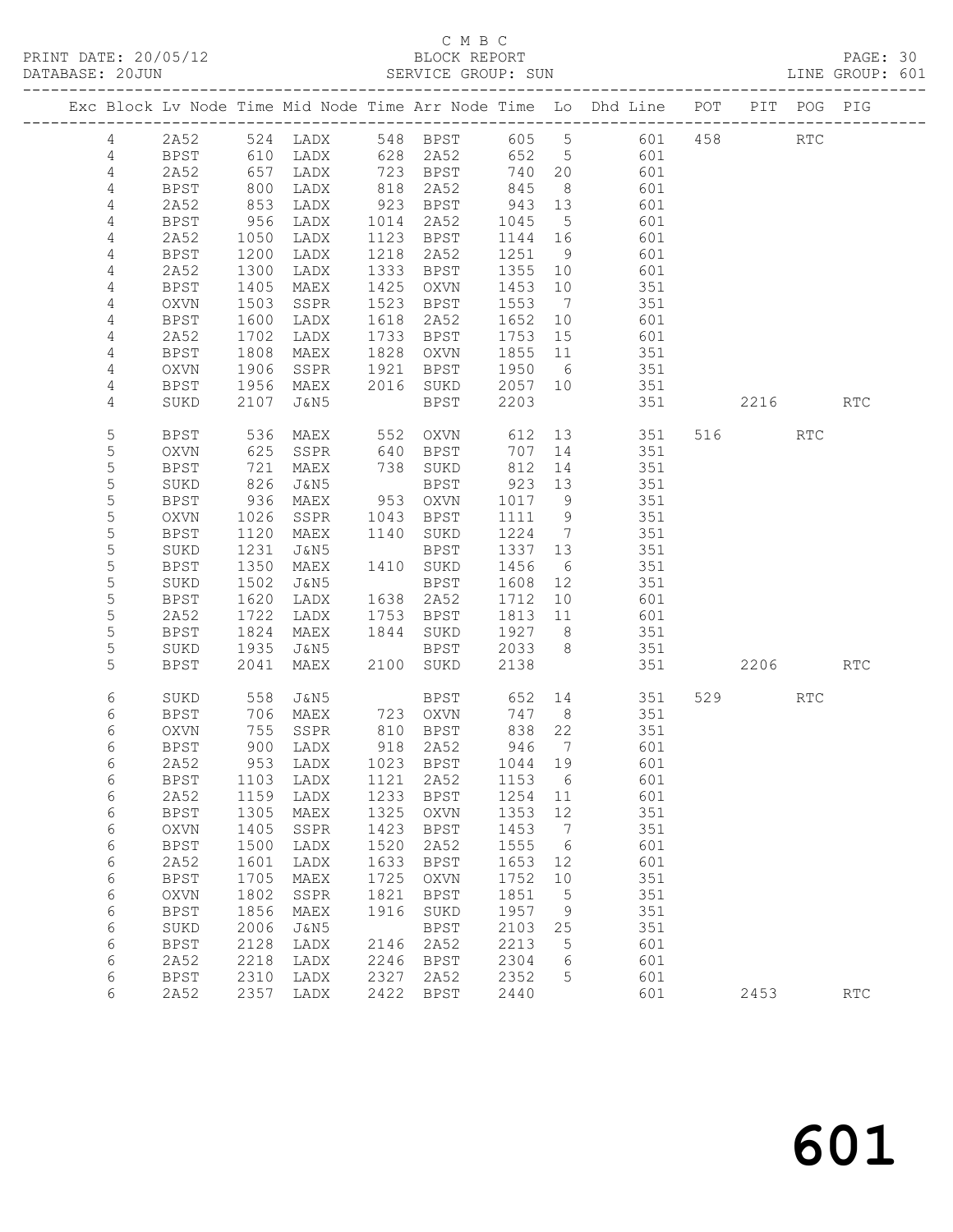PRINT DATE: 20/05/12 BLOCK REPORT BATABASE: 20JUN

## C M B C<br>BLOCK REPORT

PAGE: 31<br>LINE GROUP: 601

|                  |                     |              |                      |              |                                  |              |                 | Exc Block Lv Node Time Mid Node Time Arr Node Time Lo Dhd Line POT |     |       | PIT POG PIG          |            |
|------------------|---------------------|--------------|----------------------|--------------|----------------------------------|--------------|-----------------|--------------------------------------------------------------------|-----|-------|----------------------|------------|
| $7\phantom{.}$   | BPST                |              |                      |              |                                  |              |                 | 551 MAEX 608 SUKD 642 15 351                                       | 531 |       | $\operatorname{RTC}$ |            |
| $7\phantom{.0}$  | SUKD                |              |                      |              | BPST<br>oxvn                     | 752 14       |                 | 351                                                                |     |       |                      |            |
| 7                | BPST                |              | 657 J&N5<br>806 MAEX |              | 823 OXVN                         | 847 7        |                 | 351                                                                |     |       |                      |            |
| 7                | OXVN                | 854          | SSPR                 |              | 910 BPST                         | 938 13       |                 | 351                                                                |     |       |                      |            |
| 7                | <b>BPST</b>         | 951          | MAEX                 |              | 1008 SUKD                        | 1049         | 6               | 351                                                                |     |       |                      |            |
| 7                | SUKD                | 1055         | J&N5                 |              | BPST                             | 1201         | 19              | 351                                                                |     |       |                      |            |
| 7                | BPST                | 1220         | MAEX                 |              | 1240 SUKD                        | 1326         | 6               | 351                                                                |     |       |                      |            |
| 7                | SUKD                | 1332         | J&N5                 |              | BPST                             | 1438 12      |                 | 351                                                                |     |       |                      |            |
| 7                | <b>BPST</b>         | 1450         | MAEX                 |              | 1510 SUKD                        | 1556         | $\overline{7}$  | 351                                                                |     |       |                      |            |
| 7                | SUKD                | 1603         | J&N5                 |              | BPST                             | 1708         | 12              | 351                                                                |     |       |                      |            |
| 7                | BPST                | 1720         | LADX                 |              | 1738 2A52                        | 1812         | 12              | 601                                                                |     |       |                      |            |
| 7                | 2A52                | 1824         | LADX                 |              | 1855 BPST                        | 1914 14      |                 | 601                                                                |     |       |                      |            |
| 7                | BPST                | 1928         | LADX                 |              | 1946 2A52                        | 2019         | $\overline{7}$  | 601                                                                |     |       |                      |            |
| 7                | 2A52                | 2026         | LADX                 |              | 2055 BPST                        | 2113 5       |                 | 601                                                                |     |       |                      |            |
| 7                | <b>BPST</b>         | 2118         | MAEX                 |              | 2137 SUKD                        | 2215 15      |                 | 351                                                                |     |       |                      |            |
| 7                | SUKD                | 2230         | J&N5                 |              | BPST                             | 2324         |                 | 351                                                                |     | 2337  |                      | <b>RTC</b> |
| 8                | BPST                | 606          | MAEX                 | 623          | OXVN                             | 643          | 12              | 351                                                                |     | 546 7 | <b>RTC</b>           |            |
| 8                | <b>OXVN</b>         | 655          | SSPR                 |              | 710 BPST                         | 737          | 14              | 351                                                                |     |       |                      |            |
| 8                | <b>BPST</b>         | 751          | MAEX                 |              | 808 SUKD                         | 844          | 11              | 351                                                                |     |       |                      |            |
| 8                | SUKD                | 855          | J&N5                 |              | BPST                             | 953          | 13              | 351                                                                |     |       |                      |            |
| 8                | <b>BPST</b>         | 1006         | MAEX                 |              | 1023 OXVN                        | 1047         | 10              | 351                                                                |     |       |                      |            |
| $\,8\,$          | OXVN                | 1057         | SSPR                 |              | 1115 BPST                        | 1145         | $5^{\circ}$     | 351                                                                |     |       |                      |            |
| 8                | <b>BPST</b>         | 1150         | MAEX                 |              | 1210 SUKD                        | 1254         | $\overline{7}$  | 351                                                                |     |       |                      |            |
| 8                | SUKD                | 1301         | J&N5                 |              | BPST                             | 1407 13      |                 | 351                                                                |     |       |                      |            |
| 8                | <b>BPST</b>         | 1420         | LADX                 |              | 1440 2A52                        | 1515         | $6\overline{6}$ | 601                                                                |     |       |                      |            |
| $\,8\,$          | 2A52                | 1521         | LADX                 |              | 1553 BPST                        | 1615         | $5\overline{)}$ | 601                                                                |     |       |                      |            |
| 8                | <b>BPST</b>         | 1620         | MAEX                 |              | 1640 SUKD                        | 1726 6       |                 | 351                                                                |     |       |                      |            |
| 8                | SUKD                | 1732         | J&N5                 |              | BPST                             | 1836         |                 | 351                                                                |     | 1849  |                      | <b>RTC</b> |
| 9                | <b>BPST</b>         | 636          | MAEX                 |              | 653 OXVN                         | 715          | 10              | 351                                                                |     | 616 7 | RTC                  |            |
| 9                | OXVN                | 725          | SSPR                 |              | 740 BPST                         | 807 14       |                 | 351                                                                |     |       |                      |            |
| 9                | <b>BPST</b>         | 821          | MAEX                 |              | 838 SUKD                         | 915          | 9               | 351                                                                |     |       |                      |            |
| 9                | SUKD                | 924          | J&N5                 |              | BPST                             | 1024         | 12              | 351                                                                |     |       |                      |            |
| 9                | <b>BPST</b>         | 1036         | MAEX                 |              | 1053 OXVN                        | 1117         | 12              | 351                                                                |     |       |                      |            |
| 9                | OXVN                | 1129         | SSPR                 |              | 1147 BPST                        | 1217         | 18              | 351                                                                |     |       |                      |            |
| 9                | BPST                | 1235         | MAEX                 |              | 1255 OXVN                        | 1323         | 11              | 351                                                                |     |       |                      |            |
| 9                | <b>OXVN</b>         | 1334         | SSPR                 |              | 1352 BPST                        | 1422 13      |                 | 351                                                                |     |       |                      |            |
| 9                | BPST                | 1435         | MAEX                 |              | 1455 OXVN                        | 1523 10      |                 | 351                                                                |     |       |                      |            |
| 9                |                     |              |                      |              | OXVN 1533 SSPR 1553 BPST 1623 12 |              |                 | 351                                                                |     |       |                      |            |
| 9                | BPST                | 1635         | MAEX                 | 1655         | OXVN                             | 1722         | 11              | 351                                                                |     |       |                      |            |
| $\mathsf 9$      | <b>OXVN</b>         | 1733         | SSPR                 | 1752         | <b>BPST</b>                      | 1822         | 6               | 351                                                                |     |       |                      |            |
| 9<br>$\mathsf 9$ | <b>BPST</b><br>2A52 | 1828<br>1924 | LADX                 | 1846<br>1955 | 2A52                             | 1919<br>2014 | 5               | 601<br>601                                                         |     |       |                      |            |
| $\mathsf 9$      | <b>BPST</b>         | 2028         | LADX<br>LADX         | 2046         | <b>BPST</b><br>2A52              | 2115         | 14<br>9         | 601                                                                |     |       |                      |            |
| 9                | 2A52                | 2124         | LADX                 | 2152         | <b>BPST</b>                      | 2210         | 5               | 601                                                                |     |       |                      |            |
| 9                | <b>BPST</b>         | 2215         | LADX                 | 2232         | 2A52                             | 2257         | 6               | 601                                                                |     |       |                      |            |
| 9                | 2A52                | 2303         | LADX                 | 2330         | <b>BPST</b>                      | 2348         |                 | 601                                                                |     | 2401  |                      | <b>RTC</b> |
|                  |                     |              |                      |              |                                  |              |                 |                                                                    |     |       |                      |            |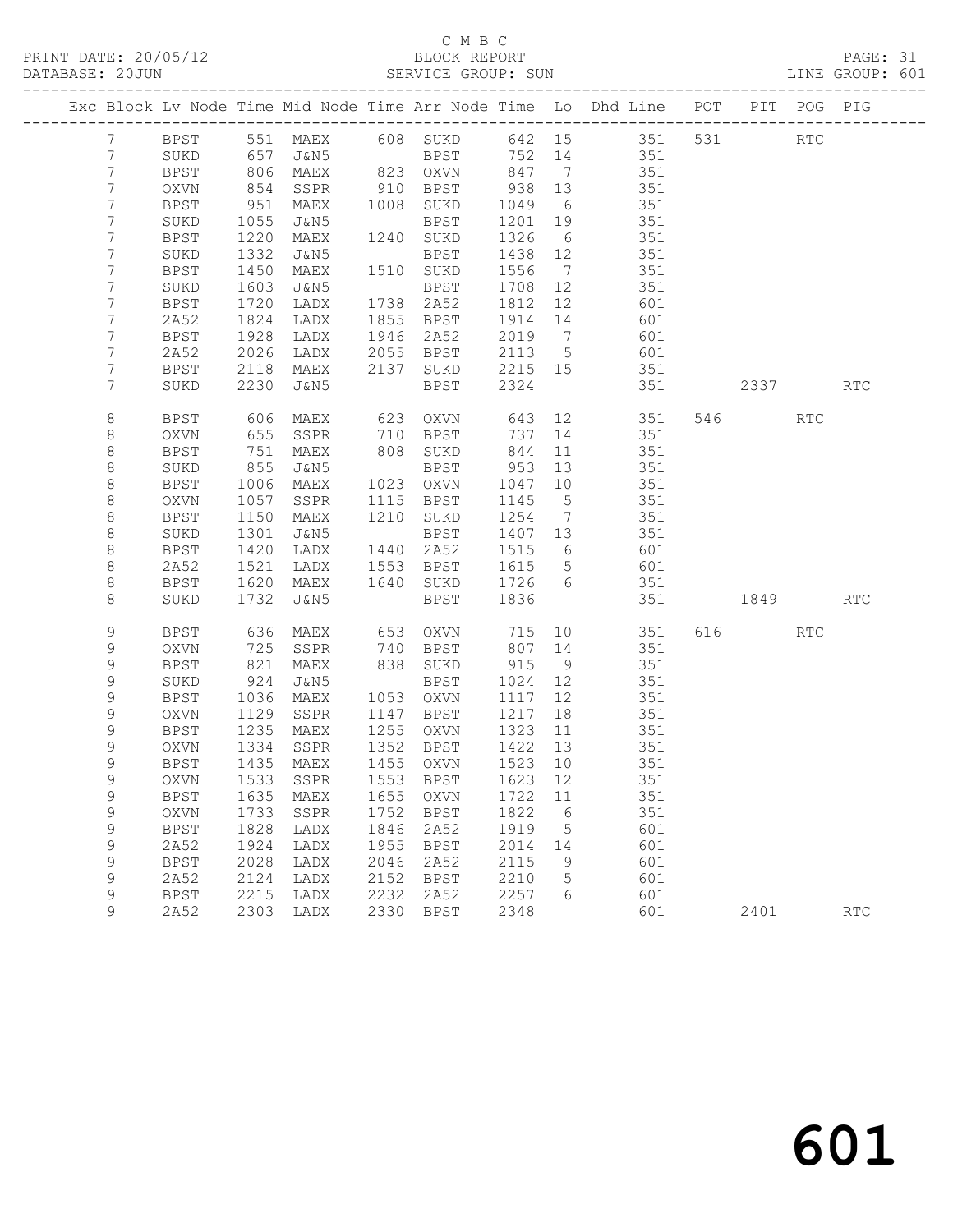## C M B C

| DATABASE: 20JUN |             |                   |                |      | SERVICE GROUP: SUN                                               |         |                 |                                                                                                                            |         |           |     | LINE GROUP: 601      |  |
|-----------------|-------------|-------------------|----------------|------|------------------------------------------------------------------|---------|-----------------|----------------------------------------------------------------------------------------------------------------------------|---------|-----------|-----|----------------------|--|
|                 |             |                   |                |      |                                                                  |         |                 | Exc Block Lv Node Time Mid Node Time Arr Node Time Lo Dhd Line POT PIT POG PIG                                             |         |           |     |                      |  |
| 10              |             |                   |                |      |                                                                  |         |                 | BPST 651 MAEX 708 SUKD 742 14 351 631 RTC                                                                                  |         |           |     |                      |  |
| 10              | SUKD        |                   |                |      |                                                                  |         |                 | 756 J&N5 BPST 853 13 351                                                                                                   |         |           |     |                      |  |
| 10              | BPST        |                   |                |      |                                                                  |         |                 | 906 MAEX 923 OXVN 947 7 351<br>954 SSPR 1011 BPST 1039 5 351<br>1044 LADX 1102 2A52 1134 6 601                             |         |           |     |                      |  |
| 10              | OXVN        |                   |                |      |                                                                  |         |                 |                                                                                                                            |         |           |     |                      |  |
| 10              | BPST        | 1044              | LADX           |      |                                                                  |         |                 |                                                                                                                            |         |           |     |                      |  |
| 10              | 2A52        | 1140              | LADX           |      | 1213 BPST 1234                                                   |         |                 | 6 601                                                                                                                      |         |           |     |                      |  |
| 10              | BPST        | 1240              | LADX           |      | 1258 2A52                                                        | 1331 9  |                 | 601                                                                                                                        |         |           |     |                      |  |
| 10              | 2A52        | 1340              | LADX           |      | 1413 BPST                                                        | 1435 5  |                 | 601                                                                                                                        |         |           |     |                      |  |
| 10              | BPST        | 1440              | LADX           |      | 1500 2A52                                                        | 1535 6  |                 | 601                                                                                                                        |         |           |     |                      |  |
| 10              | 2A52        | 1541              | LADX           |      | 1613 BPST                                                        | 1635 5  |                 | 601                                                                                                                        |         |           |     |                      |  |
| 10              | BPST        | 1640              | LADX           |      | 1658 2A52                                                        | 1732    | 10              | 601                                                                                                                        |         |           |     |                      |  |
| 10              | 2A52        | 1742              | LADX           |      | 1813 BPST                                                        | 1833    | $7\overline{ }$ | 601                                                                                                                        |         |           |     |                      |  |
| 10              | <b>BPST</b> | 1840              | MAEX           |      | 1900 OXVN                                                        | 1925 11 |                 | $rac{0}{351}$                                                                                                              |         |           |     |                      |  |
| 10              | OXVN        | 1936              | SSPR           |      | 1951 BPST                                                        |         |                 | 2020 6 351                                                                                                                 |         |           |     |                      |  |
| 10              | BPST        | 2026              | MAEX 2045 SUKD |      |                                                                  | 2123 5  |                 | 351                                                                                                                        |         |           |     |                      |  |
| 10              | SUKD        | 2128              |                |      |                                                                  |         |                 | 351                                                                                                                        |         |           |     |                      |  |
| 10              | BPST        | 2229              |                |      |                                                                  |         |                 | 351                                                                                                                        |         |           |     |                      |  |
| 10              | SUKD        | 2345              | J&N5           |      | BPST 2438                                                        |         |                 |                                                                                                                            | 351 351 | 2451 RTC  |     |                      |  |
| 11              | BPST        | 700<br>754<br>851 |                |      | LADX 718 2A52 745 9<br>LADX 823 BPST 841 10                      |         |                 | 9 601                                                                                                                      |         |           | RTC |                      |  |
| 11              | 2A52        |                   |                |      |                                                                  |         |                 | 601                                                                                                                        |         |           |     |                      |  |
| 11              | BPST        |                   | MAEX           |      | 908 SUKD                                                         | 948     |                 | 5 351                                                                                                                      |         |           |     |                      |  |
| 11              | SUKD        | 953               | J&N5           |      | BPST                                                             | 1056 10 |                 | 351                                                                                                                        |         |           |     |                      |  |
| 11              | BPST        |                   | <b>MAEX</b>    |      | 1126 OXVN                                                        | 1152 9  |                 | 351                                                                                                                        |         |           |     |                      |  |
| 11              | OXVN        | 1106<br>1201      | SSPR           |      | 1219 BPST                                                        | 1249 11 |                 | 351                                                                                                                        |         |           |     |                      |  |
| 11              | BPST        | 1300              | LADX           |      | 1320 2A52                                                        |         |                 | 1355 5 601                                                                                                                 |         |           |     |                      |  |
| 11              | 2A52        | 1400              | LADX           |      | 1433 BPST                                                        | 1455 10 |                 | 601                                                                                                                        |         |           |     |                      |  |
| 11              | <b>BPST</b> | 1505              | MAEX           |      | 1525 OXVN                                                        | 1552    | 11              | 351                                                                                                                        |         |           |     |                      |  |
| 11              | OXVN        | 1603              | SSPR           |      | 1623 BPST                                                        | 1653 7  |                 | 351                                                                                                                        |         |           |     |                      |  |
| 11              | BPST        | 1700              | LADX           |      | 1718 2A52                                                        | 1752 10 |                 | 601                                                                                                                        |         |           |     |                      |  |
| 11              | 2A52        | 1802              | LADX           |      | 1833 BPST                                                        |         |                 | 1852 6 601                                                                                                                 |         |           |     |                      |  |
| 11              | BPST        | 1858              | LADX           |      | 1916 2A52                                                        | 1949 5  |                 | 601                                                                                                                        |         |           |     |                      |  |
| 11              | 2A52        | 1954              | LADX           |      | 2025   BPST        2043    15<br>2116    2A52        2143      8 |         |                 | 601                                                                                                                        |         |           |     |                      |  |
| 11              | BPST        | 2058              | LADX           |      |                                                                  | 2143 8  |                 | 601                                                                                                                        |         |           |     |                      |  |
| 11              | 2A52        | 2151              | LADX           |      | 2219 BPST                                                        | 2237    |                 |                                                                                                                            | 601 7   | 2250 RTC  |     |                      |  |
| 12              | 2A52        |                   |                |      |                                                                  |         |                 | 725 LADX      753   BPST        811   19             601<br>830   LADX        848   2A52        916     7              601 |         | 659 — 100 | RTC |                      |  |
| 12              | BPST        |                   |                |      |                                                                  |         |                 |                                                                                                                            |         |           |     |                      |  |
|                 | 12 2A52     |                   |                |      |                                                                  |         |                 | 923 LADX 953 BPST 1013 7 601                                                                                               |         |           |     |                      |  |
| 12              | BPST        | 1020              | LADX           | 1038 | 2A52                                                             | 1110 10 |                 | 601                                                                                                                        |         |           |     |                      |  |
| 12              | 2A52        | 1120              | LADX           |      | 1153 BPST                                                        | 1214    | $6\overline{6}$ | 601                                                                                                                        |         |           |     |                      |  |
| 12              | <b>BPST</b> | 1220              | LADX           | 1238 | 2A52                                                             | 1311    | 9               | 601                                                                                                                        |         |           |     |                      |  |
| 12              | 2A52        | 1320              | LADX           | 1353 | BPST                                                             | 1415    | $5^{\circ}$     | 601                                                                                                                        |         |           |     |                      |  |
| 12              | <b>BPST</b> | 1420              | MAEX           | 1440 | SUKD                                                             | 1526    | $6\overline{6}$ | 351                                                                                                                        |         |           |     |                      |  |
| 12              | SUKD        | 1532              | J&N5           |      | BPST                                                             | 1638    | 12              | 351                                                                                                                        |         |           |     |                      |  |
| 12              | BPST        | 1650              | MAEX           |      | 1710 SUKD                                                        | 1756    | 8 <sup>8</sup>  | 351                                                                                                                        |         |           |     |                      |  |
| 12              | $\rm SUKD$  | 1804              | J&N5           |      | <b>BPST</b>                                                      | 1906    | $5\overline{)}$ | 351                                                                                                                        |         |           |     |                      |  |
| 12              | BPST        | 1911              | MAEX           |      | 1931 OXVN                                                        | 1956 10 |                 | 351                                                                                                                        |         |           |     |                      |  |
| 12              | OXVN        | 2006              | SSPR           | 2021 | BPST                                                             | 2048    | 10              | 351                                                                                                                        |         |           |     |                      |  |
| 12              | <b>BPST</b> | 2058              | MAEX           |      | 2117 SUKD                                                        | 2155    | $5^{\circ}$     | 351                                                                                                                        |         |           |     |                      |  |
| 12              | $\rm SUKD$  | 2200              | J&N5           |      | BPST                                                             | 2254    | $6\overline{6}$ | 351                                                                                                                        |         |           |     |                      |  |
| 12              | <b>BPST</b> | 2300              | MAEX           |      | 2318 SUKD                                                        | 2356    |                 | 351                                                                                                                        |         | 2424      |     | $\operatorname{RTC}$ |  |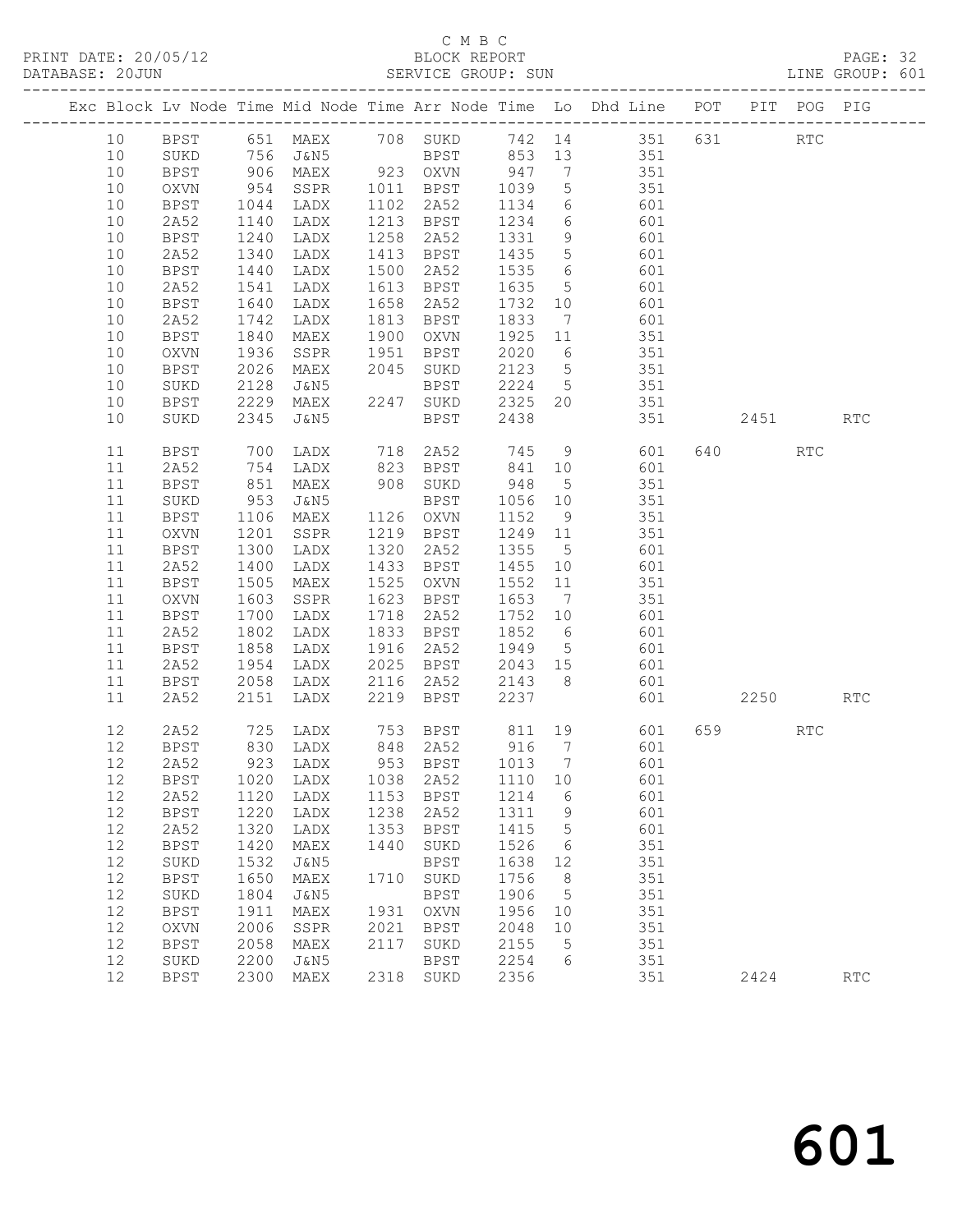#### C M B C<br>BLOCK REPORT SERVICE GROUP: SUN

|    |             |      |                     |      | Exc Block Lv Node Time Mid Node Time Arr Node Time Lo Dhd Line POT PIT POG PIG |      |                 |               |     |            |                                                                                                                                                                                                                                 |            |            |
|----|-------------|------|---------------------|------|--------------------------------------------------------------------------------|------|-----------------|---------------|-----|------------|---------------------------------------------------------------------------------------------------------------------------------------------------------------------------------------------------------------------------------|------------|------------|
| 13 | <b>BPST</b> |      | 1051 MAEX 1108 SUKD |      |                                                                                | 1152 |                 |               |     | 7 351 1031 |                                                                                                                                                                                                                                 | <b>RTC</b> |            |
| 13 | SUKD        | 1159 | J&N5                |      | <b>BPST</b>                                                                    | 1305 | 15              |               | 351 |            |                                                                                                                                                                                                                                 |            |            |
| 13 | <b>BPST</b> | 1320 | LADX                |      | 1340 2A52                                                                      | 1415 | $5\overline{)}$ |               | 601 |            |                                                                                                                                                                                                                                 |            |            |
| 13 | 2A52        | 1420 | LADX                | 1453 | BPST                                                                           | 1515 | $5\overline{)}$ |               | 601 |            |                                                                                                                                                                                                                                 |            |            |
| 13 | <b>BPST</b> | 1520 | MAEX                | 1540 | SUKD                                                                           | 1628 | $5\overline{)}$ |               | 351 |            |                                                                                                                                                                                                                                 |            |            |
| 13 | SUKD        | 1633 | J&N5                |      | BPST                                                                           | 1738 | 14              |               | 351 |            |                                                                                                                                                                                                                                 |            |            |
| 13 | BPST        | 1752 | MAEX                | 1812 | SUKD                                                                           | 1855 | 10              |               | 351 |            |                                                                                                                                                                                                                                 |            |            |
| 13 | SUKD        | 1905 | J&N5                |      | <b>BPST</b>                                                                    | 2005 | 6               |               | 351 |            |                                                                                                                                                                                                                                 |            |            |
| 13 | <b>BPST</b> | 2011 | MAEX                | 2030 | OXVN                                                                           | 2055 | 11              |               | 351 |            |                                                                                                                                                                                                                                 |            |            |
| 13 | <b>OXVN</b> | 2106 | SSPR                | 2121 | <b>BPST</b>                                                                    | 2148 | 10              |               | 351 |            |                                                                                                                                                                                                                                 |            |            |
| 13 | BPST        | 2158 | MAEX                | 2217 | SUKD                                                                           | 2255 | $5\phantom{.0}$ |               | 351 |            |                                                                                                                                                                                                                                 |            |            |
| 13 | SUKD        | 2300 | J&N5                |      | BPST                                                                           | 2354 | 6               |               | 351 |            |                                                                                                                                                                                                                                 |            |            |
| 13 | <b>BPST</b> | 2400 | J&N3                |      | SUKD                                                                           | 2454 |                 | 6 40 351      |     |            |                                                                                                                                                                                                                                 |            |            |
| 13 | <b>BPST</b> | 2540 | LADX                | 2557 | 2A52                                                                           | 2622 | 5               |               | 601 |            |                                                                                                                                                                                                                                 |            |            |
| 13 | 2A52        | 2627 | LADX                | 2650 | <b>BPST</b>                                                                    | 2708 |                 |               | 601 |            | 2721                                                                                                                                                                                                                            |            | RTC        |
|    |             |      |                     |      |                                                                                |      |                 |               |     |            |                                                                                                                                                                                                                                 |            |            |
| 14 | <b>BPST</b> | 1135 | MAEX                | 1155 | OXVN                                                                           | 1221 |                 | 12 and $\sim$ | 351 | 1115       |                                                                                                                                                                                                                                 | <b>RTC</b> |            |
| 14 | <b>OXVN</b> | 1233 | SSPR                | 1251 | <b>BPST</b>                                                                    | 1321 | 14              |               | 351 |            |                                                                                                                                                                                                                                 |            |            |
| 14 | <b>BPST</b> | 1335 | MAEX                | 1355 | OXVN                                                                           | 1423 | 10              |               | 351 |            |                                                                                                                                                                                                                                 |            |            |
| 14 | <b>OXVN</b> | 1433 | SSPR                | 1453 | BPST                                                                           | 1523 | 12              |               | 351 |            |                                                                                                                                                                                                                                 |            |            |
| 14 | <b>BPST</b> | 1535 | MAEX                | 1555 | OXVN                                                                           | 1622 | 12              |               | 351 |            |                                                                                                                                                                                                                                 |            |            |
| 14 | <b>OXVN</b> | 1634 | SSPR                | 1653 | <b>BPST</b>                                                                    | 1723 | 13              |               | 351 |            |                                                                                                                                                                                                                                 |            |            |
| 14 | <b>BPST</b> | 1736 | MAEX                | 1756 | OXVN                                                                           | 1823 | 10              |               | 351 |            |                                                                                                                                                                                                                                 |            |            |
| 14 | <b>OXVN</b> | 1833 | SSPR                | 1851 | BPST                                                                           | 1921 | $5^{\circ}$     |               | 351 |            |                                                                                                                                                                                                                                 |            |            |
| 14 | <b>BPST</b> | 1926 | MAEX                | 1946 | SUKD                                                                           | 2027 | 10              |               | 351 |            |                                                                                                                                                                                                                                 |            |            |
| 14 | SUKD        | 2037 | J&N5                |      | <b>BPST</b>                                                                    | 2133 | $5^{\circ}$     |               | 351 |            |                                                                                                                                                                                                                                 |            |            |
| 14 | <b>BPST</b> | 2138 | MAEX                | 2157 | SUKD                                                                           | 2235 |                 |               | 351 |            | 2303                                                                                                                                                                                                                            |            | <b>RTC</b> |
|    |             |      |                     |      |                                                                                |      |                 |               |     |            |                                                                                                                                                                                                                                 |            |            |
| 15 | <b>BPST</b> | 1205 | MAEX                | 1225 | OXVN                                                                           | 1251 | 13              |               | 351 | 1145       |                                                                                                                                                                                                                                 | <b>RTC</b> |            |
| 15 | <b>OXVN</b> | 1304 | SSPR                | 1322 | <b>BPST</b>                                                                    | 1352 | 8 <sup>8</sup>  |               | 351 |            |                                                                                                                                                                                                                                 |            |            |
| 15 | <b>BPST</b> | 1400 | LADX                | 1420 | 2A52                                                                           | 1455 | 6               |               | 601 |            |                                                                                                                                                                                                                                 |            |            |
| 15 | 2A52        | 1501 | LADX                | 1533 | BPST                                                                           | 1555 | 10              |               | 601 |            |                                                                                                                                                                                                                                 |            |            |
| 15 | BPST        | 1605 | MAEX                | 1625 | OXVN                                                                           | 1652 | 12              |               | 351 |            |                                                                                                                                                                                                                                 |            |            |
| 15 | <b>OXVN</b> | 1704 | SSPR                | 1723 | BPST                                                                           | 1753 | $\overline{7}$  |               | 351 |            |                                                                                                                                                                                                                                 |            |            |
| 15 | <b>BPST</b> | 1800 | LADX                | 1818 | 2A52                                                                           | 1851 |                 |               | 601 |            | 1911 — 1911 — 1911 — 1922 — 1923 — 1924 — 1925 — 1927 — 1928 — 1928 — 1928 — 1928 — 1928 — 1928 — 1928 — 1928 — 1928 — 1928 — 1928 — 1928 — 1928 — 1928 — 1928 — 1928 — 1928 — 1928 — 1928 — 1928 — 1928 — 1928 — 1928 — 1928 — |            | <b>RTC</b> |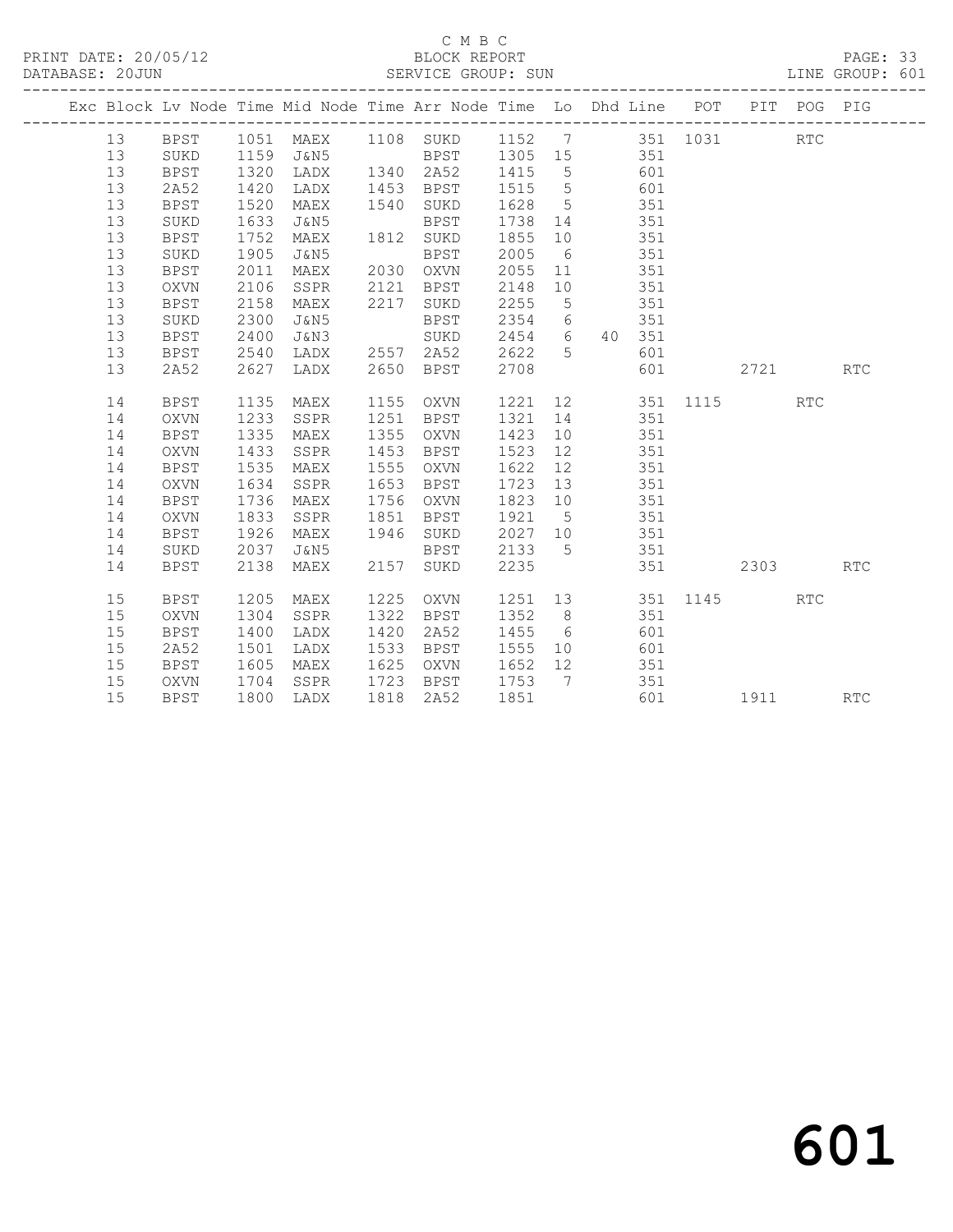|  | 40       |              |              |              |      |                                |         |    | BPST 600 LADX 616 TSFE 632 28 620 540 RTC                                                      |         |            |            |  |
|--|----------|--------------|--------------|--------------|------|--------------------------------|---------|----|------------------------------------------------------------------------------------------------|---------|------------|------------|--|
|  | 40       | TSFE         |              |              |      |                                |         |    | 700 LADX 714 BPST 732 13 620                                                                   |         |            |            |  |
|  | 40       | BPST         |              |              |      |                                |         |    |                                                                                                |         |            |            |  |
|  | 40       | TSFE         |              |              |      |                                |         |    | 745 LADX 801 TSFE 820 35 620<br>855 LADX 909 BPST 927 18 620<br>945 LADX 1001 TSFE 1020 35 620 |         |            |            |  |
|  | 40       | BPST         |              |              |      |                                |         |    |                                                                                                |         |            |            |  |
|  | 40       | TSFE         | 1055         | LADX         |      |                                |         |    | 1110 BPST 1129 16 620                                                                          |         |            |            |  |
|  | 40       | BPST         | 1145         | LADX         |      | 1203 TSFE                      | 1220 35 |    | 620                                                                                            |         |            |            |  |
|  | 40       | TSFE         | 1255<br>1345 | LADX         |      | 1311 BPST                      | 1332 13 |    | 620<br>$620$<br>$620$                                                                          |         |            |            |  |
|  | 40       | BPST         |              | LADX         |      | 1403 TSFE                      | 1420    | 35 | 620                                                                                            |         |            |            |  |
|  | 40       | TSFE         | 1455         | LADX         |      | 1511 BPST                      | 1532    | 13 |                                                                                                |         |            |            |  |
|  | 40       | BPST         | 1545         | LADX         |      | 1603 TSFE                      | 1620 35 |    | 620                                                                                            |         |            |            |  |
|  | 40       | TSFE         | 1655         | LADX         |      |                                |         |    | 1711 BPST 1732 13 620<br>1803 TSFE 1820 35 620                                                 |         |            |            |  |
|  | 40<br>40 | BPST         | 1745<br>1855 | LADX         |      |                                |         |    | 1910 BPST 1931 14 620                                                                          |         |            |            |  |
|  | 40       | TSFE         | 1945         | LADX<br>LADX |      |                                |         |    |                                                                                                |         |            |            |  |
|  | 40       | BPST<br>TSFE | 2055         | LADX         |      | 2110 BPST                      | 2130    |    | 2003 TSFE 2021 34 620<br>620                                                                   | 2143    |            | <b>RTC</b> |  |
|  |          |              |              |              |      |                                |         |    |                                                                                                |         |            |            |  |
|  | 41       | BPST         | 655          | LADX         |      | 711 TSFE                       | 728     |    | 17<br>620                                                                                      | 635 000 | <b>RTC</b> |            |  |
|  | 41       | TSFE         |              | 745 LADX     |      | 759 BPST 817 43                |         |    | 620                                                                                            |         |            |            |  |
|  | 41       | BPST         | $900$ $1005$ | LADX         |      | 916 TSFE 935<br>1019 BPST 1038 |         | 30 | 620                                                                                            |         |            |            |  |
|  | 41       | TSFE         | 1005         | LADX         |      |                                |         | 22 | 620                                                                                            |         |            |            |  |
|  | 41       | BPST         | 1100         | LADX         | 1118 | TSFE                           |         |    | 1135 25 620                                                                                    |         |            |            |  |
|  | 41       | TSFE         | 1200         | LADX         |      | 1215 BPST                      |         |    | 1234 26 620                                                                                    |         |            |            |  |
|  | 41       | <b>BPST</b>  | 1300         | LADX         |      | 1318 TSFE                      |         |    | 1335 30 620                                                                                    |         |            |            |  |
|  | 41       | TSFE         | 1405         | LADX         |      | 1421 BPST 1442 18              |         |    | 620                                                                                            |         |            |            |  |
|  | 41       | BPST         | 1500         | LADX         |      | 1518 TSFE                      | 1535 30 |    | 620                                                                                            |         |            |            |  |
|  | 41       | TSFE         | 1605         | LADX         |      | 1621 BPST                      | 1642 18 |    | 620                                                                                            |         |            |            |  |
|  | 41       | BPST         | 1700         | LADX         |      | 1718 TSFE                      | 1735 30 |    | 620                                                                                            |         |            |            |  |
|  | 41       | TSFE         | 1805         | LADX         |      | 1820 BPST                      | 1841 34 |    | 620                                                                                            |         |            |            |  |
|  | 41       | BPST         | 1915         | LADX         | 1933 | TSFE                           |         |    | $1951$ $14$ $620$                                                                              |         |            |            |  |
|  | 41       | TSFE         | 2005         | LADX         |      |                                |         |    | 2020 BPST 2041 14 620                                                                          |         |            |            |  |
|  | 41       | BPST         | 2055         | LADX         |      | 2113 TSFE                      |         |    | 2131 29 620                                                                                    |         |            |            |  |
|  | 41       | TSFE         |              | 2200 LADX    |      | 2214 BPST 2232                 |         |    | $620$                                                                                          | 2245    |            | <b>RTC</b> |  |
|  | 42       |              |              |              |      |                                |         |    | BPST 800 LADX 816 TSFE 835 25 620 740                                                          |         | RTC        |            |  |
|  | 42       | TSFE         | 900          | LADX         | 914  | BPST                           | 932     | 28 | 620                                                                                            |         |            |            |  |
|  | 42       | BPST         | 1000         | LADX         | 1018 | TSFE                           | 1035    | 30 | 620                                                                                            |         |            |            |  |
|  | 42       | TSFE         | 1105         | LADX         | 1120 | BPST                           | 1139    | 21 | 620                                                                                            |         |            |            |  |
|  | 42       | BPST         | 1200         | LADX         | 1218 | TSFE                           | 1235    | 30 | 620                                                                                            |         |            |            |  |
|  | 42       | TSFE         | 1305         | LADX         | 1321 | BPST                           | 1342    | 18 | 620                                                                                            |         |            |            |  |
|  | 42       | <b>BPST</b>  | 1400         | LADX         | 1418 | TSFE                           | 1435    | 30 | 620                                                                                            |         |            |            |  |
|  | 42       | TSFE         | 1505         | LADX         | 1521 | <b>BPST</b>                    | 1542    | 18 | 620                                                                                            |         |            |            |  |
|  | 42       | BPST         | 1600         | LADX         | 1618 | TSFE                           | 1635    | 30 | 620                                                                                            |         |            |            |  |
|  | 42       | TSFE         | 1705         | LADX         | 1721 | BPST                           | 1742    | 18 | 620                                                                                            |         |            |            |  |
|  | 42       | <b>BPST</b>  | 1800         | LADX         | 1818 | TSFE                           | 1835    | 30 | 620                                                                                            |         |            |            |  |
|  | 42       | TSFE         | 1905         | LADX         | 1920 | BPST                           | 1941    | 14 | 620                                                                                            |         |            |            |  |
|  | 42       | BPST         | 1955         | LADX         | 2013 | TSFE                           | 2031    | 29 | 620                                                                                            |         |            |            |  |
|  | 42       | TSFE         | 2100         | LADX         | 2115 | <b>BPST</b>                    | 2135    | 20 | 620                                                                                            |         |            |            |  |
|  | 42       | <b>BPST</b>  | 2155         | LADX         | 2209 | TSFE                           | 2227    | 33 | 620                                                                                            |         |            |            |  |
|  | 42       | TSFE         | 2300         | LADX         | 2314 | BPST                           | 2332    |    | 620                                                                                            | 2345    |            | <b>RTC</b> |  |

C M B C